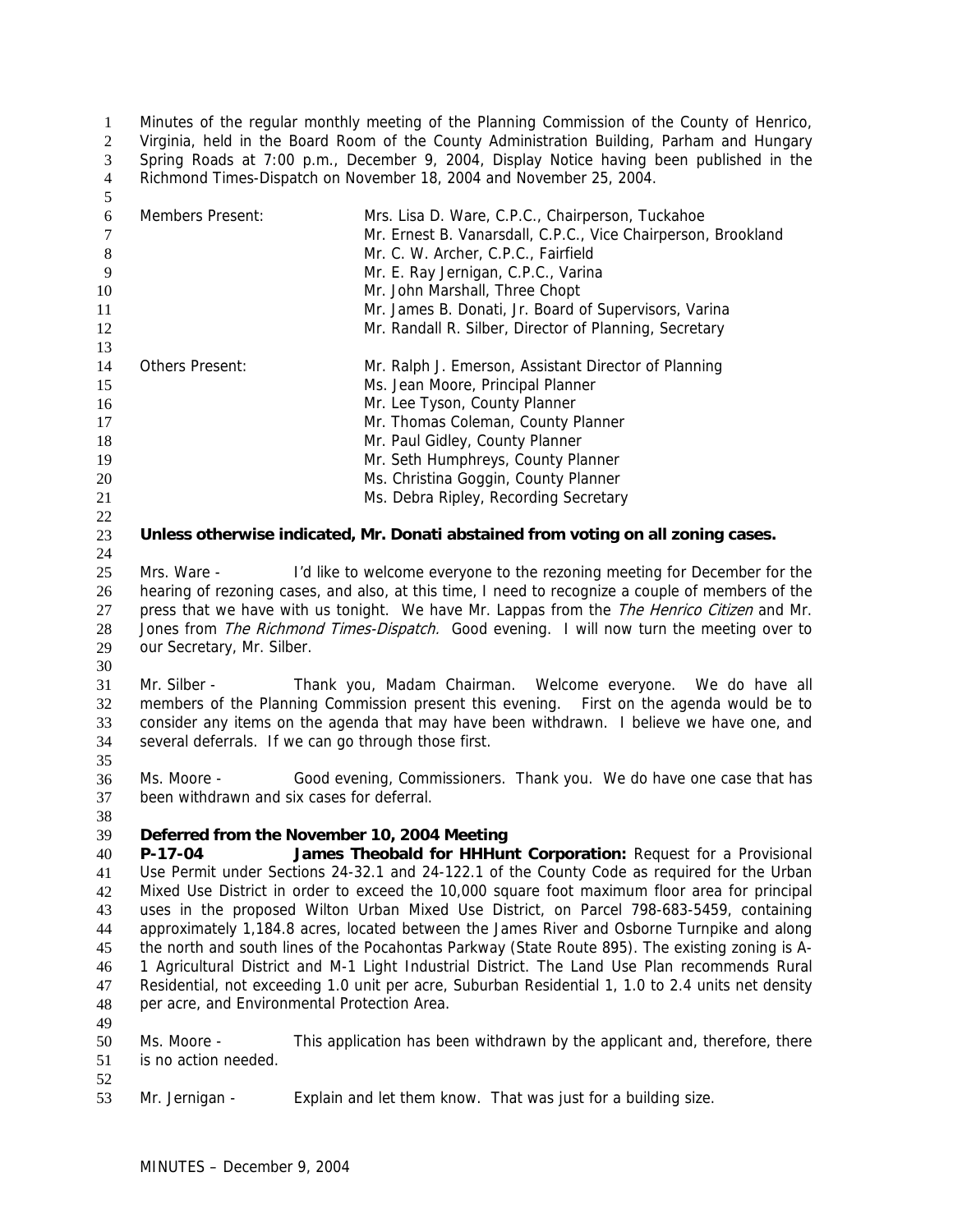54

57

55 56 Ms. Moore - Yes, it was a provisional use permit that would allow for retail or building sites that exceed 10,000 sq. ft. in area.

#### 58 **Deferred from the November 10, 2004 Meeting:**

59 60 61 62 63 64 **C-47C-04 Garry Gallagher:** Request to conditionally rezone from O-2C Office District (Conditional) to B-2C Business District (Conditional), Parcel 834-714-1831, containing 2.307 acres, located at the eastern corner of the intersection of Williamsburg Road (U.S. Route 60) and Whiteside Road. The applicant proposes a retail use. The use will be controlled by zoning ordinance regulations and proffered conditions. The Land Use Plan recommends Office. The site is in the Airport Safety Overlay District.

- 66 67 Ms. Moore - A deferral is requested to the January 13, 2005 Planning Commission meeting.
- 68

74

76

65

69 70 71 Mrs. Ware - Is there any opposition to the deferral of C-47-C-04, Garry Gallagher, in the Varina District? There is no opposition.

72 73 Mr. Jernigan - Madam Chairman, I make a motion to defer Case C-47C-04, Garry Gallagher, to January 13, 2005, by request of the applicant.

75 Mr. Vanarsdall - Second.

77 78 79 Mrs. Ware - Motion made by Mr. Jernigan and seconded by Mr. Vanarsdall. All in favor say aye. All opposed say no. The motion passes.

80 81 At the request of the applicant, the Planning Commission deferred Case C-47C-04, Garry Gallagher, to its meeting on January 13, 2005.

82

83 84 85 86 87 88 89 90 **C-54C-04 Craig Erdmann for Chimilson Acres, LLC:** Request to rezone from M-1 Light Industrial District, R-4 One Family Residence District and B-1 Business District to RTHC Residential Townhouse District (Conditional), part of Parcel 805-710-1834, containing approximately 13.07 acres, located on the southwest line of Darbytown Road opposite Oregon Avenue. Residential townhouses are proposed. The maximum density in the RTH District is nine (9) units per acre. The use will be controlled by zoning ordinance regulations and proffered conditions. The Land Use Plan recommends Multi-Family Residential, 6.8 to 19.8 units net density per acre, Commercial Concentration, and Environmental Protection Area.

92 93 Ms. Moore - The deferral is requested to the January 13, 2005 Planning Commission meeting.

95 96 Mrs. Ware - Is there any opposition to the deferral of Case C-54C-04, Craig Erdmann for Chimilson Acres, LLC, in the Varina District? There is no opposition.

97

91

94

98 99 100 Mr. Jernigan - Madam Chairman, I move to defer Case C-54C-04, Craig Erdmann for Chimilson Acres, LLC, to January 13, 2005, at the request of the applicant.

101 Mr. Vanarsdall - Second.

103 104 Mrs. Ware - Motion made by Mr. Jernigan and seconded by Mr. Vanarsdall. All in favor say aye. All opposed say no. The motion passes.

105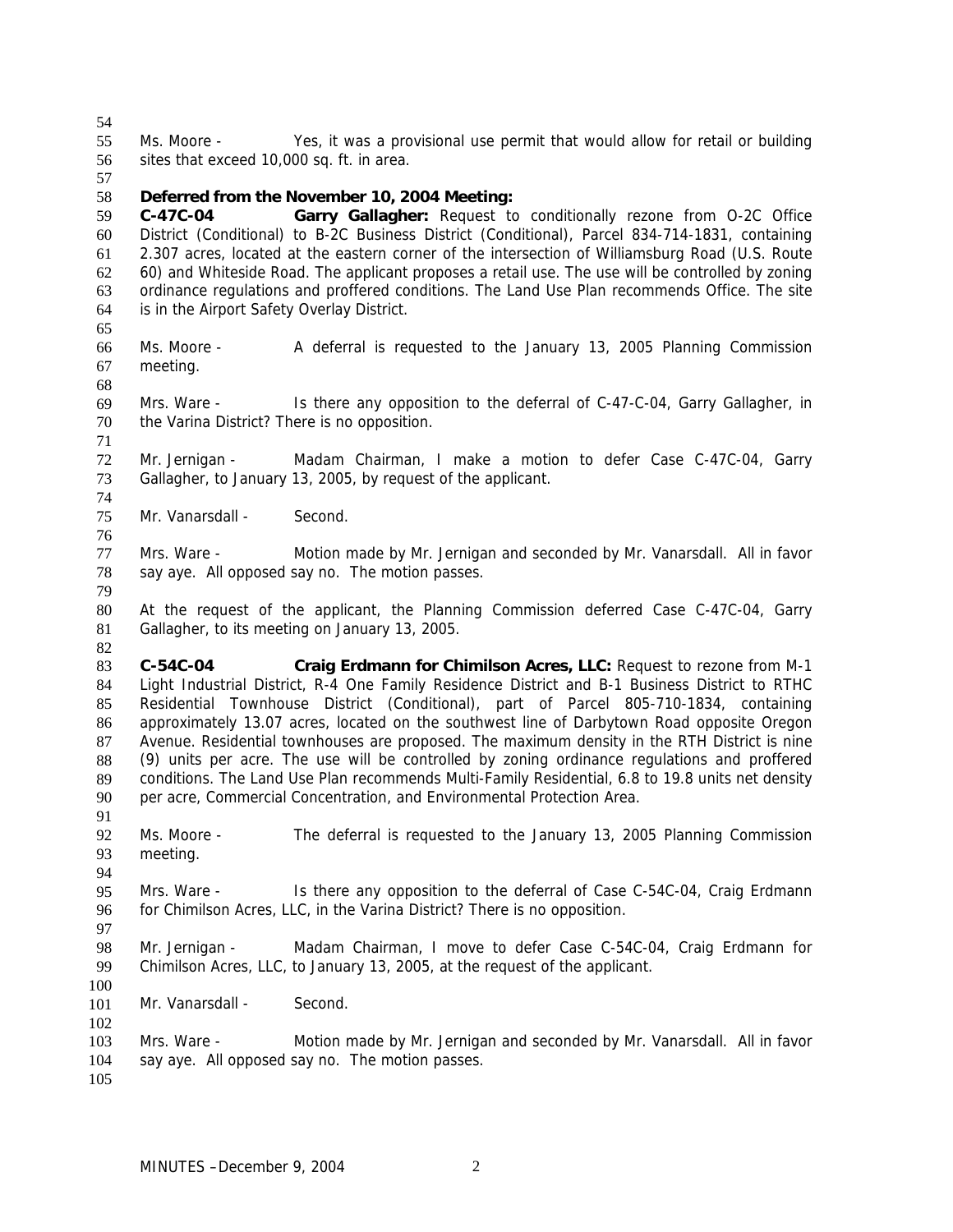At the request of the applicant, the Planning Commission deferred Case C-54C-04, Craig Erdmann, for Chimilson Acres, LLC, to its meeting on January 13, 2005. 106 107

109 110 111 112 113 114 115 **C-66C-04 Todd Borden for FON-SAW LLC:** Request to conditionally rezone from A-1 Agricultural District to R-2AC One Family Residence District (Conditional), Parcel 820-686- 4881 and part of Parcel 821-687-2291, containing approximately 12.73 acres, located at the eastern terminus of Goldeneye Lane. The applicant proposes a density of no more than two (2) units per acre. The R-2A District allows a minimum lot size of 13,500 square feet. The Land Use Plan recommends Suburban Residential 1, 1.0 to 2.4 units net density per acre and Environmental Protection Area. The site is in the Airport Safety Overlay District.

117 118 Ms. Moore - This deferral is requested to the January 13, 2005 Planning Commission meeting.

120 121 Mrs. Ware - Is there any opposition to the deferral of Case C-66C-04, Todd Borden for FON-SAW, LLC, in the Varina District? No opposition.

123 124 Mr. Jernigan - Madam Chairman, I move to defer Case C-66C-04, Todd Borden for FON-SAW, LLC, to January 13, 2005, by request of the applicant.

- 126 Mr. Vanarsdall - Second.
- 128 129 Mrs. Ware - Motion made by Mr. Jernigan and seconded by Mr. Vanarsdall. All in favor say aye. All opposed say no. The motion passes.
- 131 132 At the request of the applicant, the Planning Commission deferred Case C-66C-04, Todd Borden for FON-SAW, LLC, to its meeting on January 13, 2005.
- 133

142

145

148

151

153

108

116

119

122

125

127

130

### 134 **Deferred from the November 10, 2004 Meeting:**

135 136 137 138 139 140 141 **C-61C-04 Dominion Land & Development Partnership:** Request to conditionally rezone from A-1 Agricultural District to R-3C One Family Residence District (Conditional), Parcels 759-767-5161, 759-767-2638, 759-767-6934, 759-767-6516 and 758-767-8413, containing approximately 14.2 acres, located on the west line of Francistown Road at Castle Point Road. The applicant proffers to develop no more than thirty (30) single-family units. The R-3 District allows a minimum lot size of 11,000 square feet. The Land Use Plan recommends Suburban Residential 1, 1.0 to 2.4 units net density per acre, and Environmental Protection Area.

143 144 Ms. Moore - The deferral is requested to the January 13, 2005 Planning Commission meeting.

146 147 Mrs. Ware - Is there any opposition to the deferral of Case C-61C-04, Dominion Land and Development Partnership in the Brookland District? There is no opposition.

149 150 Mr. Vanarsdall - I move that Case C-61C-04 be deferred at the applicant's request to January 13, 2005.

152 Mr. Marshall - Second.

154 155 Mrs. Ware - Motion made by Mr. Vanarsdall and seconded by Mr. Marshall. All in favor say aye. All opposed say no. The motion passes.

156

157 158 At the request of the applicant, the Planning Commission deferred Case C-61C-04, Dominion Land and Development Partnership, to its meeting on January 13, 2005.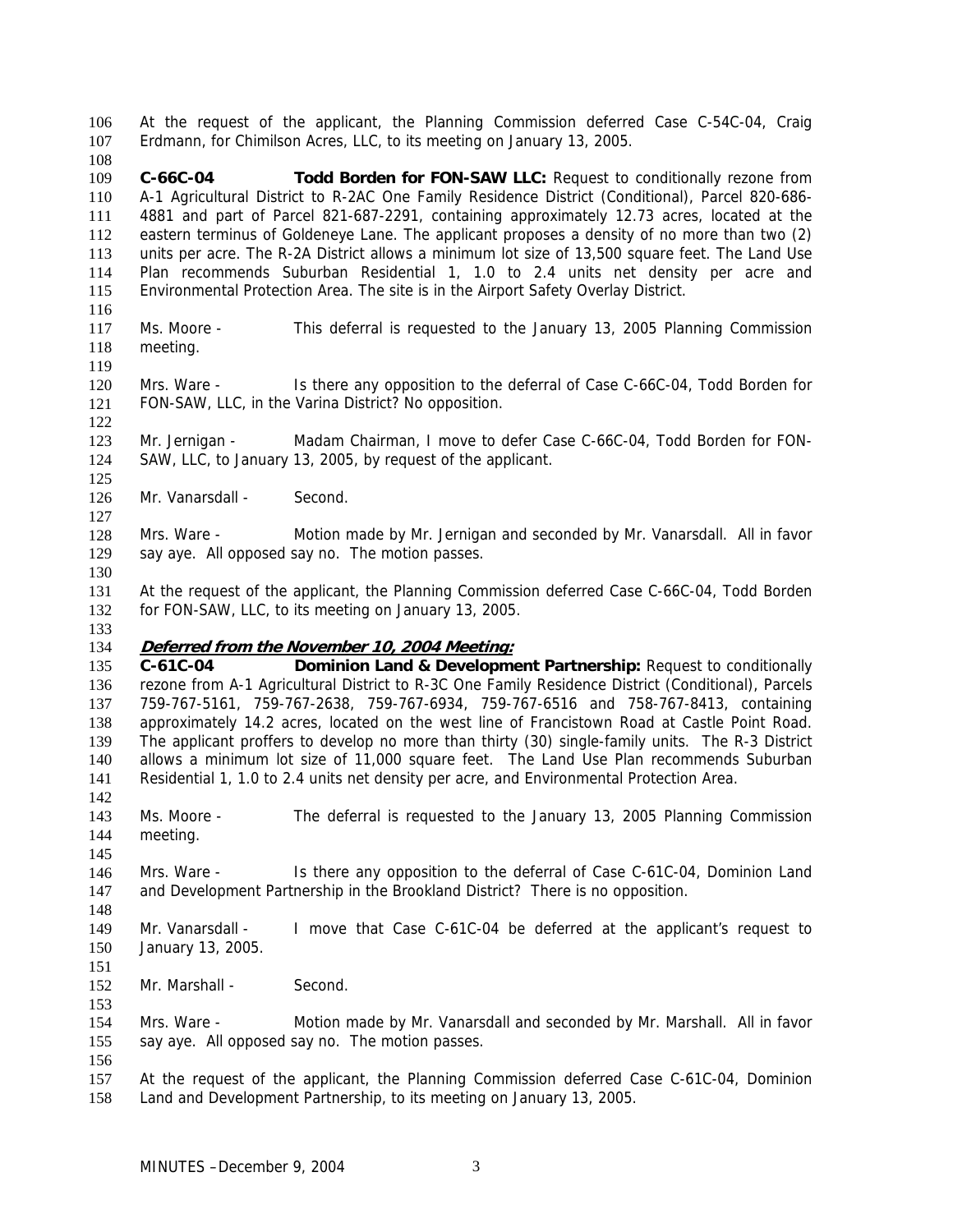159

170

173

176

178

181

193

195

199

201

204

207

209

## 160 **Deferred from the November 10, 2004 Meeting:**

161 162 163 164 165 166 167 168 **C-44C-04 Andrew Condlin for David E. Cottrell:** Request to amend proffered conditions accepted with Rezoning Case C-39C-95, on part of Parcel 740-765-2150, containing 1.4019 acres, located on the east line of Pouncey Tract Road, approximately 350 feet south of Twin Hickory Lake Drive. The amendment is related to use restrictions and hours of operation and would permit a car wash. The existing zoning is B-3C Business District (Conditional). The Land Use Plan recommends Commercial Concentration, Office and Environmental Protection Area.

169 Ms. Moore - The applicant is requesting a deferral to the January 13, 2005 meeting.

171 172 Mrs. Ware - Is there any opposition to the deferral of Case C-44C-04, Andrew Condlin for David E. Cottrell, in the Three Chopt District? There is no opposition.

174 175 Mr. Marshall - Madam Chairman, I move that Case C-44C-04 be deferred to the January 13, 2005 meeting, at the request of the applicant.

177 Mr. Vanarsdall - Second.

179 180 Mrs. Ware - Motion made by Mr. Marshall and seconded by Mr. Vanarsdall. All in favor say aye. All opposed say no. The motion passes.

182 183 At the request of the applicant, the Planning Commission deferred Case C-44C-04, Andrew Condlin for David E. Cottrell, to its meeting on January 13, 2005.

184

#### 185 **Deferred from the October 14, 2004 Meeting:**

186 187 188 189 190 191 192 **C-36C-04 The Episcopal Diocese of Virginia:** Request to conditionally rezone from O-3C Office District (Conditional) and B-2C Business District (Conditional) to R-0C One Family Residence District (Conditional), Parcel 737-750-7485 and part of Parcel 737-751-4601, containing 7.577 acres, located at the northwest intersection of Ridgefield Green Drive and Ridgefield Parkway. A church is proposed. The use will be controlled by zoning ordinance regulations and proffered conditions. The Land Use Plan recommends Urban Residential, 3.4 to 6.8 units net density per acre, and Office.

194 Ms. Moore - The deferral is requested to the January 13, 2005 meeting.

196 197 198 Mrs. Ware - Is there any opposition to the deferral of Case C-36C-04, The Episcopal Diocese of Virginia, in the Tuckahoe District? There being no opposition, I move that Case C-36C-04 be deferred to the January 13, 2005 meeting, at the request of the applicant.

200 Mr. Vanarsdall - Second.

202 203 Mrs. Ware - Motion made by Mrs. Ware and seconded by Mr. Vanarsdall. All in favor say aye. All opposed say no. The motion passes.

205 206 At the request of the applicant, the Planning Commission deferred Case C-36C-04, The Episcopal Diocese of Virginia, to its meeting on January 13, 2005.

- 208 Ms. Moore - That completes our request, Madam Chairman.
- 210 Mr. Silber - And we have nothing on the agenda under the expedited items?
- 211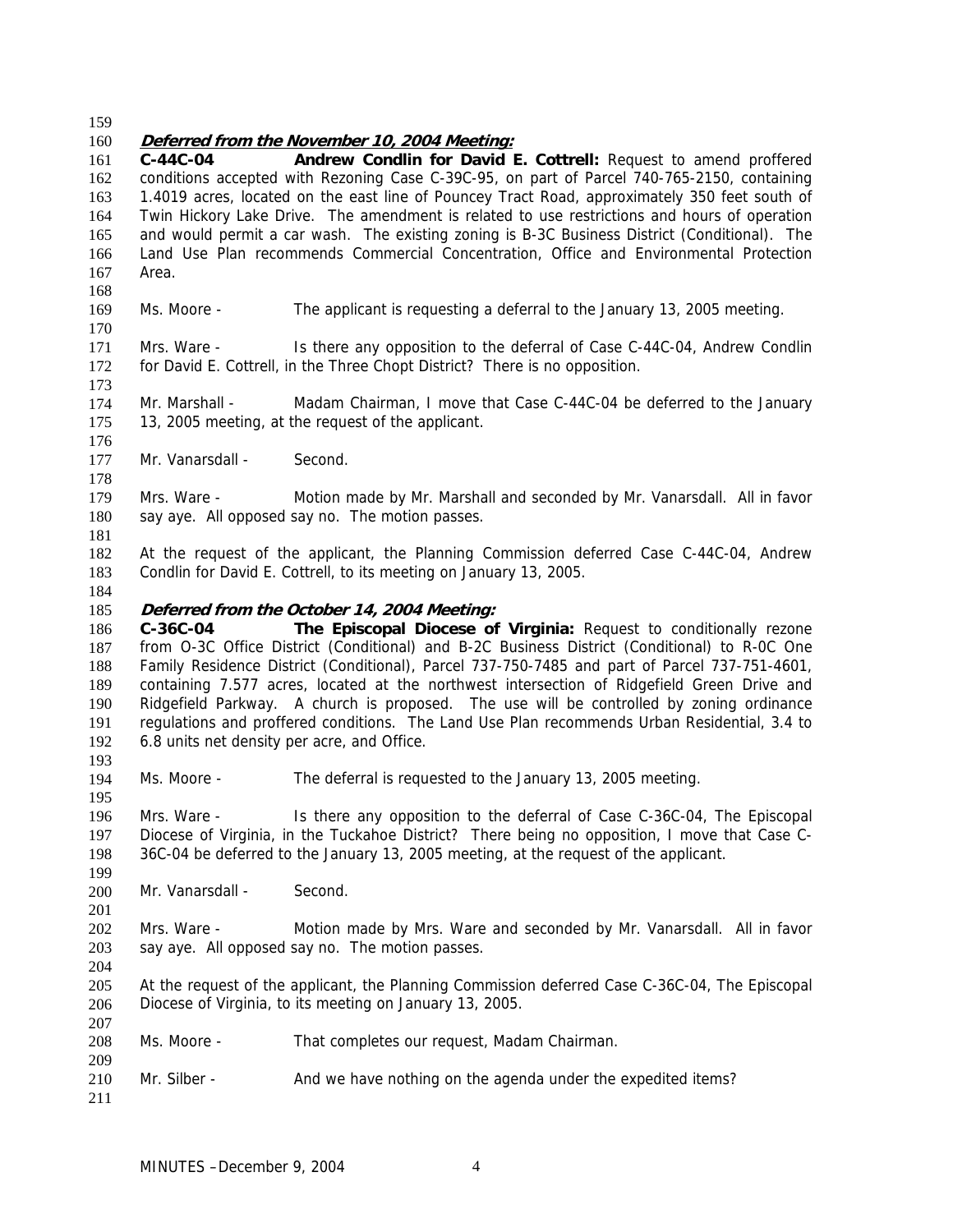212 Ms. Moore - No, sir.

213

#### 214 215 **PLAN OF DEVELOPMENT & TRANSITIONAL BUFFER DEVIATION (Deferred from the October 27, 2004, Meeting)**

216

217 218 219 220 221 222 223 **POD-73-04 Villas @ Laburnum 1401 N. Laburnum Avenue Engineering Design Associates for KCA/Laburnum, LLC and Atack Properties:** Request for approval of a plan of development and transitional buffer deviation, as required by Chapter 24, Sections 24-106 and 24-106.2(e)(3) of the Henrico County Code, to construct 78, two-story condominiums units. The 10.33-acre site is located at the southeast corner of Laburnum Avenue and Watts Lane on parcel 808-731-7728. The zoning is RTHC, Residential Townhouse District (Conditional) and ASO, Airport Safety Overlay District. County water and sewer. **(Fairfield)**

224

227

225 226 Ms. Ware - Is there any opposition to POD-73-04, Villas @ Laburnum in the Fairfield District? There is opposition. Thank you. Good evening, Ms. Goggin.

228 229 Ms. Goggin **-** Good evening. Staff has a revised annotated plan that we can put on the overhead projection table for the Planning Commission to look at during this presentation.

230

231 232 233 234 235 236 237 238 239 The project in front of you tonight consists of 78 two-story townhouse style condominium units on North Laburnum Avenue. There is one outstanding issue with this POD. Public Works' Traffic Division is requiring the extension of Watts Lane from its current turnaround to Harvie Road, and the developer does not want to design or construct the extension. During the rezoning, the developer proffered that Watts Lane would not be extended to Harvie Road unless required by the County at the time of plan of development review. The County is recommending the extension of Watts Lane with this plan of development. Another proffer states that if the road is not extended, the land would be conveyed to the adjacent property owner. Thus, by proffer, if the road is not built now it will not be built in the future.

240

241 242 243 244 245 246 The applicant learned of this recommendation at the staff developer meeting. The Traffic Engineer briefly reconsidered the extension but deemed the connection necessary. Even though Watts Lane is not included on the Major Thoroughfare Plan, it has always been intended to be extended from Laburnum Avenue to Harvie Road. The existing portion was built in 1986 to provide public road access to Kings Road apartments, Phase III, which is located north of the subject property.

247

248 249 250 251 252 253 254 Also, as previously mentioned, the existing road section was built with a temporary turnaround that will be removed and vacated as a part of this project's construction. The connection would also be advantageous to both this development and the neighborhood. First, the Department of Public Utilities has stated that when the road is built it can then loop the water line increasing water pressure for the area for both residential use and increased fire safety. The connection would also provide an additional access point for emergency access for both this development and Kings Point Apartments.

255

256 257 258 259 In the agenda, staff inadvertently numbered two different conditions as No. 34, so when correctly numbered, there are 37 conditions, total. Staff can recommend approval subject to the annotations on the plan, the standard conditions for developments of this type, Condition 23 through 36, as numbered in the addendum.

- 260 261 262 Tim Foster the County Traffic engineer is here today as well as Jim Theobald and Philip Parker for the developer. I would be happy to answer any questions the Commission may have.
- 263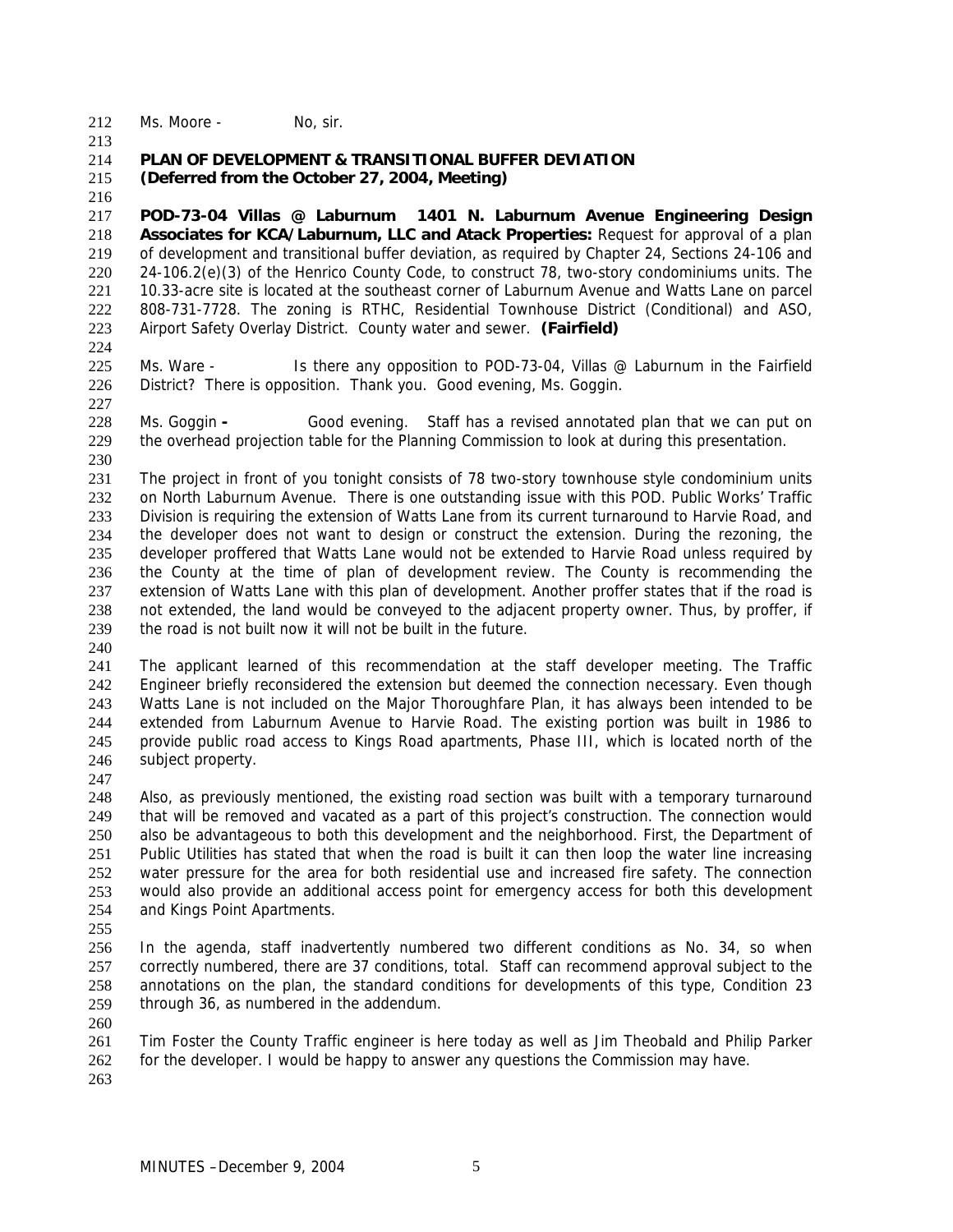Mrs. Ware - Are there any questions for Ms. Goggin from the Commission? Thank you. Would you like to hear from the applicant, Mr. Archer? 264 265

266 267

Mr. Archer - Yes.

268

269 270 271 272 273 274 275 276 277 278 279 280 281 282 283 284 285 286 287 288 289 290 291 292 293 294 295 Mr. Theobald - Good evening, Madam Chairman, ladies and gentlemen. For the record, my name is Jim Theobald and I am here this evening on behalf of the applicant and there is, indeed, but one issue left with regard to consideration of this POD, and that is the potential extension of Watts Lane to Harvie Road. Relative to how this request came about, I think this is a road that has caught the attention of County administration in terms of having it extended and constructed. When we went through the zoning process it was an issue and it was an issue we needed to get over in order to accomplish the rezoning. We hoped that the political process would ultimately also bear on whether or not the extension was merited and perhaps that is where it will ultimately be resolved in any event. We did agree to the proffered conditions, but keep in mind now that proffered conditions say that "We won't extend the road unless otherwise required." In terms of the County now requiring the extension of that road, we still believe there is a standard of reasonableness that needs to be applied, as well as consistency with County policy. We have 78 units shown on the POD and as such are only required to have one point of access. If we were to exceed 82 units, then admittedly we would be required to provide a secondary point of access, so in essence this is a road that only serves the needs of others. It does not benefit, this property, in fact, will only act as a cut-through between Laburnum Avenue and Harvie Road and further exacerbate traffic on Harvie Road. It is not an inexpensive extension. It is \$100,000 approximately to build the extension. It will also benefit an already zoned property at the corner of Harvie and the proposed extension which is zoned R-2, but which is not yet developed. This roadway extension was not required in the staff report for the original rezoning. It was not required in Staff/Developer Conference originally, and it is not on your thoroughfare plan. There has been a change of heart by the County somewhere along the line in acquiring it, but it is something that the annotation on the plan requiring the extension is not acceptable to the applicant nor condition currently numbered No. 36 regarding the dedication. I believe we do have other speaks here this evening who live in the area who are also opposed to the extension. I have no other comments. If you have any questions, I would be happy to answer them.

296

300

297 298 Mrs. Ware - Are there any questions for Mr. Theobald?

299 Mr. Theobald - Thank you.

301 302 Mrs. Ware - We do have opposition to this case. Do we have a single speaker from the opposition?

- 303 304 305 306 307 308 309 310 Mr. Silber - The Planning Commission's rules and regulations stipulate that on cases where there is opposition, the applicant is provided 10 minutes to present the case. A portion of that 10 minute period can be reserved for rebuttal. Those opposing the request have, likewise, 10 minutes to express themselves in opposition to the request, and in this particular case, though, those that are speaking in opposition to - oh, so they are in fact in favor of the plan of development and the position that the applicant has taken. So, in this case, the 10-minute rule doesn't really apply.
- 311

312 313 314 Mrs. Ware - How many people do we have here to speak this evening? Will you raise your hand? Would you like to come to the podium, please? Good evening. Could you please state your name and address for the public record?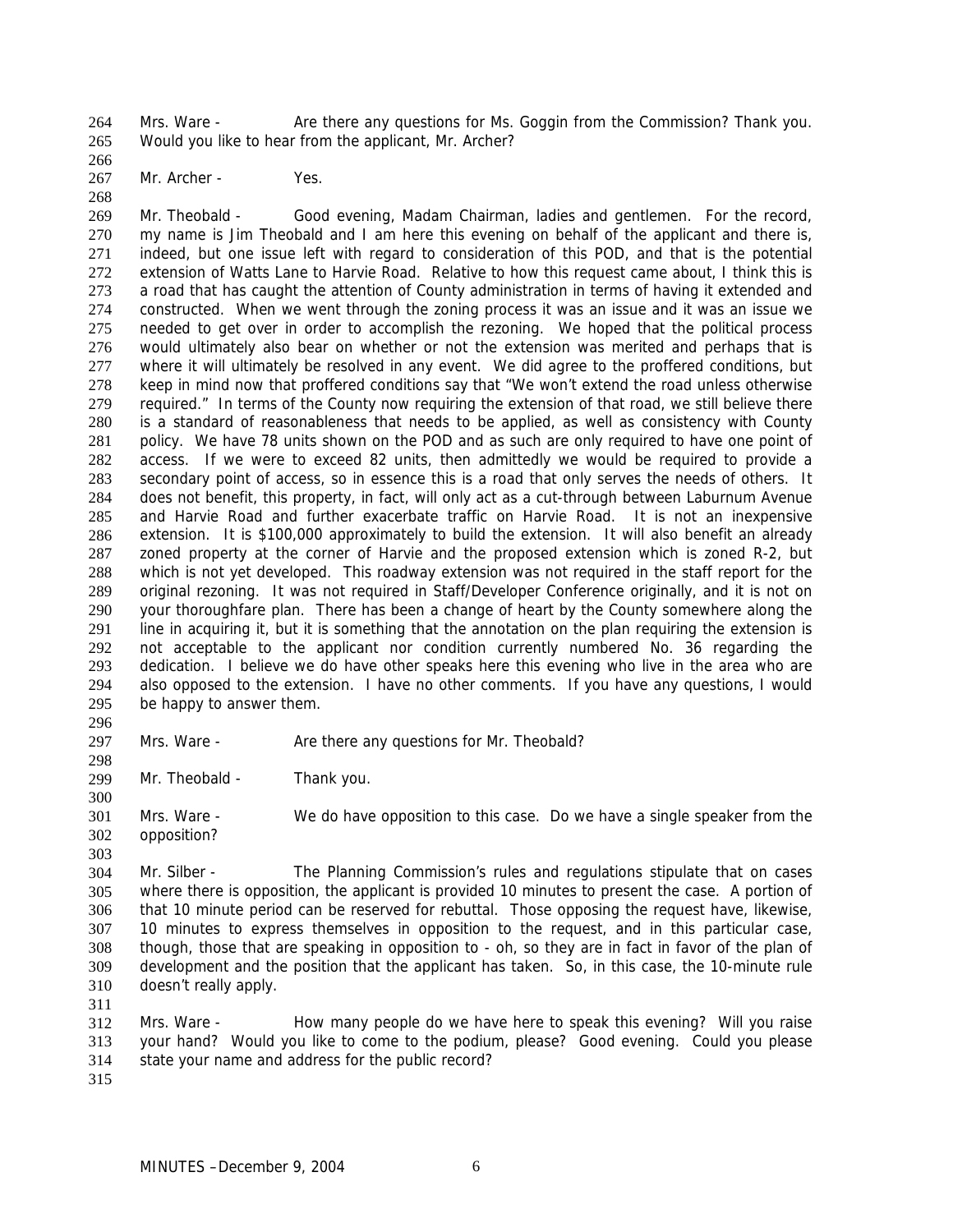Ms. Avery - Good evening. My name is Mary Avery and I live at 3811 Harvie Road where Watts Lane will, if it is approved, it will come out right beside my house, and my husband and I have been here. I am sorry. I am just a little nervous. We had a spokesperson, but he moved. You probably remember Gene Doland was our spokesperson that has been with us for two years and he moved, and we are just really kind of upset because we were against the building of the condos on Laburnum. We have agreed to that, and we are not fighting that at all. We are not opposing that. The main thing is that if that Watts Lane is approved to come out on to Harvie Road, it is just more access to, I can't even get out of my driveway, as it is. It takes me 15 minutes sometimes in the morning to back out, because of coming from both directions, and you get two cars on that road and you are off of the road, just about. And we've got children on there and cars are going flying by there and it is just not feasible, and we are just a little upset. We thought it was all settled, it was approved that they weren't going to extend it, and now we are finding out that it is still up for putting it through. I am sorry. I am just a little nervous. 316 317 318 319 320 321 322 323 324 325 326 327 328 329

- 330
- 331 332

Mr. Archer - I am sorry, ma'am. I didn't get your name.

333 334 335 Ms. Avery - Mary Avery. So I just wanted to say that we are with the builder, Bob Atack, and we would like to not have Watts Lane come through there. We have got enough traffic on that road. Thank you.

336 337 338

352

354

361

363

365

367

Mrs. Ware - Thank you. Are there any questions for Ms. Avery?

339 340 341 342 343 344 345 346 347 348 349 350 351 Mr. Young - My name is William Young. I live at 3912 Harvie Road. I have been talking with Mary and her husband about the situation and they informed me that it wasn't going to be extended, but I get off at different times during the day. I work at night, and today I noticed a truck, a company truck come through and the speed limit is 35 and he was actually doing at least 40 to 45, and if there were any kids out there playing or running out to get a ball, he would have wiped them out. I just think that it is too much traffic right now. We've, me and my wife have been living there for two years and I have had a mirror knocked off my truck, and if it wasn't for Gene finding out who the lady was and pull over, she still hasn't paid for it, I wouldn't have ever known. I just think right now there is too much traffic as it is, and I would really like to not have any more coming through there. We were told one thing and now we are being told something else, but it is just, I have nieces that come over there during the holidays. I have friends and family from out of town that come over during the holidays. They have kids and if we have more traffic, then that is more problems.

353 Mr. Archer - Mr. Young, did you attend either of the zoning cases?

355 356 357 358 Mr. Young - I didn't attend any. This is my first, but I was up to date with my wife. She attended one and Mary Ann and her husband keep me informed every time they see me about what is going on.

- 359 360 Mr. Archer - Were you aware that this is a proffered case and that condition was approved at the zoning level?
- 362 Mr. Young - Yes, but I was told that it wasn't going to be extended.
- 364 Mr. Archer - Who told you that it wasn't going to be extended?
- 366 Mr. Young - Mary Ann and her husband, and I just talked to a guy outside recently.
- 368 Mr. Archer - OK, thank you, sir.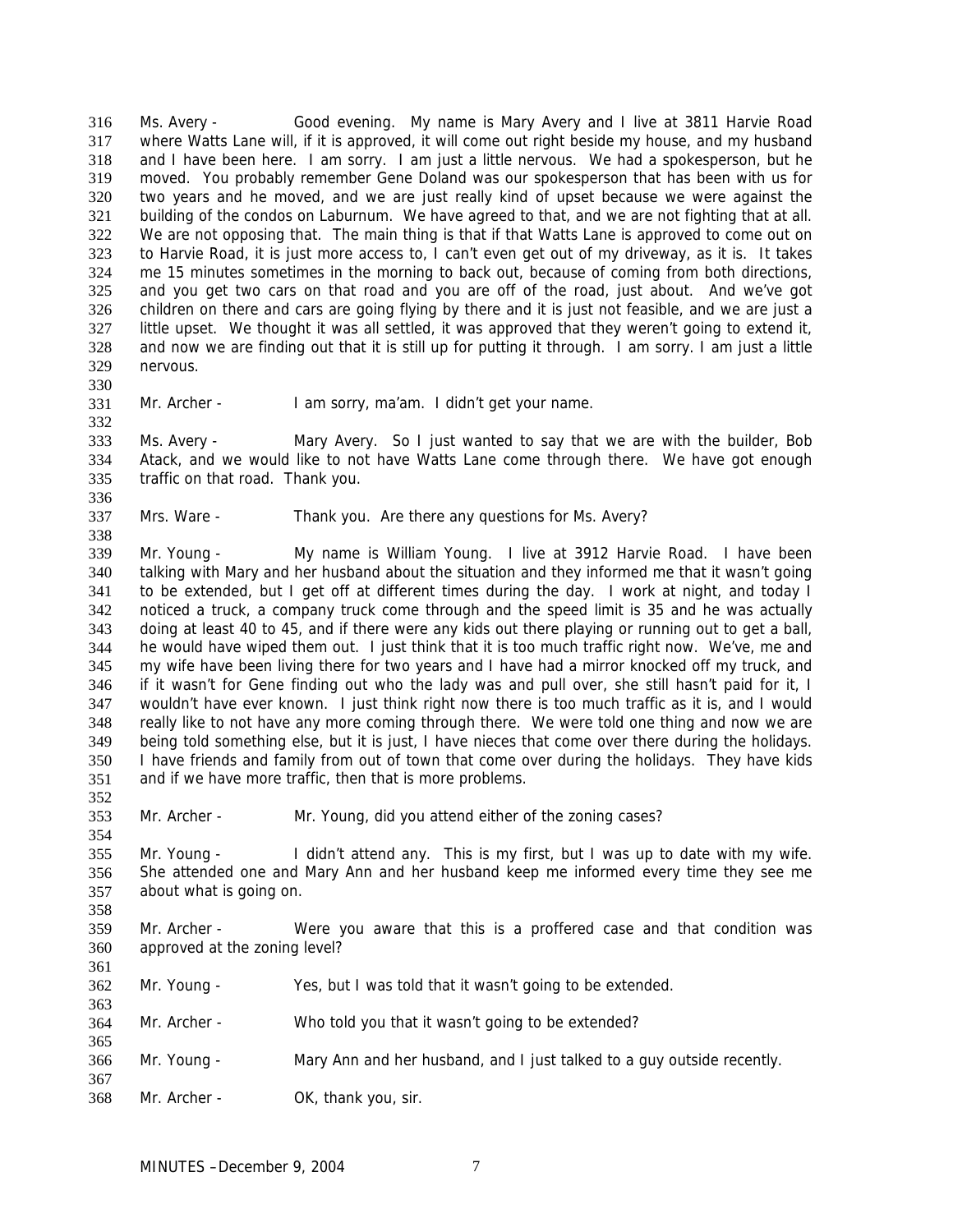370 Mrs. Ware - Mr. Archer, would you like to direct any questions to Mr. Foster?

372 Mr. Archer - Mr. Atack, do you want to speak?

374 375 376 377 378 379 380 381 382 383 384 385 Mr. Atack - Excuse me. Madam Chairman of the Planning Commission, my name is Bob Atack and I'd like to make a short comment on this, and while I think it is a very precarious situation on a zoning case that had about two years of history to it. The residents had many, many meetings on this case with ourselves and with other potential developers. The single biggest issue in the community that was impacted by this development that we have zoning approval for is the ingress and egress on Watts Lane. Had we not agreed to not access Watts Lane, the residents would have opposed this vehemently. It is two facts. One is, of course, the road is not on the Thoroughfare Plan and it was not ever an issue previously, as Mr. Theobald said. This has come about recently. The reason I say precarious in that it is unusual that we would have such a great representation and warranty of the specific issue with the community that was the single biggest issue with the community, and that we are now not able to conform to that commitment. I'd be glad to answer any questions.

387 388 Mrs. Ware - Are there any questions for Mr. Atack from the Commission? Thank you, Mr. Atack.

390 391 Mr. Marshall - Mr. Foster, could you answer some questions? Mr. Foster, is it your department that was requiring this extension to go through?

393 394 Mr. Foster - Yes, sir. And for the record, I am Tim Foster, the Traffic Engineer for the County, and our department is requesting that the street go through.

396 Mr. Marshall - And what is the rationale behind that?

398 399 400 401 402 403 404 405 406 Mr. Foster - Well, we look at the overall transportation network and what we feel is an access out to Laburnum will actually help the neighborhood from the standpoint of better circulation. We have very narrow parts of Harvie Road right now. This is a way to get to Laburnum Avenue on a little bit better road for them. The concern, obviously, is cut-through traffic that people from here will go back to Harvie Road, but will affect the overall traffic circulation. We do have Cedar Fork Road Extended project that will decrease traffic overall on Harvie Road. When that project is done, and we expect that project to be under construction in 2007, and we felt it would be a better traffic circulation network for the area as a whole, not just this development.

408 Mr. Marshall - Thank you.

410 Mrs. Ware - Any more questions for Mr. Foster from the Commission?

412 413 414 415 Mr. Archer - No, but Mr. Foster, when that Harvie Road Extension is complete, it will curve around in front of Arthur Ashe School and across that gully and Harvie Road will connect with it and go back to Creighton Road, which would serve to probably alleviate some traffic that might be created if this road were extended.

417 418 Mr. Foster - That is what we feel. This is a way that we can get the neighborhood in there out to Laburnum Avenue without using those two four-lane roads.

419

416

369

371

373

386

389

392

395

397

407

409

411

420 421 Mr. Marshall - Mr. Foster, I remember this case very well and I remember the spokesman for the neighborhood that came in and said, if the Watts Lane Extension wasn't required, then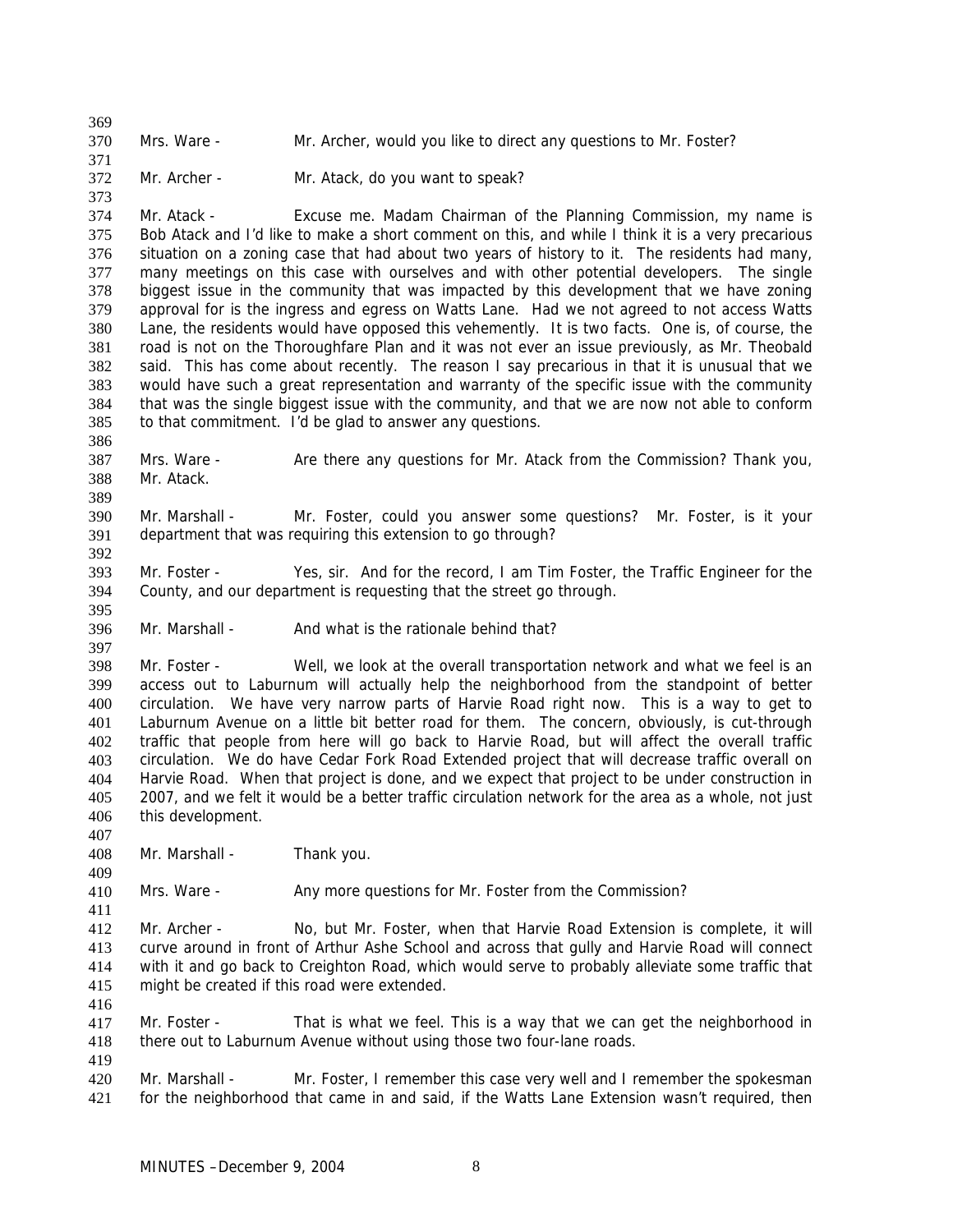they could support the case, and that is what they did, and I guess it is rare in the County where we have neighbors not wanting a road, because usually it is the opposite, they want the road for traffic reasons. So, that is why we are in somewhat of a predicament is that part of the zoning case, the neighbors were under the impression, it was proffered that the developer wasn't going to build it unless the County made him build it. So that is why the residents are now in somewhat of a precarious position because they went ahead and supported the zoning case with that caveat and now it is coming back to haunt them, because it is not the developer but the County saying we want the road. 422 423 424 425 426 427 428 429

- 431 432 433 434 435 436 437 438 439 440 441 442 443 444 Mr. Silber - Mr. Marshall, I think maybe I can offer some clarification to this issue. I believe the developer did offer, in meeting with the residents when he was proposing this development, that this road would not have to go through. Many of the residents along Harvie Road prefer that this connection not be made. The County all along felt that the road should go through, and expressed those throughout the zoning process. I believe that perhaps the developer felt as though he had made this commitment to the neighborhood and wanted to abide by the commitment and so offered this proffered condition. The County was willing to accept the proffered condition because it reads, "Watts Lane shall not be extended to Harvie Road unless otherwise required by the County at the time of plan of development." So, the County knew in accepting this proffered condition that they were reserving the right to consider this road connection at the time of POD, which we are at tonight. So, I think that as much as the residents may understand this proffered condition being accepted, it does, perhaps, give the perception that the road will not go through. The County's Traffic Engineering Department has all along felt this is a necessary connection, so the County did accept that proffered condition.
- 446 447 448 449 450 451 452 453 454 Mr. Theobald - With your permission, Madam Chairman, I would just point out the original staff report that came out for this POD when it was advertised for October 27, the preamble to that was that the Traffic Engineer has not required the extension of Watts Lane to Harvie Road, and obviously somebody thought better of that later in the process, but it has really not been a consistent theme. I know Mr. Hinson and perhaps Mr. Hazelett have consistently wanted this connection and there is no denying that, but in terms of staff's position both in the original zoning case staff report and as originally put forth in the POD conditions, which I am happy to pass down to you, this was not an issue. It became an issue recently, and so now we have the issue. Just to clarify the record, that is where we are.
- 456 Mrs. Ware - It became an issue following the deferral. Is that what you are saying?
- 458 459 460 Mr. Silber - I think Mr. Theobald is pointing out that, the Chairman asked if it became an issue after the deferral of October. I think the answer is no. Mr. Theobald's point is that it was pointed out in an earlier staff report at the time of rezoning.
- 462 Mr. Theobald - At the time of the POD.

464 Mrs. Ware - Yes. You said POD. I was a little curious as to why.

- 466 467 468 469 470 471 Mr. Silber - I stand corrected. I thought you were referring to a staff report for the rezoning. For the record, Mr. Theobald has provided me the staff report agenda and recommendation from the October 27 Planning Commission agenda, and it does state that. I would contend that the County Administration has requested this extension to go through. Perhaps we can debate whether it was requested from the outset or not. At this point in time, we do believe that the road should go through.
- 472

430

445

455

457

461

463

- 473 Mrs. Ware - **Any more questions?**
- 474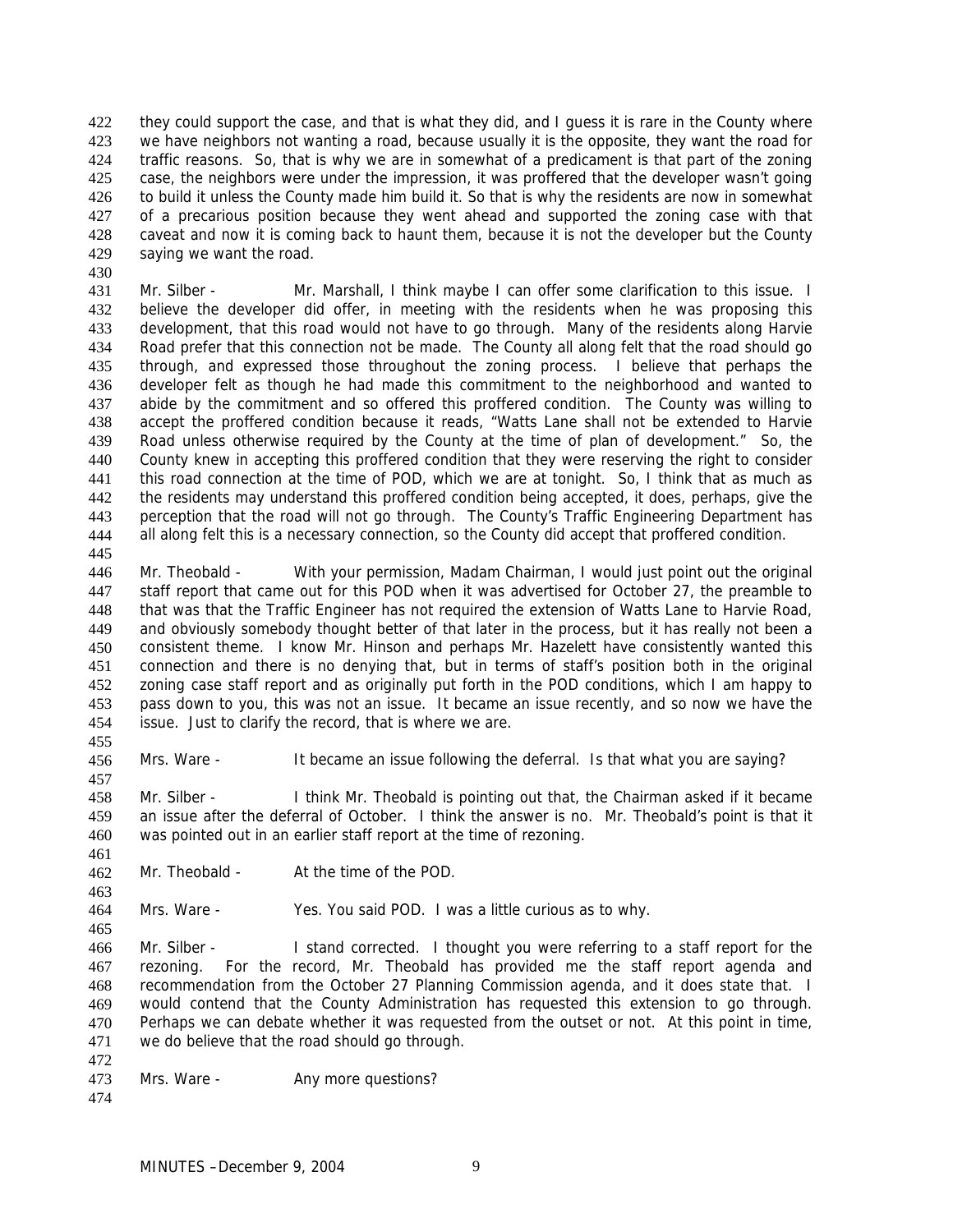Mr. Archer - I don't have any, Madam Chair. All right, then I guess it is time to make a decision and which ever way I go I can't win. I have a lot of sympathy for the people who spoke here tonight and I understand the dilemma that you are in and the traffic that you complained about already exists. In most instances, adding roads would certainly serve at some point to alleviate traffic, because you have more places for the same amount of traffic to travel. That does not always prove true, but in most cases it does. The dilemma that I have and the reason I deferred this case at the last POD hearing was to give the applicant and myself the opportunity to talk with people at the County who might have the authority to change this, and they were not willing to do so. So, I am in the position that we have a plan which the zoning has been approved by the Board, and in that approval was the condition that this road could be cut when requested, and I simply don't have the authority to override the Board of Supervisors and not do it. The applicant does have the right of appeal, and with that being said, my decision is that I would move to approve the case, subject to the annotations on the plans, the standard conditions for developments of this type, and conditions Nos. 23 through No. 37, but it is actually 35, because No. 34 was duplicated, or the number was duplicated. That is my motion. 475 476 477 478 479 480 481 482 483 484 485 486 487 488 489

- 491 Mrs. Ware - Do I have a second?
- 493 Mr. Marshall - Second.

490

492

494

497

501

495 496 Mrs. Ware - Motion made by Mr. Archer and seconded by Mr. Marshall. All in favor say aye. All opposed say no. The motion passes.

498 499 500 The Planning Commission approved POD-73-04, Villas @ Laburnum, 1401 N. Laburnum Avenue, subject to the annotations on the plans, the standard conditions for developments of this type and the following additional conditions:

- 502 23. The unit house numbers shall be visible from the parking areas and drives.
- 503 504 505 506 24. The names of streets, drives, courts and parking areas shall be approved by the Richmond Regional Planning District Commission and such names shall be included on the construction plans prior to their approval. The standard street name signs shall be ordered from the County and installed prior to any occupancy permit approval.
- 507 508 509 510 511 25. The right-of-way for widening of N. Laburnum Avenue and Watts Lane as shown on approved plans shall be dedicated to the County prior to any occupancy permits being issued. The right-of-way dedication plat and any other required information shall be submitted to the County Real Property Agent at least sixty (60) days prior to requesting occupancy permits.
- 512 513 514 515 516 26. The easements for drainage and utilities as shown on approved plans shall be granted to the County in a form acceptable to the County Attorney prior to any occupancy permits being issued. The easement plats and any other required information shall be submitted to the County Real Property Agent at least sixty (60) days prior to requesting occupancy permits.
- 517 518 27. The developer shall provide fire hydrants as required by the Department of Public Utilities and Division of Fire.
- 519 520 28. A standard concrete sidewalk shall be provided along the east side of Laburnum Avenue and a portion of the south side of Watts Lane.
- 521 522 523 29. A 25-foot planting strip to preclude ingress or egress along the east side of Laburnum Avenue shall be shown on the approved plans. The details shall be included with the required landscape plans for review and approval.
- 524 525 30. The proffers approved as a part of zoning case C-68C-03 shall be incorporated in this approval.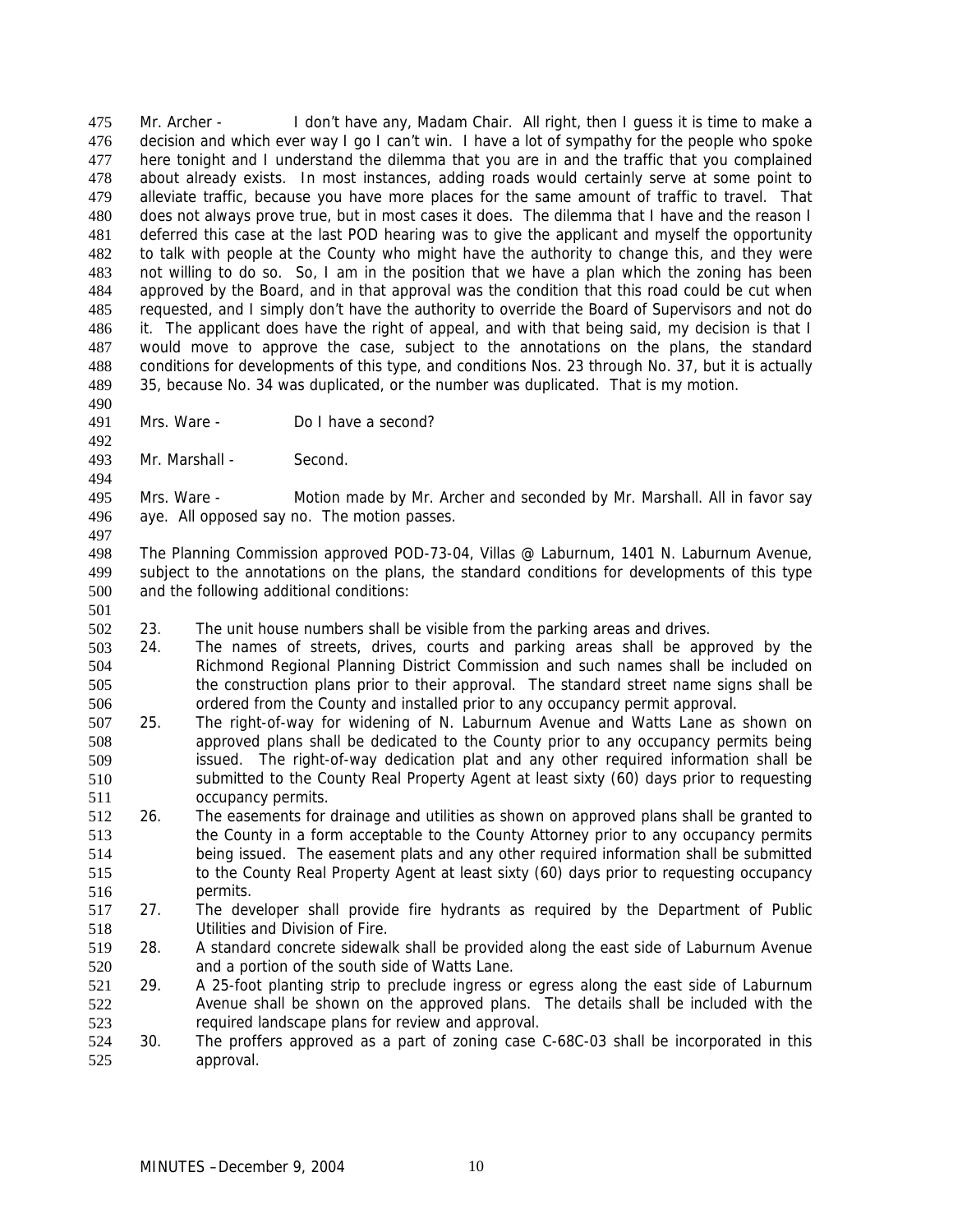- 31. Any necessary off-site drainage and/or water and sewer easements must be obtained in a form acceptable to the County Attorney prior to final approval of the construction plans. 526 527 528
- 529 530 531 32. Deviations from County standards for pavement, curb or curb and gutter design shall be approved by the County Engineer prior to final approval of the construction plans by the Department of Public Works.
- 532 533 534 535 536 537 33. The pavement shall be of an SM-2A type and shall be constructed in accordance with County standard and specifications. The developer shall post a defect bond for all pavement with the Department of Planning - the exact type, amount and implementation shall be determined by the Director of Planning, to protect the interest of the members of the Homeowners Association. The bond shall become effective as of the date that the Homeowners Association assumes responsibility for the common areas.
- 538 539 540 34. Insurance Services Office (ISO) calculations must be included with the plans and contracts and must be approved by the Department of Public Utilities prior to the issuance of a building permit.
- 541 542 543 35. Approval of the construction plans by the Department of Public Works does not establish the curb and gutter elevations along the Henrico County maintained right-of-way. The elevations will be set by Henrico County.
- 544 545 546 547 548 36. The location of all existing and proposed utility and mechanical equipment (including HVAC units, electric meters, junction and accessory boxes, transformers, and generators) shall be identified on the landscape plans. All equipment shall be screened by such measures as determined appropriate by the Director of Planning or the Planning Commission at the time of plan approval.
- 549 550 37. The subdivision plat for the extension of Watts Lane shall be recorded before any occupancy permits are issued.

552 553 554 Mr. Silber - Next on the agenda is a set of four applications that I'd like to call together, as they are companion cases. All of these cases were deferred at the Planning Commission's November 10 hearing.

555

551

## 556 **Deferred from the November 10, 2004 Meeting:**

557 558 559 560 561 **PUBLIC HEARING: Amendment to the Henrico 2010 Land Use Plan Map:**  The Planning Commission will consider an amendment to the Henrico County 2010 Land Use Plan Map to designate Wilton Farm - comprised of approximately 1,184.8 acres and bordered by the James River to the west and south and Osborne Turnpike to the east and straddling the Pocahontas Parkway (Route 895) - as an Urban Mixed Use Development Area (UMU).

562

# 563 **Deferred from the November 10, 2004 Meeting:**

564 565 566 567 568 569 570 571 572 **C-56C-04 James Theobald for HHHunt Corporation:** Request to rezone from A-1 Agricultural District and M-1 Light Industrial District to UMUC Urban Mixed Use District (Conditional), Parcel 798-683-5459, containing approximately 1,184.8 acres, located between the James River and Osborne Turnpike and along the north and south lines of the Pocahontas Parkway (State Route 895). The applicant proposes a mixed use development with no more than three thousand two hundred nine (3,209) residential units developed on the property. The uses will be controlled by zoning ordinance regulations and proffered conditions. The Land Use Plan recommends Rural Residential, not exceeding 1.0 unit per acre, Suburban Residential 1, 1.0 to 2.4 units net density per acre, and Environmental Protection Area.

573

# 574 **Deferred from the November 10, 2004 Meeting:**

575 576 577 578 **P-15-04 James Theobald for HHHunt Corporation:** Request for a Provisional Use Permit under Sections 24-32.1, 24-34.1 and 24-122.1 of the County Code in order to submit a Master Plan for the proposed Wilton Urban Mixed Use District, on Parcel 798-683-5459, containing approximately 1,184.8 acres, located between the James River and Osborne Turnpike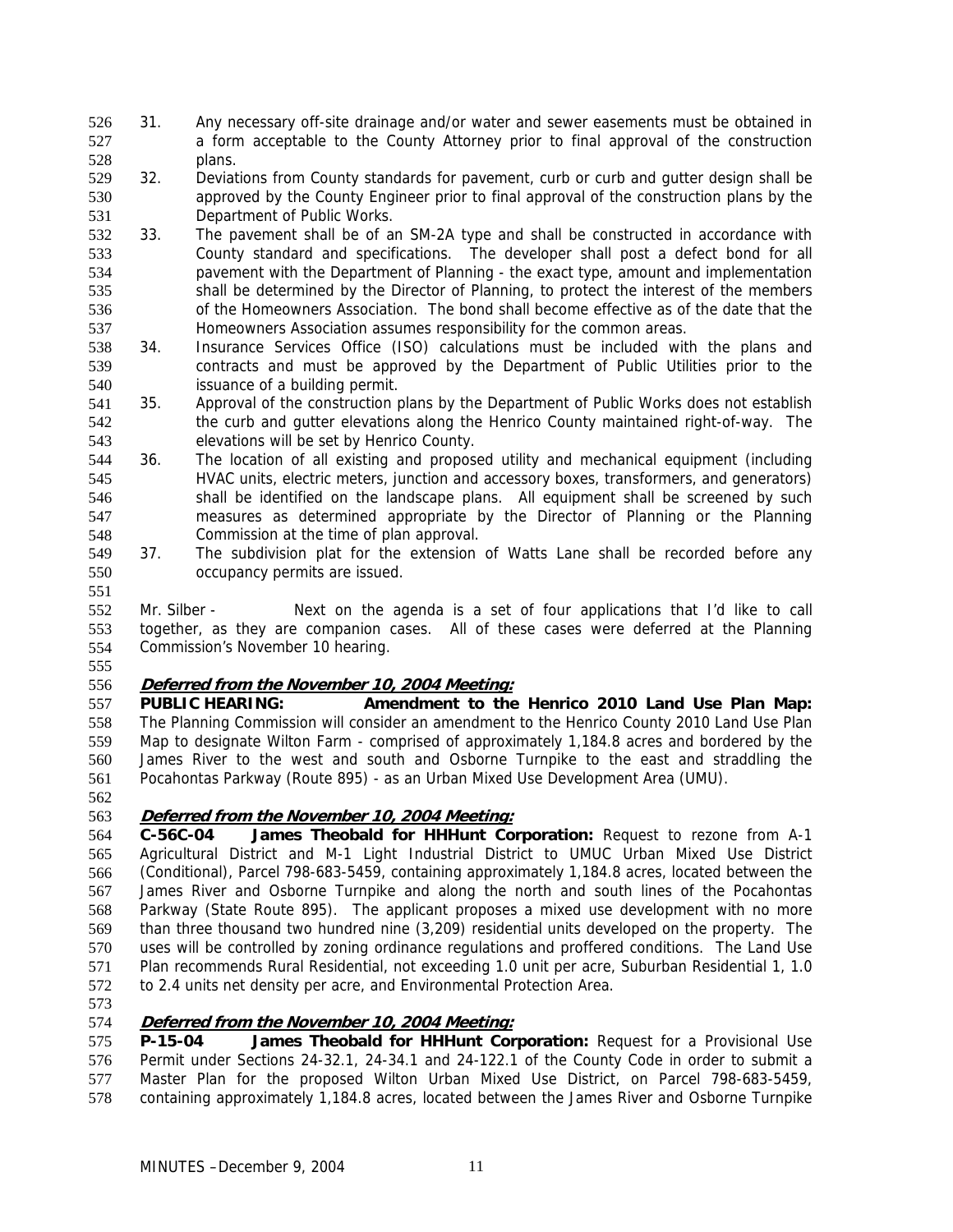and along the north and south lines of the Pocahontas Parkway (State Route 895). The existing zoning is A-1 Agricultural District and M-1 Light Industrial District. The Land Use Plan recommends Rural Residential, not exceeding 1.0 unit per acre, Suburban Residential 1, 1.0 to 2.4 units net density per acre, and Environmental Protection Area. 579 580 581 582

583

593

## 584 **Deferred from the November 10, 2004 Meeting:**

585 586 587 588 589 590 591 592 **P-16-04 James Theobald for HHHunt Corporation:** Request for a Provisional Use Permit under Sections 24-32.1 and 24-122.1 of the County Code in order to include single family detached homes in the proposed Wilton Urban Mixed Use District, on Parcel 798-683-5459, containing approximately 1,184.8 acres, located between the James River and Osborne Turnpike and along the north and south lines of the Pocahontas Parkway (State Route 895). The existing zoning is A-1 Agricultural District and M-1 Light Industrial District. The Land Use Plan recommends Rural Residential, not exceeding 1.0 unit per acre, Suburban Residential 1, 1.0 to 2.4 units net density per acre, and Environmental Protection Area.

594 595 596 597 598 Mrs. Ware - I will call for opposition for all of these at one time. Is there any opposition to the Amendment to the Henrico 2010 Land Use Plan, C-56C-04, P-15-04 and P-16- 04, James Theobald for HHHunt Corporation? Is there any opposition? There is opposition here tonight. Thank you. Mr. Tyson, good evening.

599 600 601 602 603 Mr. Tyson - Good evening, Madam Chairman, Mr. Donati. Thank you, Madam Chairman, Mr. Donati, members of the Commission, Mr. Secretary. As the Secretary stated, this case was heard at the November Planning Commission meeting and was deferred to permit the applicant to address staff concerns and conduct an additional meeting with the neighboring residents. The community meeting was held on November 23, 2004.

604

605 606 607 608 609 The application consists of four applications: an application for the UMU Land Use Designation, a request for the rezoning of the property to the UMU designation, an application for Master Plan approval, and an application for a PUP to permit single-family detached homes as part of the project.

610 611 The proposed development is divided into 10 "land bays" and the applicant has provided the following Land Bay Summary:

612

613 614 The total size of the project is approximately 1,184 acres, and 562 acres would be devoted to residential uses at a density of approximately five units per acre.

615

616 617 618 619 620 Thirty-one acres would be devoted to commercial Towne Center and 69 acres would be devoted to Wilton private areas. The County would receive 232 acres of property dedicated to it for County uses, and 288 acres would be devoted to lakes and wetland areas. The applicant has addressed a number of the earlier staff concerns through proffers that are dated November 29, 2004.

- 621
- 622 623 624 • The applicant has specifically proffered that no apartments, condominiums, or town homes will be located within 200' of any boundary lot line in Land Bay 1 or Land Bay 2 (those Land Bays most adjacent to the existing single family residential developments).
- 625
- An explicit connection between the Pattern Book and the Zoning Criteria has been made in the proffer statement. Additionally, the **Pattern Book** has been amended to give illustrations 626 of single-family dwelling units, commercial spaces, multi-family uses, and open spaces. 627 628
- 629
- 630 631 • The applicant has proffered minimum square footages of 600 sq. ft. for one bedroom; 900 sq. ft. for 2 bedrooms; and 1100 sq. ft. for three bedrooms units for the apartments and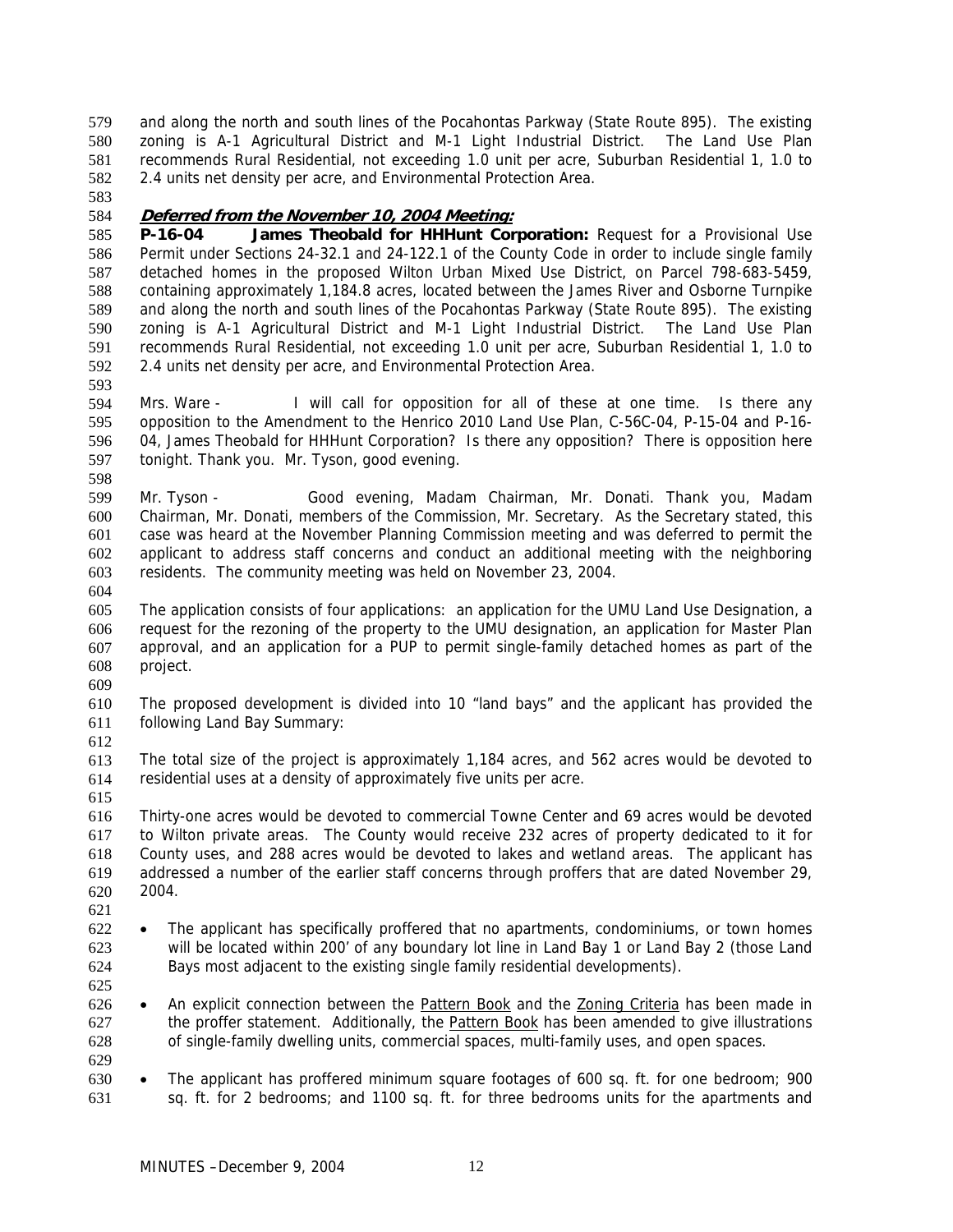- 632 condominiums.
- 633

637

- 634 635 636 • The proffers have been amended to reflect the generally acceptable proffer language regarding brick foundations, Sound Transmission Coefficient (STC) ratings, and cantilevered chimneys.
- 638 639 • The Home Owner's Association's ability to grant exceptions to the Pattern Book and Zoning Criteria has been removed.
- 640 641 642 643 644 645 646 • The applicant has proffered that no certificates of occupancy shall be requested until Wilton Parkway extends from the site to Route 5 (slated to occur during Phase 1 of the project), and that no more than 520 residential units of any kind shall be developed on the property until such time as direct access to Route 895 is provided. Furthermore, the applicant proffers that no Certificates of Occupancy for apartments shall be requested until direct access to Route 895 is provided.
- 648 649 650 651 • The applicant has proffered that individual Land Bay Master Plans will be developed and submitted for review at the time of each Plan of Development or Subdivision approval request. This will permit the staff, Planning Commission and public to have input into the Master Plan process as each land bay comes up for review and approval.
- 652 653 654

662

665

669

- There are three outstanding issues.
- 655 656 657 658 659 660 661 The applicant is prosing to mitigate some of the potential impacts by proffering the dedication of several public use sites. These include a 20-acre site for an elementary school site, an 11.5-acre mixed-use site, and 158 acres for a municipal park. The applicant is proffering that these properties will be dedicated to the County upon County request. Reviewing agencies have reported that the proposed multi-use site lacks the preferred amount of acreage for the possible uses. A site of 15 acres for the combined uses is recommended and an 11.5-acre site has been proffered.
- 663 664 • The Traffic Engineering Division recommends that no more than 300 dwelling units be constructed until a second means of access is provided to the site.
- 666 667 668 The applicant has proffered the dedication of approximately 230 acres for County use; however, they have not made other proffers that might offset the cost of providing necessary services to their development.
- 670 671 672 673 674 675 676 The applicant has provided many positive elements with this request. The staff recommends that the Planning Commission find the Wilton Farm Land Use Plan Amendment consistent with the guidelines set forth in the Henrico County 2010 Land, and send it to the Board of Supervisors with a recommendation for approval. If the remaining issues outlined above could be resolved, staff could also recommend that the Planning Commission find applications C-56C-04, P-15-04, and P-16-04 are consistent with this UMU Land Use Designation and recommend that they, too, be forwarded to the Board of Supervisors with a recommendation for approval.
- 677
- 678 679 680 I'd be happy to answer any questions you may have and Mr. Foster is here to answer any trafficrelated questions you might have.
- 681 682 Mrs. Ware - Are there any questions for Mr. Tyson from the Commission?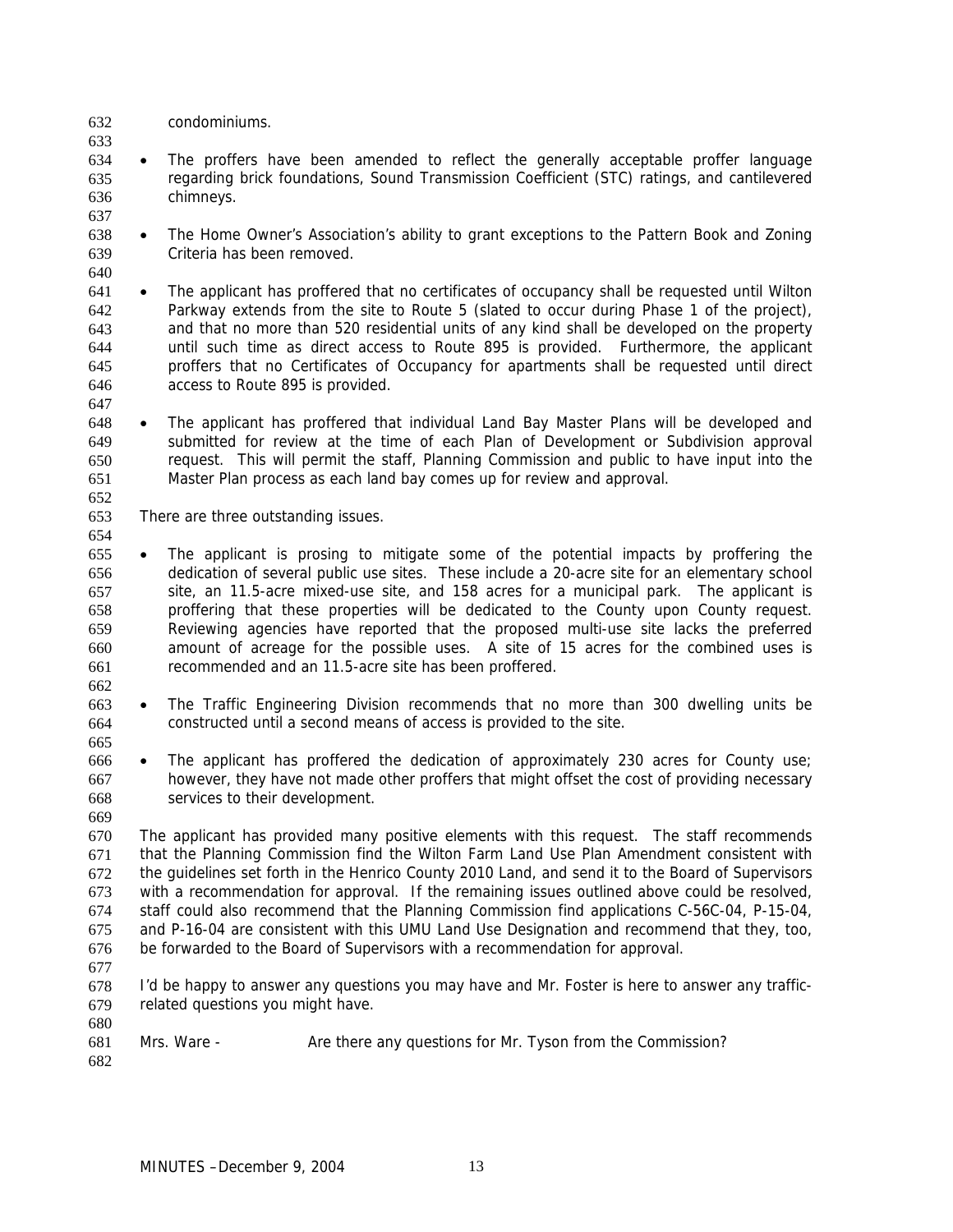- Mr. Jernigan Lee, I want to thank you and Tom. This is a big case and this case has turned around a lot since last month, but you and Tom both did a lot of work on it and I really appreciate your help on it. Thank you. 683 684 685
- 686

691

687 688 689 I will address the three issues that we have at this point. Better still, I will let Mr. Theobald address them when he comes up.

690 Mrs. Ware - Thank you, Mr. Tyson. Mr. Theobald.

692 693 694 695 696 697 Mr. Theobald - Good evening, once again. My name is Jim Theobald and I am here on behalf of HHHunt. I'd like to reserve perhaps two minutes of time, Madam Chairman, if I might, and in as much as we gave a rather full presentation and had a long debate at our last Planning Commission meeting and an additional neighborhood meeting in between, with your permission I am going to sort of summarize where I think we are and the changes that I think have been made.

699 700 701 702 As you know, this is really a very unique opportunity, I believe, for the County. It takes the history of the James River and the Wilton site and really couples it with new planning techniques that result in a groundbreaking traditional neighborhood development, the likes of which really haven't been attempted in Henrico County.

703

698

704 705 706 707 708 709 710 711 712 713 714 715 716 717 718 719 720 721 This is obviously not cookie-cutter rezoning. It is not road-strip subdivisions. It is well planned, mixed-use highly amenitized community. To give you some idea of where we have been on this case, this is Wellesley. This is all of the proffers we did for Wellesley. This is Wyndham. It turned out pretty well, I'd say. This is Wilton, and we may not be done yet. The point is that we have spent a tremendous amount of time in the detailed planning trying to make sure that what we represent to you and what you see is what you are going to get, from house styles to streetscapes, to parks, to architectural features and alike. This is a community that is not segregated by price or product type, but rather mixed to provide an integrated community where we will have town homes across from neighborhood parks and single-family detached homes in the half million dollar range on up. Traditional Virginia architecture is really the focus of this community and contains many architectural features that will be a part of the case. Fifteen percent of our single-family homes have to be 3,000 sq. ft. or bigger. Twenty percent of that 15 percent have to be all brick and another 30% of that 15% will have brick fronts, and 10% of all homes under 3,000 sq. ft. in size will also be all brick. We have committed to build Wilton Parkway all the way to Route 5 with the initial phase of development. That is a significant change from last time. We had previously committed to Phase 1 would only take Wilton Parkway to Osborne Turnpike, but that change has been requested by the County, Mr. Jernigan, and we have honored that request.

722

723 724 725 726 727 728 We are investing significant capital and the provision of road improvements, sewer pump station, water and sewer lines, site for an elementary school and other County public facilities and significant land for the park system. Our fiscal impact study shows a positive impact of over \$22,000,000 during the build out period, even without the offer of voluntary cash proffers. We are spending almost \$50,000,000 for infrastructure in terms of land dedication and construction of that infrastructure.

729

730 731 732 733 734 735 Accordingly, Wilton provides a demonstrated positive revenue stream to the County. We have also taken into account the edges along the property and have proffered that within 200 feet of the edges against residentially-zoned property, we would have at least a 200 ft. setback for any multi-family type of development. There are also significant creeks, RPA areas and other wetlands features that will provide additional buffering and mitigation. We know that when the final alignment of Wilton Parkway is decided, given the right-of-way that we have purchased up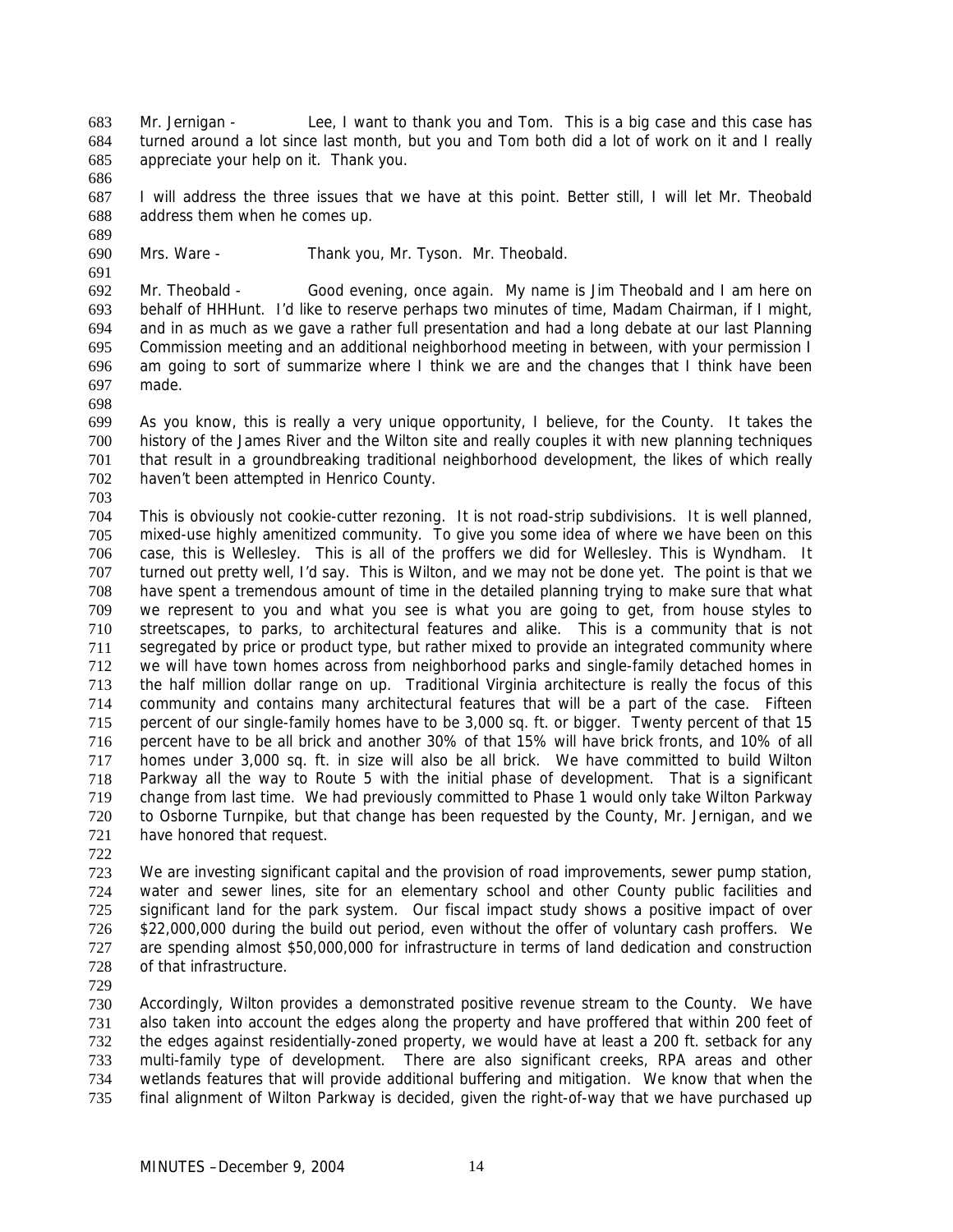to Route 5, we know there may be some impacts on adjacent property owners, and we know that we are going to have to deal with those on a case-by-case basis to make sure that we are good neighbors. Those will be addressed as subdivisions and PODs arise, and we know the final design and location within that right-of-way area. 736 737 738 739

740

741 742 743 744 745 746 747 748 749 750 751 752 753 754 755 756 757 758 As you know, Hunt has a long track record of being involved with the community. I think you have heard from various citizens in the past how much Hunt has contributed to the schools in the areas within which their communities reside. This will be no different. They are proffering the donation of a site for an elementary school, but it goes way beyond that. They will be involved in the middle school and the high school serving this community and what we find is there is a concentrated effort to provide different amenities and opportunities in the school system that others get on board and good things happen, and I believe the school system has confirmed that that is the case. We had a case in Hanover County last week and Janet Binns, who used to be with the Henrico County School System, went out of her way to laud HHHunt's participation in the school system in Henrico County as a way of welcoming them, also, into Hanover County. We have dedicated some 240 acres of land for parks along the James River. We have also included in our proffer that we will provide the money to provide the programming for that, if it is viewed as a passive recreational area, jogging trails, walking trails, beautiful views from both the bluff and from the river level possibility of some equestrian trails, picnic tables, etc. We agreed to fund that and work with the park system in developing the programming. We also agreed to donate the existing home on the property to the park system, which acts as sort of a parking area and the focus of the park and within that house we will also display any artifacts that may be found on the property during development.

759

760 761 762 763 764 765 766 767 768 769 I believe the foregoing represents very strong evidence that this request is compatible with the existing land uses and, in fact, is far better than the existing M-1 zoning that exists on over half of the site. Since the last meeting, we have made a number of changes. We have provided a condition regarding the Land Bay Master Plan, that Mr. Tyson explained to you so that when we file a POD or subdivision plan within any of the Land Bays we have to give you a Master Plan for the entire land bay so we all sort of know where we are headed. We have to update those with every step. Again, we agreed to construct Wilton Parkway all the way up to Route 5. We have added minimum square footages for the multi-family units. We have added sound suppression conditions, and we have also amended some of the references in the book that staff had asked us to, just to clean up certain textual references.

770

771 772 773 774 775 776 777 778 779 780 781 782 783 784 785 This request has and will provide adequate infrastructure that will more than mitigate its impact. It obviously provides sufficient design criteria to demonstrate a high level of quality and desirable mix and balance of different land uses, as required by the UMU Ordinance. We believe it also meets and exceeds the design standards set forth in that ordinance. The purpose of the UMU District is to allow the development of mixed use pedestrian-oriented activity center containing a variety of uses, including business, retail, residential, cultural, educational and other public and private uses, which I think is really a great way to sum up Wilton. This really is, in my opinion, smart growth personified. It is concentrated, well-planned growth that pays its own way, not leap frog development as have seen on occasion in Varina, but a community that occasionally, I believe, will set a new bar for development, against which future growth can be measured. I submit to you that this is where Varina ought to go for all of the aforesaid reasons, and with that I will be happy to answer questions. I believe that there may be some speakers to speak in favor of this case. I may not have left them much time. I will be happy to answer any questions.

786 787 Mrs. Ware - Are there any questions for Mr. Theobald from the Commission at this time?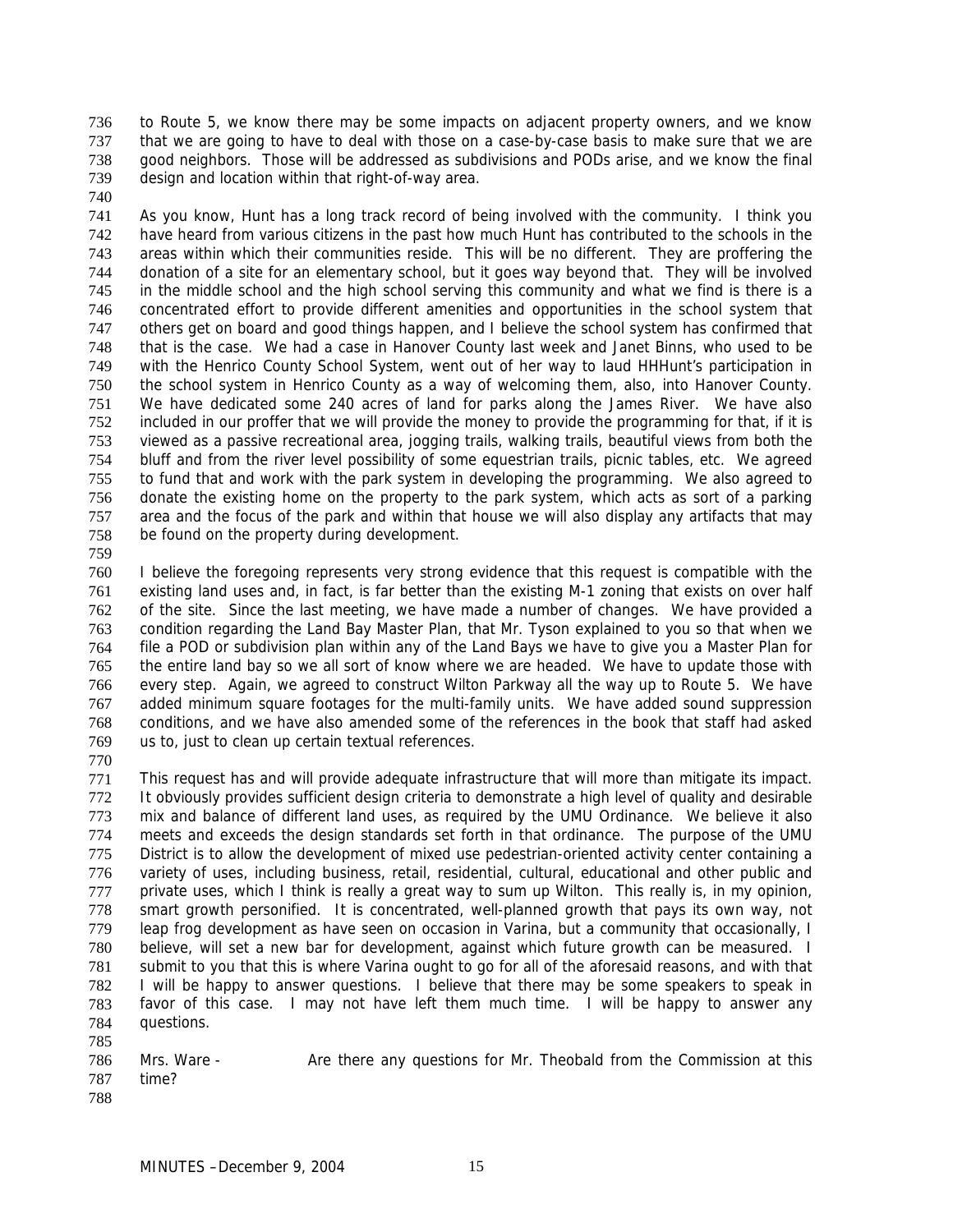Mr. Jernigan - Jim, one of the questions that we had that came from Public Works was the 300 house issue. 789 790

791

807

815

817

819

821

792 793 794 795 796 797 798 799 800 801 802 803 804 805 806 Mr. Theobald - Yes, that has been the subject of much debate today, Mr. Jernigan. I understand the 300 lot application, as was done with Wyndham, and we are amenable to agreeing to a proffered condition that basically we will only do 300 units on one point of access. We would then be able to go up to the 520 originally referenced in the proffers. If we obtain additional emergency access, which we believe we can do, if you look on your monitors, along this edge. There is a temporary edge along the road of the town center going out to Wilton Road, which basically comes back into Osborne, and this being Wilton Parkway, but it would give you two ways for fire and emergency vehicles to access the property. Also, if there was a problem on Osborne Turnpike, you could access the site from two different directions. We would also agree to provide an interim traffic study when we hit that 520-unit area. That was, I believe, desired by Mr. Foster, because he believed, I am putting words in his mouth, but at that point he will be able to determine which direction traffic is going and whether or not additional or different improvements, I might say, would be then required. So, we will be filing proffers to accomplish that, 300 on one point and up to 520 on a secondary point to provide secondary emergency access interim updated traffic study when we hit 520.

808 809 Mr. Vanarsdall - Are you going to proffer that tonight or before the Board meeting?

810 811 812 Mr. Theobald - I am happy to sit down and write it, Mr. Vanarsdall, if you like. I would be happy to do that.

813 814 Mr. Jernigan - He has committed to it and I am alright as long as it is done before it goes to the Board.

816 Mr. Theobald - Surely.

818 Mr. Vanarsdall - I take your word for it.

820 Mr. Theobald - Thank you, Mr. Vanarsdall.

822 823 824 Mr. Marshall - Awful generous. Mr. Theobald, in these Land Bay plans phases, is part of that, are there also traffic impact studies done as part of each one of these Land Bay submissions?

825

826 827 828 829 830 831 832 833 Mr. Theobald - What there is is a fairly extensive analysis of road improvements tied to development as to units and these Land Bays and provided to Mr. Foster just this week. It is a document that is obviously very detailed, very complicated, and prepared by Wilbur Smith and Associates, our traffic engineers, and that is, if you will recall, Mr. Marshall, that is one thing we discussed at the last meeting, the necessity of having that. It also contemplates who will pay for what improvements, so there will be a definite critical path to be followed along with that, and that will be resolved prior to the Board. The County does have that information.

- 834 835 836 837 Mr. Marshall - One of my concerns has been from Day 1, has been Osborne Turnpike. Having lived on that road for 20 years, that is of great concern to me when I look at the number of vehicles we are talking about. We are talking about 32,000 car trips per day. Nothing in this case today addresses doing anything with Osborne.
- 838 839 Mr. Theobald - Correct.
- 840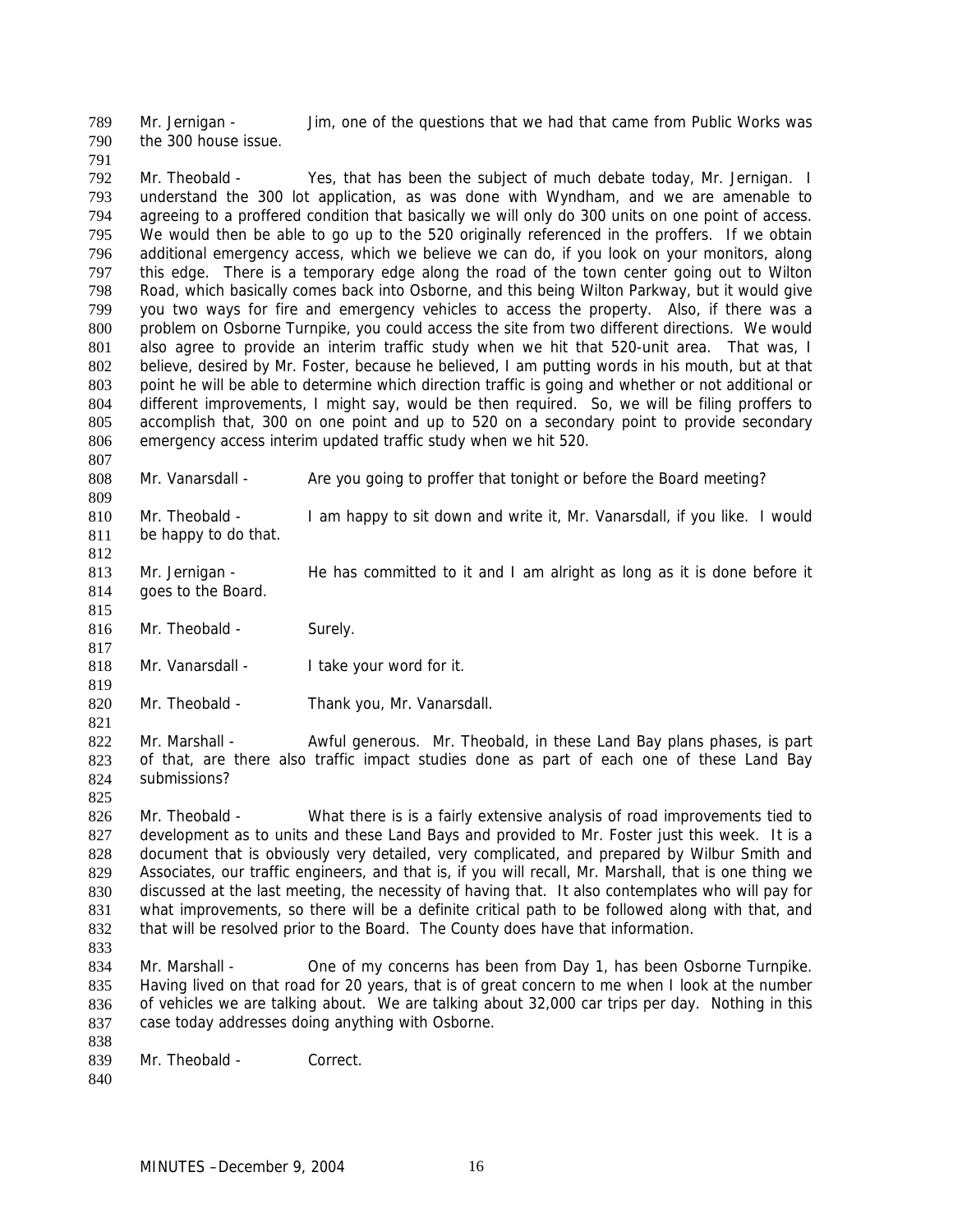Mr. Marshall - And we have had discussions about that, but basically we ran out of time. Is Hunt willing between now and the Board level to do something or look at doing something, about Osborne in the event that their traffic study that says 52% of the people are going to get on 895 when that comes on line, don't get on that, and ultimately end up on Osborne, and what is now a 2400 count road? If it gets to the levels of 10,000 and pursuant to the Major Thoroughfare Plan, I believe Mr. Foster has stated the Major Thoroughfare Plan shows Osborne to be a four-lane road. 841 842 843 844 845 846 847

849 Mr. Theobald - That is correct.

850

848

851 852 853 854 855 856 857 858 859 860 861 862 Mr. Marshall - And the 895 bridge was made four-lane. I am just concerned that - if we have the only major road in front of your development, there is a two-lane road and there is nothing in the case to address it in the event that the prediction from your traffic study does not come true. And I understand that you are building a four-lane nice super highway, if you will, to take these people over to Route 5, but there again you are taking them to a two-lane road, and Wilton Road, which is shown as emergency access, I mean I don't think any car should be going on the road, and I think Mr. Foster would probably agree with that assumption. Not to create parallels, but in my district, I have seen this as potential Pouncey Tract Road, be it Route 5 a VDOT Road, and Wilton Road is basically Sadler Road, and I don't want to see what has happened in my district, because of VDOT and other reasons of not getting roads built happen in this case.

863 864 865 866 867 868 869 870 871 872 Mr. Theobald - I appreciate your comments, Mr. Marshall. You and I have probably talked about this issue every day since the last Planning Commission meeting and it is obviously a great concern and I can make the commitment to you that between now and the Board that these improvements and this phasing that we are going to discuss in detail with Mr. Foster, that Osborne Turnpike will be one of those issues on that list. As you know, even if we guessed wrong at 52% that are not going to use 895, our studies show that if you cut that in half, you will be under the 10,000 trips a day on Osborne Turnpike, and then the question would be whether or not that problem was solved with widening Osborne Turnpike or doing intersection improvements or doing something else, and those are the kinds of details that we will be discussing between now and the Board.

873 874

875

878

881

883

886

889

892

Mr. Marshall - Thank you.

876 877 Mr. Vanarsdall - Mr. Marshall, you are not talking about entire Osborne Turnpike. You are talking about a mile or something, aren't you?

879 880 Mr. Theobald - It is about 1.2 miles from the intersection at Mill Road, Wilton Parkway over to Burning Tree. Correct, Mr. Vanarsdall.

- 882 Mr. Marshall - While I am asking, is that school site set in stone?
- 884 885 Mr. Theobald - As to its location, I believe that it is. I never know whether that is a question or a statement.
- 887 888 Mr. Marshall - It is just curious to me, with all that land, it is put up against the interstate.
- 890 891 Mr. Theobald - Well, it is designed to provide the best access to the interstate. It is not against it. It is actually below the elevation of it.
- 893 Mr. Marshall - Underneath it then?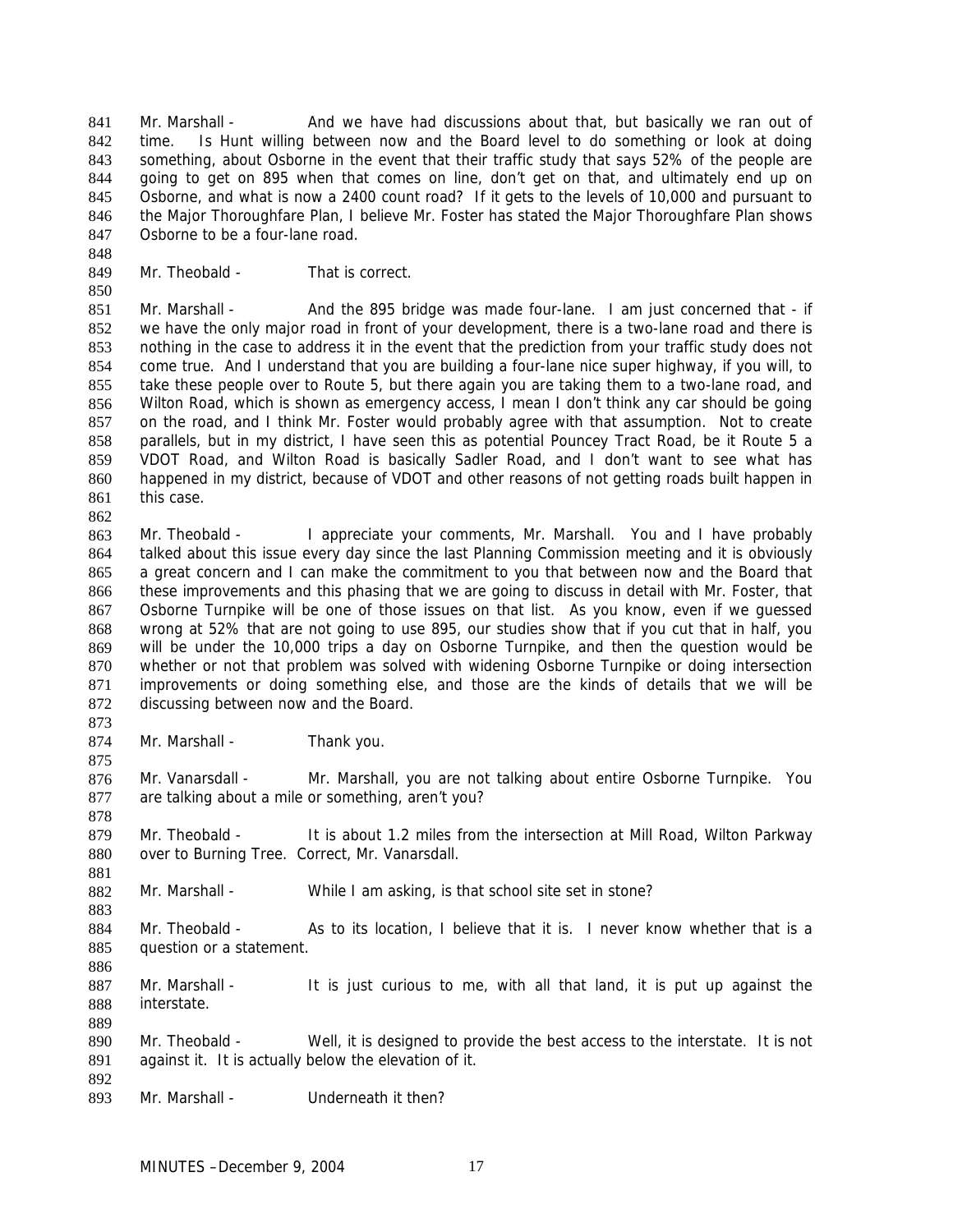895 896 Mr. Theobald - It is not underneath it. It is beside it and below it. Yes, perhaps a better description.

897 898

894

- 899
- Mrs. Ware Are there any more questions for Mr. Theobald from the Commission?

900 901 902 903 904 905 906 907 908 909 910 Mr. Jernigan - I've got another question, but piggybacking on Mr. Marshall's comments, Osborne was studied somewhat and I even have talked to traffic about that to Mr. Foster and even the County Manager, and the reason that we didn't put that in as a proffer is because we wanted to study it more and see the effects. Mr. Foster, even as we spoke this afternoon, will agree if you widen Osborne, it is going to create more traffic. At this point right now, the reason I am having Wilton Parkway built all of the way to Route 5, because that is the main route, and that is the State Road. The County Manager, when I spoke to him before was not, I will say "excited" about widening Osborne Turnpike, but that is an option, but I didn't want it included as a proffer but as a study we can do at a later date. We have two more issues. One was the school site, which is 20 acres, and Mr. Theobald, for the fire house and the EMS, originally, what was the acreage they requested?

911

912 913 914 915 916 917 918 919 920 921 922 923 924 Mr. Theobald - Well, it was not originally a fire house or a library. It was originally a 20acre school site and additional land for public facilities to be determined by the County, and we offered an additional 10 acres plus the 20 for the school site. Then, at one meeting with staff, 12 acres was suggested as the appropriate number and we managed to get another acre and a half, so we were at 11-1/2, and then somewhere along the line, I guess somebody determined that the public facilities should be both a library and possibly a fire station, based on the templates that you normally use without attempting to modify them would require up to 15 acres for that site. We are happy to provide the County with the 11-1/2 additional acres to do whatever it is they think is necessary. If they want to put a library and a fire station on there, I am sure they would be able to find a way to engineer that, maybe just not by dropping the cookie-cutter plan on it but doing that there is also 240 acres of parkland in and around the house that we are dedicating if a facility was found to be desirable down there, I'd submit there is plenty of public land being provided in this request.

925

926 927 928 929 930 931 932 933 934 Mr. Jernigan - At this point I like to clear up these cases before it goes to the Board, but I am going to leave it like it is. We are getting the school site, we are getting 11-1/2 acres, and there are another 232 acres out there that is still for parks that we may be able to work around that area, so I am going to recommend to the Board that we leave it as it is. The only other thing, the word came up on cash proffers at this point with the amenities or with the infrastructure that you all are having put in and the possibility of road improvements after the interim studies are done, I think the money that is going to be used for that is going to well cover the cash proffer situation which right now stands at about \$50 million in infrastructure. I believe that was all of the issues that I had. We do have…

- 936 937 Mrs. Ware - How many people are here who want to speak in support tonight? We have a few.
- 938

935

939 940 941 Mr. Silber - Members of the Commission, if you stick to your 10-minute rule, there is about two minutes left. If you prefer to extend that period of time…

- 942 943 944 Mr. Jernigan - Madam Chairman, I'd like to ask for 10 minutes. We only had one or two in opposition, but I would like to hear from, these people represent different organizations. Some are organizations that are in the Varina District.
- 945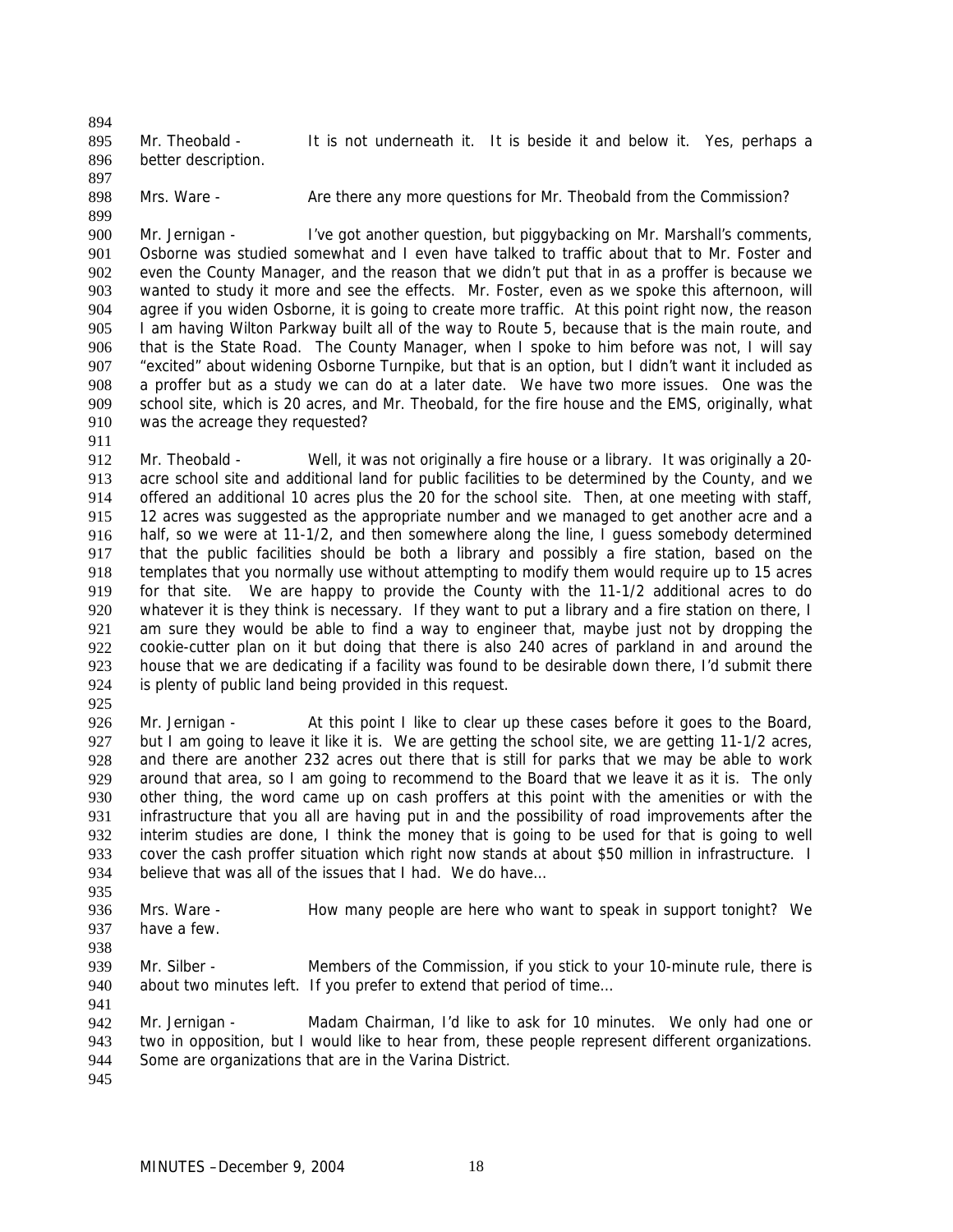Mr. Edmunds - Good evening. I am Andy Edmunds and my family happily resides at 9510 Osborne Turnpike and have done so for about 11 years, so in Varina I guess that still makes us new comers. Nonetheless, our affection for the community and the area and the affection of others has caused us and inspired us to form a community group called ROOT, which stands for Respect Old Osborne Turnpike. You guys have heard this, but if you could indulge me for a moment, I'd like to briefly read our mission statement in case there are other people here this evening who might want to join our group. Our mission statement is: "As responsible citizens of Henrico County, we have formed a civic group specifically dedicated to preserving the unique rural nature of Henrico's riverfront corridor. We are NOT an anti-development group. We support development that co-exists within a framework that intelligently recognizes and supports the scenic beauty and historical significance of this area. We support property owner's rights. We will strive to convey the message that development within the quidelines of an intelligent master plan will protect the rights and property values of everyone affected by that plan." So, if anyone would like to join, please sign up and you get a cool sticker that says ROOT. Anyway, at the last meeting you may recall we actually spoke in opposition to the development, not because we thought it was a bad idea but because there were a few issues relating to traffic that should be addressed more closely. We feel like the developers have really moved forward in a responsible way and has spent time in the community and addressed many of these issues. We feel like there are still many questions, but it will never be perfect and there are more good things in this development than there are bad things and we want to thank the developer for their time in coming out to the site and visiting with us, and actually doing specific things based on our request. Anyway, our position on Wilton is as follows: The James River is arguably the most historically significant body of water in the United States of America. The birth of democracy and the clash of cultures (western and native) were spawned in these waters. Osborne Turnpike is the first representation of the evolution from commerce via water to land and is thus probably one of the most significant thoroughfares in America. This part of Virginia is certainly worth protecting, documenting and honoring for future generations. 946 947 948 949 950 951 952 953 954 955 956 957 958 959 960 961 962 963 964 965 966 967 968 969 970 971 972

973

974 975 976 977 978 979 980 981 982 This is why our group supports HHHunt's vision for the Wilton Development. We believe the development can impact the Varina area in a very positive way. However, we feel that this positive effect can only occur if Wilton becomes the catalyst for the implementation of a master plan for the riverfront corridor that will ultimately preserve this unique community, and intelligently manage the inevitable growth that is headed our way. We also believe that anyone who opposes this development is actually and correctly opposed to the alternative (multiple A-1 subdivisions with no infrastructure); which is exactly the direction and type of development that Varina is presently looking forward to. We want to help HHHunt make the distinction. Without a master plan for the entire area, unfortunately we could end up with both scenarios.

983

984 985 986 In summary, in addition to the recommendations of the planning staff, which we feel are right on target, and the ideas submitted to you by the Varina Beautification Committee, we strongly support the following items:

- 987 988 1. Overlay District
- 989

990 991 992 993 994 995 996 997 998 We encourage a commitment from the developer, financially, politically, and otherwise, to support the creation of a County overlay district for an area from Rt. 5 to the river, and 295 to Rockett's Landing. Within this district one could create a master plan to intelligently manage the development of this unique area - while still recognizing the strong commitment to property owner's rights. This is in the best interest of the developer as a way to protect a significant investment, as well as clearly in the best interest of Henrico County. Additionally, special treatment of this unique area could serve as a model for intelligent rural land use, and could be exploited in national media outlets. Henrico's Department of Economic Development could utilize this outstanding quality of life scenario as another marketing tool to attract major employers to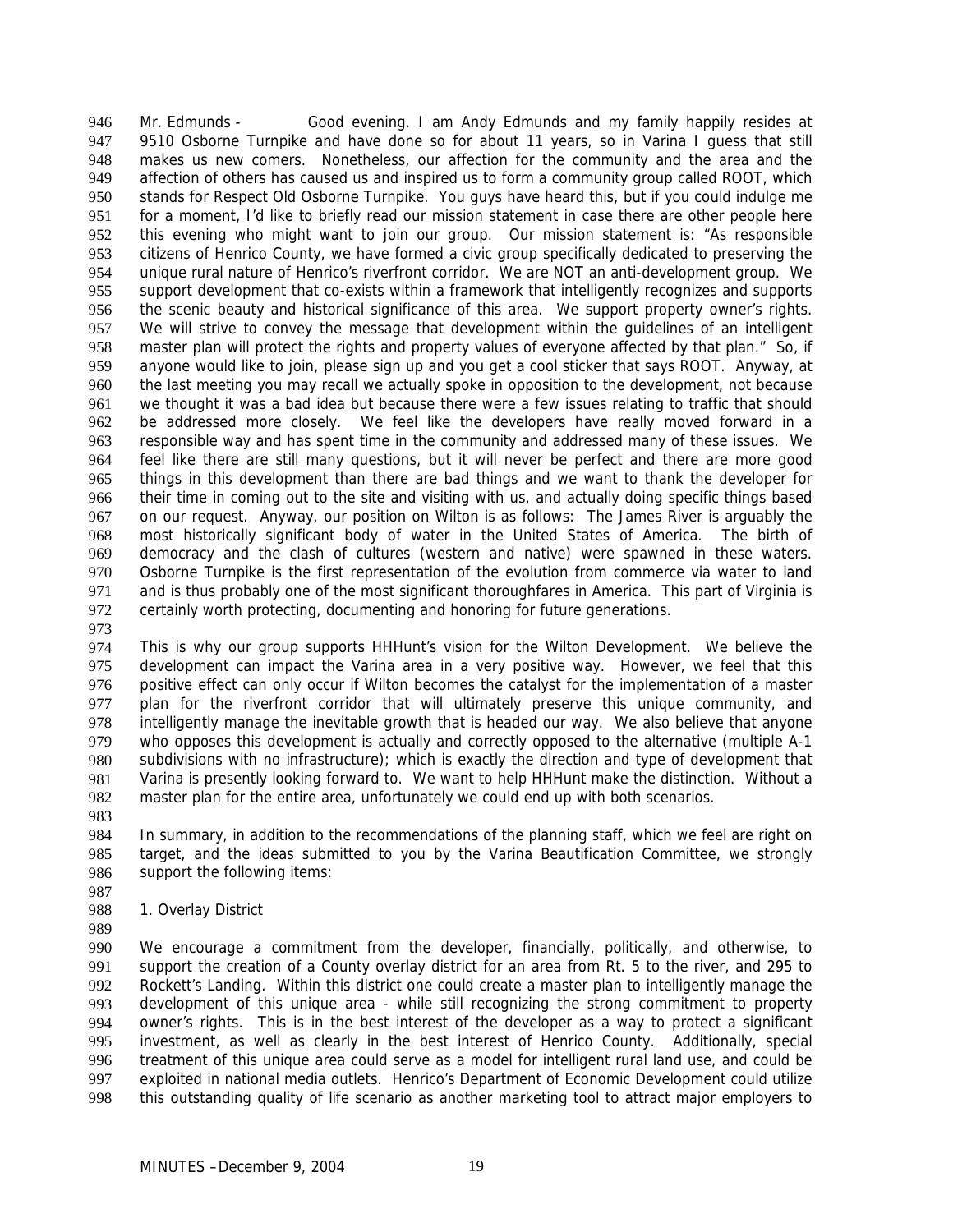Henrico. The cost to complete an independent study by a nationally recognized planner could be contributed to a 503-C organization, as a tax deductive item. So, in other words, Mr. Theobald, I would hate for you to add another page to your proffer book, but we sure would like that in there. 999 1000 1001 1002

- 1003
- 1004 2. Traffic

1005

1006 1007 1008 1009 1010 1011 1012 The plan for handling traffic generated by this development remains a mystery, in our opinion. We would hope that the ultimate solution will provide for a way to minimize the impact to Osborne Turnpike. I think Mr. Marshall is right on target. He lived out there and you know when you pull up to Osborne Turnpike, you want to go downtown, and why am I going to drive to Route 5? I can take a left to Osborne and it is just the path of least resistance that is going to occur, but I have confidence that people much smarter than me are going to figure this out and make it work. It is a great opportunity.

1013

1014 1015 1016 1017 1018 1019 Treatment of the intersection of Mill and Osborne in an appropriate way. Please be creative. It is not just any road. Streetscape, period lighting, stone arch - something to make a statement that enhances and recognizes the history of the area. In other words, instead of a galvanized silver pole for the traffic light, green fluted historic looking pole, maybe green traffic light. There may be some issues against that for safety reasons. Let's make a statement to make this area different and people will recognize it as different.

1020

1021 1022 1023 1024 1025 1026 1027 1028 1029 1030 1031 1032 1033 1034 1035 1036 1037 1038 At build out, we continue to feel that Wilton Parkway will be a direct route from Route 5 to Wilton with no exits on Osborne Turnpike. It should go over or under. Local access to Osborne would already be provided by the previously described intersection. The idea to provide residents with a third means of egress/egress without putting everyone on to Osborne, we know this may be complicated and we do feel that this is in the best interest of the surrounding community. In other words, this would encourage people more likely to hop on the parkway if it was a direct route to Route 5, and they would not get another bogged down intersection at Osborne. Osborne intersection would already exist and could be a super highway to Route 5 to the amenities that they are looking for, going to get gasoline or whatever. The next item would be density saving apartments. We understand the need for density of residential to support the commercial occupants in the development. The developer could achieve this through more owner occupied dwellings and fewer apartments. We prefer that any apartments be phased in with the Town Center and that the relative percentage of commercial uses of the site be increased. Phase 1 - we hope that Phase 1 single-family detached housing would be on the highest end scale in terms of size and price point. As Wilton will set the bar for future development in this area, Phase I will be critical in establishing the perception of what Wilton will become. In other words, if Phase 1 is the advertiser, we would like shrimp cocktail instead of cheese and crackers.

- 1039
- 1040 Amenities.
- 1041

1042 1043 1044 1045 1046 1047 1048 1049 1050 We would like the developer to please consider and plan for some type of mooring on the river to accommodate a river boat for dinner cruises and/or water taxi service that could connect with Rockett's. It would be great to come full circle and put commuter traffic back on the river. In the Pacific Northwest they do this often with the ferry system up in Washington and other areas and it would be awesome to be able to get on a ferry, go up the river, go to Rockett's, get on a streetcar and go downtown. I mean, that is a great vision for the future and it could get more traffic off of the roads. In the Town Center, consider an art house movie theater that also could serve as a community theater and meeting hall. Sorry, I am in the film business and I had to throw that in there. We certainly encourage that any road improvements in the area require the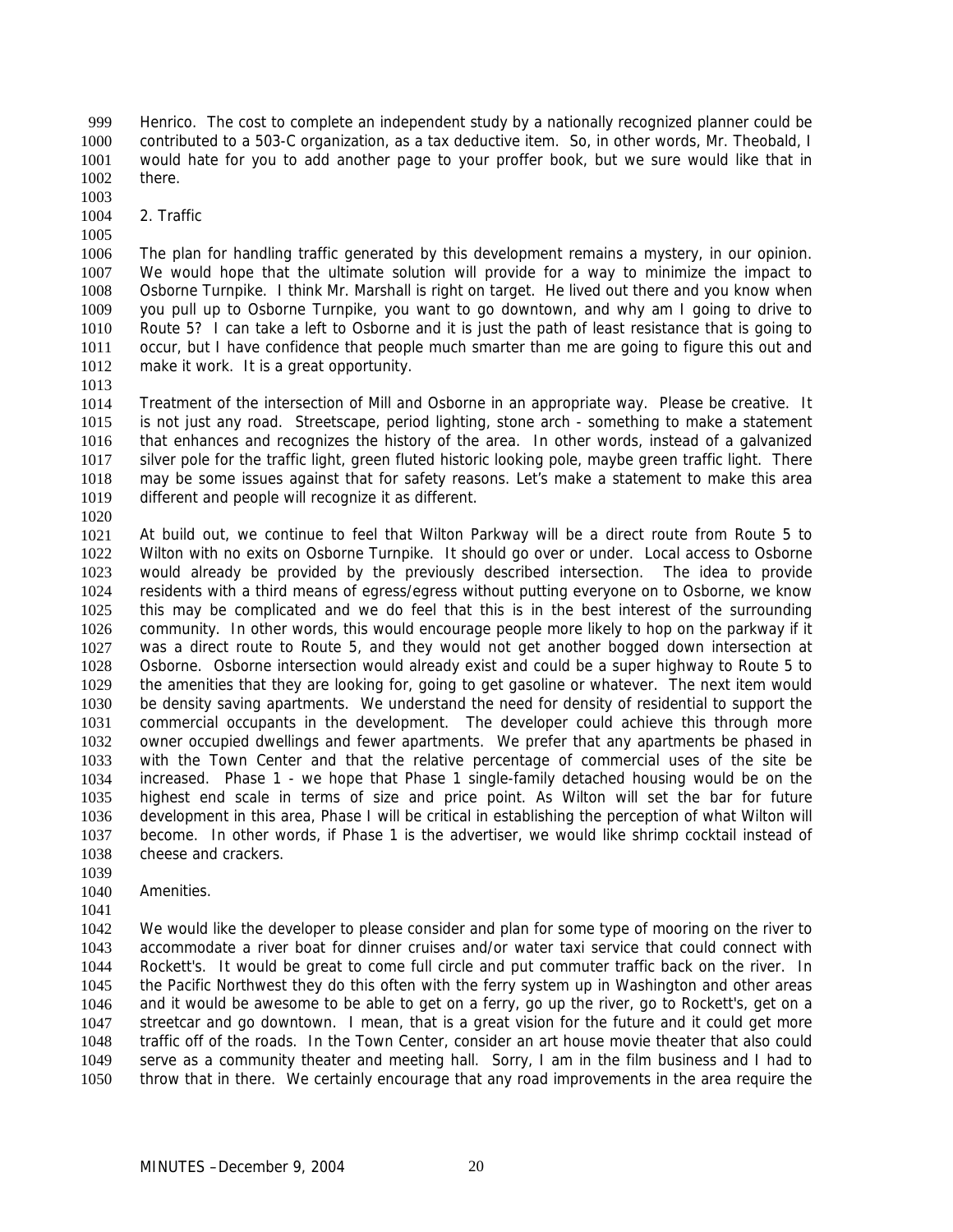acquisiton of right of way to accommodate a bike/walking path and the construction thereof. Thank you very much. I will take any questions. 1051 1052

1053

1055

1058

1077

1054 Mr. Jernigan - Thank you, Andy.

1056 1057 Mrs. Ware - Are there any questions from the Commission? Thank you very much. Good evening.

1059 1060 1061 1062 1063 1064 1065 1066 1067 1068 1069 1070 1071 1072 1073 1074 1075 Mr. Register - Good evening, Madam Chairman, members of the Commission. I am Thurman Register and live at 6500 Osborne Turnpike. I am not a member of the ROOT Organization, but I have roots in Varina. I was raised there, went to school there, and still live on Osborne Turnpike. Something just came to mind when we were talking about using Osborne. If I were going to pull out on Osborne Turnpike, and eventually get to Route 5, I would not turn left on Osborne because I'd be sitting at a stop sign about 15 minutes with all of the Route 5 traffic. Instead, I would drive to Route 5 where there is a left turn signal and a signal light and turn left on Route 5. Just my thoughts on Osborne and Route 5, but I did want to speak in favor of this development. My wife and I are very much in favor of it. We see a lot of stuff going on in Varina that we disapprove of. I think this development would set a new standard for any development in Varina. The developer is interested in the history of the property and the history of Varina, and I contend that we should look at their history, look at the history of what they have done in Wellesley, Wyndham, Daniel Island. I think they are great developers and we will have something we will be proud of in Varina if we get this. Another thing I thought of for the developer if he would, just reconsider all of this history and the relics of the property and please consider and not ignore the native American relics you may find on the property. Thank you.

1076 Mrs. Ware - The Any more questions? No questions.

1078 1079 1080 1081 1082 1083 1084 1085 1086 1087 1088 1089 1090 1091 1092 1093 1094 1095 1096 1097 1098 1099 1100 1101 1102 1103 Mr. Nordlie - My name is Ralph Nordlie. You may have seen me the last time speaking in opposition. I have since met with the developers on a variety of occasions. My little handout here, I will pass this around, a lot of bad Xerox copies. I see Mr. Marshall nodding and I think there are a couple of other folks who might recognize it. I have since had the opportunity to meet with the developer and speak with Mr. Theobald on a number of occasions on the phone, and I want to tell you that they are good neighbors. They have been conscious and responsive regarding my concerns about traffic. Now, as my understanding goes, I am getting this from some senior management with Hunt, the potential for turning the end of Mill into a culde-sac so that Mill is no longer a through street. If you'd like, I brought along a copy of this thing with me. Just for fun, to refresh your memory, so you know who I am, I am going to play with the mouse here. OK. See where the arrow is? That is me, folks. OK. I am living right in the jaws of the lion and they are talking about possibly putting a cul-de-sac up here at the end of Mill instead of allowing Mill to articulate directly with Osborne. I think this is probably relevant to a number of people who are looking at me in this room. Why does this guy want this thing? OK. If they cut Osborne or cut Mill away from Osborne, well I am not too crazy about this particular articulation with 895 on a road as small as Wilton, and I note Mr. Marshall has some concerns as well, and I appreciate those. I think that it would prevent Mill from becoming a through street next to 3200 dwellings, and I appreciate that and their willingness to call me back and talk to me and advise me of their considerations is probably greater than any other developer that is going to walk into the Wilton site and consider just how they are going to change Varina. I am a member of ROOT and firmly support Mr. Edmunds position and I think his comments are intelligent and well directed. You might recall that not only was I concerned with the 100 foot sight lines and fence to my blind driveway on the 15-foot wide road. Thank you for passing that down the line, by the way. I am glad you are looking at that. The road is 15-feet wide across from my driveway there that they are talking about putting that in, and I do believe this is relevant, because they will have solved all of my concerns if they cul-de-sac. This is a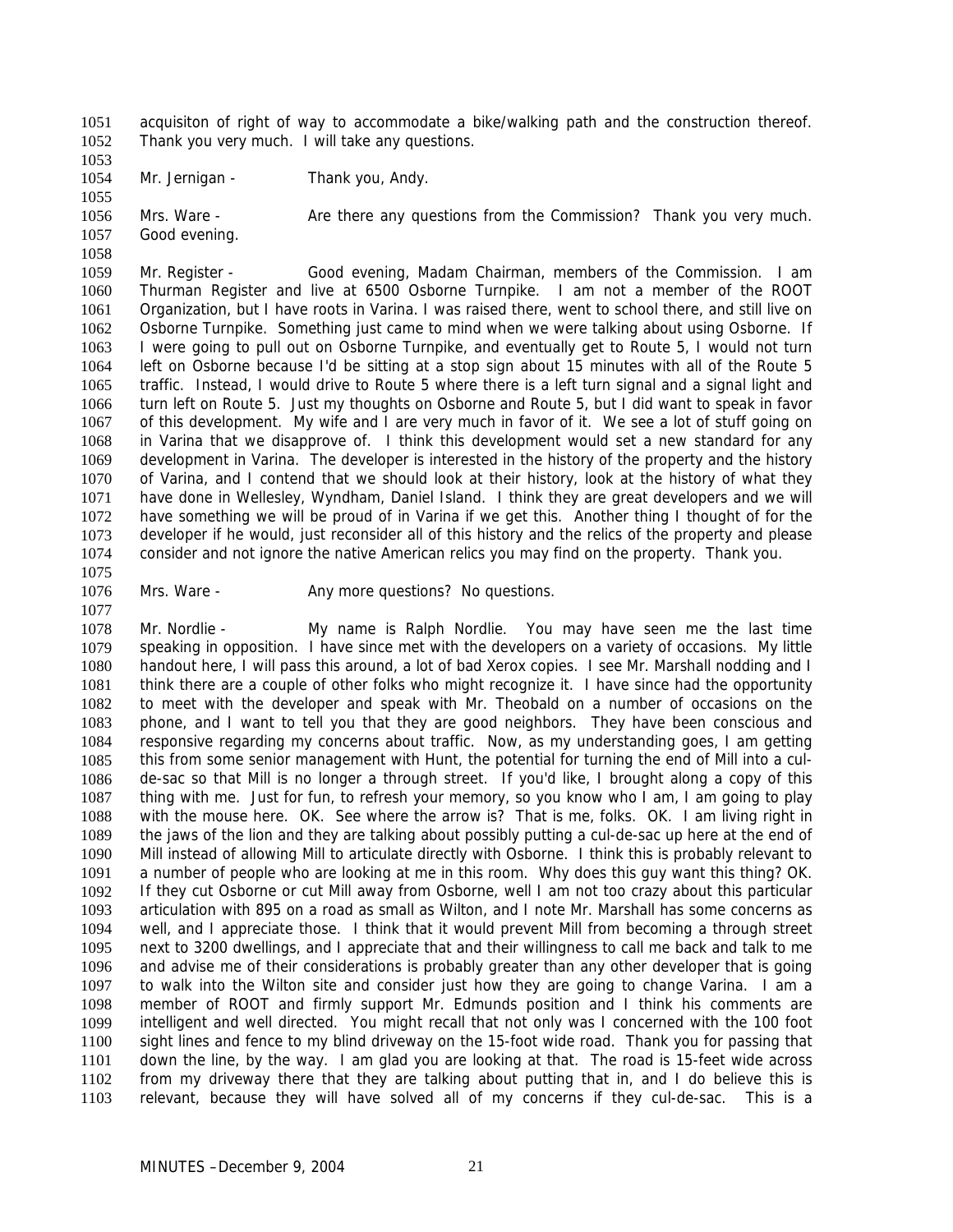suggestion that they brought to my attention not that I made to them so obviously if they've got their headlights on, somebody is driving here. They are thinking. I appreciate that. 1104 1105

1106

1110

1112

1107 1108 1109 I had other concerns regarding the water hookup. I understand that if I am within 300 feet and Ray, can you correct me if I am wrong, if I am within 300 feet of a County water or sewer line, I cannot sell my property prior to that hookup. That is incorrect? OK.

1111 Mr. Jernigan - That is incorrect. There was a question on that before.

1113 1114 1115 1116 1117 1118 Mr. Theobald - If I might, we did contact the County, and apparently if the public water and sewer are within 300 feet and the well fails, then rather than permit you to dig a new well, you would be required to hookup. Same with your septic field. If you had a failure in your septic field and public sewer was within 300 feet, than rather than replace your septic field, then you would be required to hookup, but it has nothing to do with the sale of your house at all, and if I stated that, I hope someone will correct me, but I believe that is what I said.

- 1119 1120 1121
- Mr. Jernigan Thank you for clearing that up.

1122 1123 1124 1125 1126 1127 1128 1129 1130 1131 1132 1133 1134 1135 1136 1137 1138 1139 Mr. Nordlie - Thank you very much, Jim. I believe you do have a point that HHHunt offered to put in the fitting attachment that would allow us to put in a meter there at such time as we would wish to connect with County water and County sewer while the lines are open and freshly dug, so long as that is not of consequence to them later, they are willing to let us gain access to County water and sewer lines while the lines have just been installed. They will be open. You can come over and say, "Hey, we'd like to hook up" and they will help us with that. They are a very gracious developer and it is not everyone who is going to offer you this. I appreciate their sensitivity in this regard and it is a great concern for all of us who are on well and septic and it could impact us greatly in the future. Given the cost of County water and sewer hookup, I know you have probably seen some articles in the paper as I have. This is really going to affect my road, and they have been kind enough to say, "Hey, you can come up here and you can talk to us, and we will work it out with you." I appreciate that a great deal in their regard. I also understand that substantial berms and fences might be part of their proffers in the entrance, not only to the one on Mill Road but the one on Osborne Turnpike, trying to soften the impact in the adjoining land owners there. That is a great concern to myself, and I simply hope that their dialogue is as productive as the one that I have had and can be established with anyone else with concerns. That is all I have tonight. If anyone has questions or wants to speak with me, I invite them.

- 1141 Mr. Jernigan - Thank you.
- 1143 Mrs. Ware - Thank you.

1145 1146 Mr. Jernigan - Nelda, I want to let you know we have gone over the 20 minute mark. Mr. Silber gave us another five minutes, and we are at 3.39.

1147

1140

1142

1144

1148 1149 1150 1151 1152 1153 1154 1155 1156 Ms. Nelda - I do want to say the Varina Beautification Committee does support the overall plan. We are very pleased with it and the UMU District. Skipping down to a few concerns that we still have. One is the traffic. Thank you for the parkway going through the site. We are concerned about Osborne as much as everybody else, and I personally live a mile off of the other end of Osborne and I know what it is going to be like. As it is now, a tractor pulls out to go from one field to another and you are going 10 miles an hour and there is no place to pass, because it only has three passing zones all the way to Richmond, so I can have this picture in mind of one of my farmer friends on his very large, whatever it is called, that take us the whole road and 32,000 cars behind him and (unintelligible).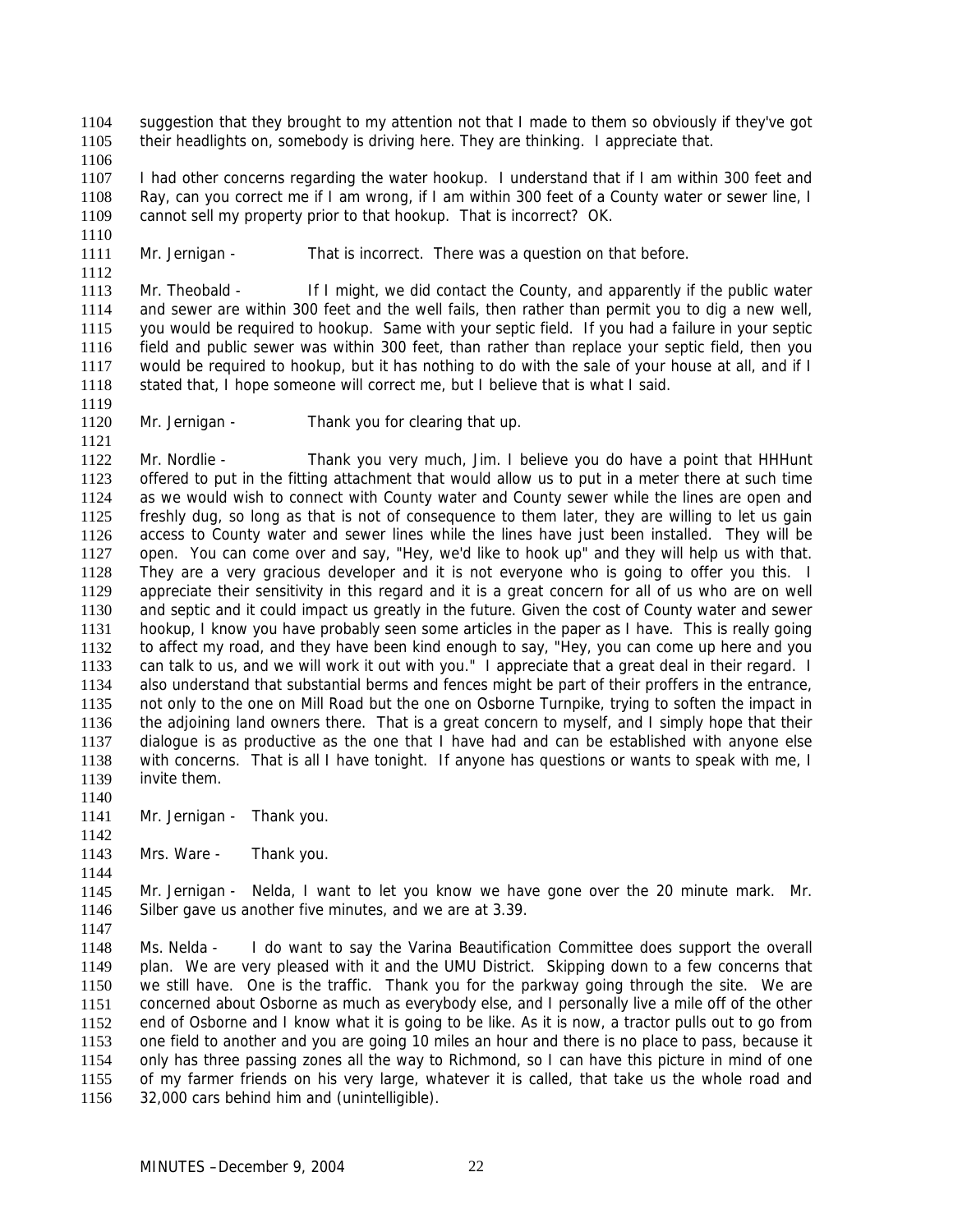1157 1158 Mr. Jernigan - They follow Reggie Nelson.

1160 1161 1162 1163 1164 1165 1166 1167 Ms. Nelda - Or Earl or anybody else. We are concerned about it and hope that within the next month or so something can be worked out. We still advocate the bridge going over Osborne and Wilton Parkway going over, and I know nobody is going to do that now, but in the long run, and back to what Andy said about the historic area and anyone who has driven the Rockcreek Parkway in Washington, D.C. and those absolutely gorgeous bridges, and then all of a sudden there will be a modern one and you feel let down and how could anyone put this dumb modern thing here when it is so beautiful to field the history with the others. It is certainly something to keep in mind if there is anyway to do it in the future.

1168

1159

- 1169 1170 1171 We are asking for a Phase 1B Cultural Resources Survey, and 1A has been done I understand, but I think it is recommended that the 1B Cultural Resources Survey be done, also, and I wanted to ask for that also to go along with the artifacts and so forth.
- 1172

1173 1174 1175 1176 1177 1178 1179 1180 We are concerned about increased area for commercial property and we hope that will be increased because the more commercial that is there, the less there will be out on the private roads. It will also lessen the pressure that you may get for "Oh, I want to build a strip mall" because there are all of these people in the area, and they don't have any stores and they don't have even a video store or dry cleaners for the first 500 families, and I don't know when the commercial is actually going to come in, but the more commercial and the sooner that it is built, I think the better it will be for the community, and you won't have that pressure for other people wanting the strip malls popping up everywhere around Route 5 and on Osborne.

1181

1194

1197

1201

1203

1182 1183 1184 1185 1186 The lighting was one other thing. We wanted to make sure that there was going to be no lighting that would light up the night sky and everything down, and your proffer, Jim, it wasn't clear. Will all the lighting go down, so that we don't have light going up, or is there anyone in the County who can explain that?

1187 1188 1189 1190 1191 1192 1193 Mr. Tyson - I can point out that in the design quidelines, they don't have representation of lighting or goose neck lamps or anything that is going to go over the parkway. They have pedestrian-scaled lights in the Town Center. The Police Department had expressed a concern about the type of bulb that is going to be used in those. They want it to be a type that provides a cleaner, clearer light for crime prevention, but at this point, I haven't discussed light meters or lighting coverage. There are already standards in the zoning ordinance that would cover that at the time of plan of development review.

- 1195 1196 Ms. Nelda - Some of those do put light upwards, though, right? Some of those in the design standards?
- 1198 1199 Mr. Tyson - Not in the design standards. There are just regular streetlights.
- 1200 Ms. Nelda - We should address that later.

1202 Mr. Jernigan - No, that would be addressed at the time of POD.

1204 1205 1206 1207 Ms. Nelda - But we are also backing up ROOT and would ask that HHHunt do another study to develop an overlay plan with the Osborne Corridor that HHHunt participate in and financially support this endeavor. We feel that is very important and Andy spoke on the master plan and so forth.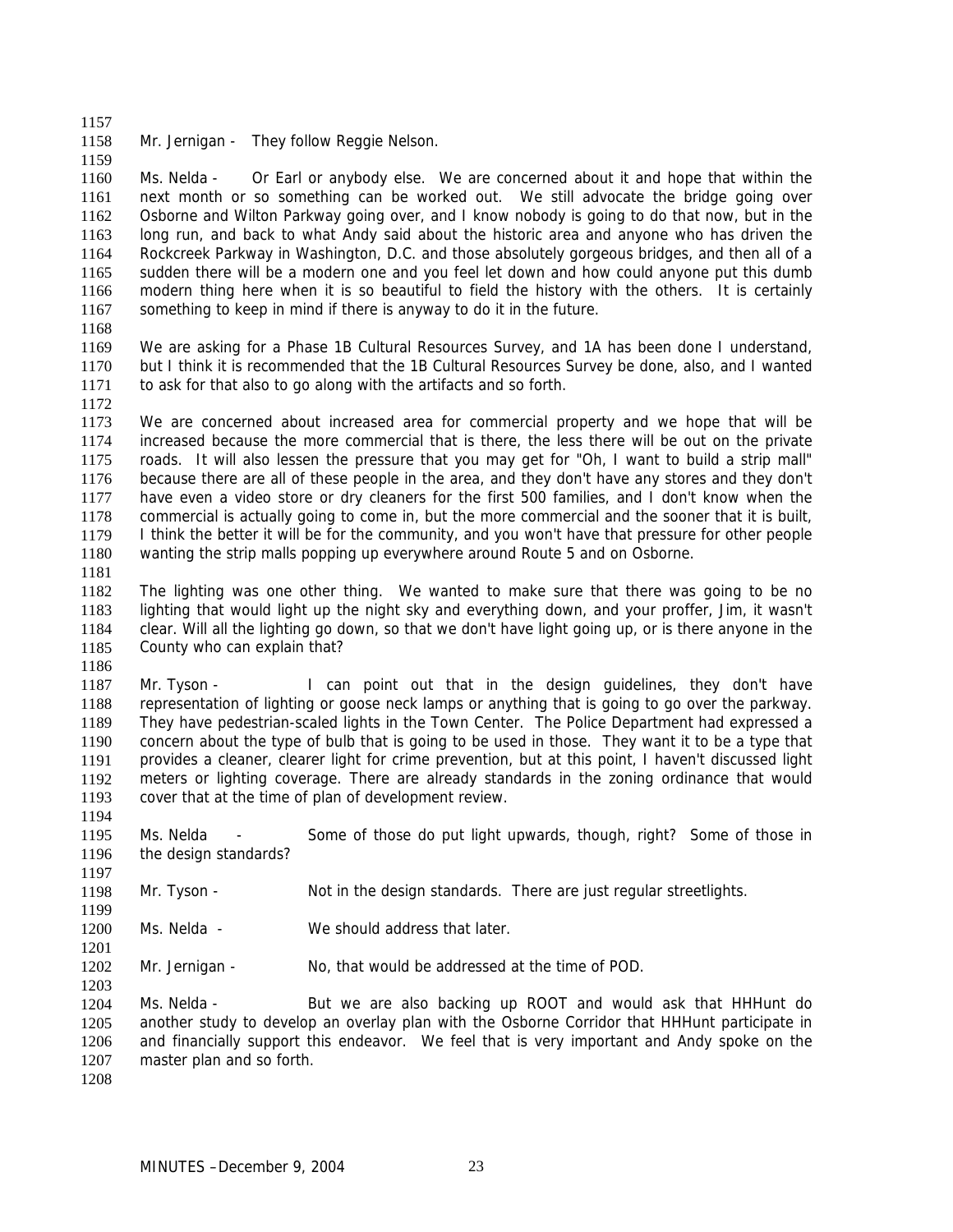We have one other request that is new and that is something to think about for the future for the County. We request that the County consider a riverfront parkway from Rockett's Landing to Wilton. This parkway would serve as a road - a traffic outlet and used to promote best quality development between these two UMUs. Thank you. Any questions. 1209 1210 1211 1212

1214 1215 1216 1217 1218 1219 Mr. Jernigan - Thank you, Nelda. I want to comment on one thing that Nelda said and the riverfront parkway, I like that idea myself and Mr. Donati and I have talked to the administration on that, and at this point right now they feel that the wetlands impact is too great to consider that, but it is something that we want to look into because both of us felt that that was the way to go, but as it stands right now, the wetlands are a serious problem. I think that we've had enough. I know we do have opposition.

1220 1221

1222

1213

Mrs. Ware - How many people are here to speak in opposition? Two? Good evening.

1223 1224 1225 1226 1227 1228 1229 1230 1231 1232 1233 1234 1235 1236 1237 1238 1239 1240 1241 Ms. Amy Duval - Good evening. My name is Amy Duval and I live at 1200 Dobson Road and I wouldn't say quite opposition, but I 90% agree with what Andy said. He is very well thought of and at the same time, my biggest concern is the traffic, and Mr. Marshall I appreciate that you spoke up for the interest of our community, especially regarding Wilton Road, and though I can see that the developers have very good intentions, I would like to, and I don't know if this is possible, but I'd like to ask for a deferment against this while we talk about it a little bit more with the developer. These are people that seem to be interested in our neighborhood and it would be nice to be involved with them a little bit more, so being that this is going to be such an impact on everybody's lifestyle and quality of life, I would like for all of you to consider a possible deferment so we can talk a little bit more about this. I don't see the rush in it. Its something I think the community needs to talk about a little bit more, and be a little bit more involved. I just found out through the last meeting whenever it was, about two or three weeks ago, about this, and so I would like to have the opportunity, not just for me but for everybody else that didn't know, to be involved, and be able to cooperate in this. I think that Mr. Theobald would be highly pleased. A lot of people would be willing to help him and I don't know if there is an environmental impact or traffic impact, but there are things that need to be considered, and it would be nice to have a community-based solution alternative to work with them. I am not opposing it completely, but I am just thinking can we please work on this together. Thank you. I appreciate the time.

- 1242
- 1243 1244

Mrs. Ware - Thank you very much. Good evening.

1245 1246 1247 1248 1249 1250 1251 1252 1253 1254 1255 1256 1257 1258 1259 1260 1261 Ms. Quesinberry - Hi. Deborah Quesinberry, 8190 Osborne Turnpike. Good evening, Commission members, Mr. Donati. Could I get the master plan back up please? Thanks, Jim. I want to show you, I am here with Mr. Gontkovic, who is also one of my neighbors. He is at 8160. This is Mr. Gontavick's residence right here. This is Wilton Parkway. You notice it touches the corner of his property as those hundreds of thousands of trips go by. This is my property right here. Mr. Gontkovic and I are clearly among some of the closest to this intersection of Mill and Osborne, and certainly are going to be very impacted by the thousands of road trips literally coming by right here (referring to rendering). I know Mr. Gontkovic is particularly interested in what is going to be done on the Wilton Parkway. I know the applicant is willing to and is very interested in undulating berms. We talked to him about that and really did appreciate your concern and your time with that, so he is specifically interested in where the language is that supports that to make sure. Not only is it beautiful. I know they are going to make it beautiful. That is not the question. But to make sure that whatever is done along Wilton Parkway truly does serve the purpose of noise abatement, light and that sort of thing, because quite literally out here right now about the noisiest thing you hear every now and then is a tractor or the wild life that co-exists with us in the area, so I want to make sure it is functional as well as beautiful.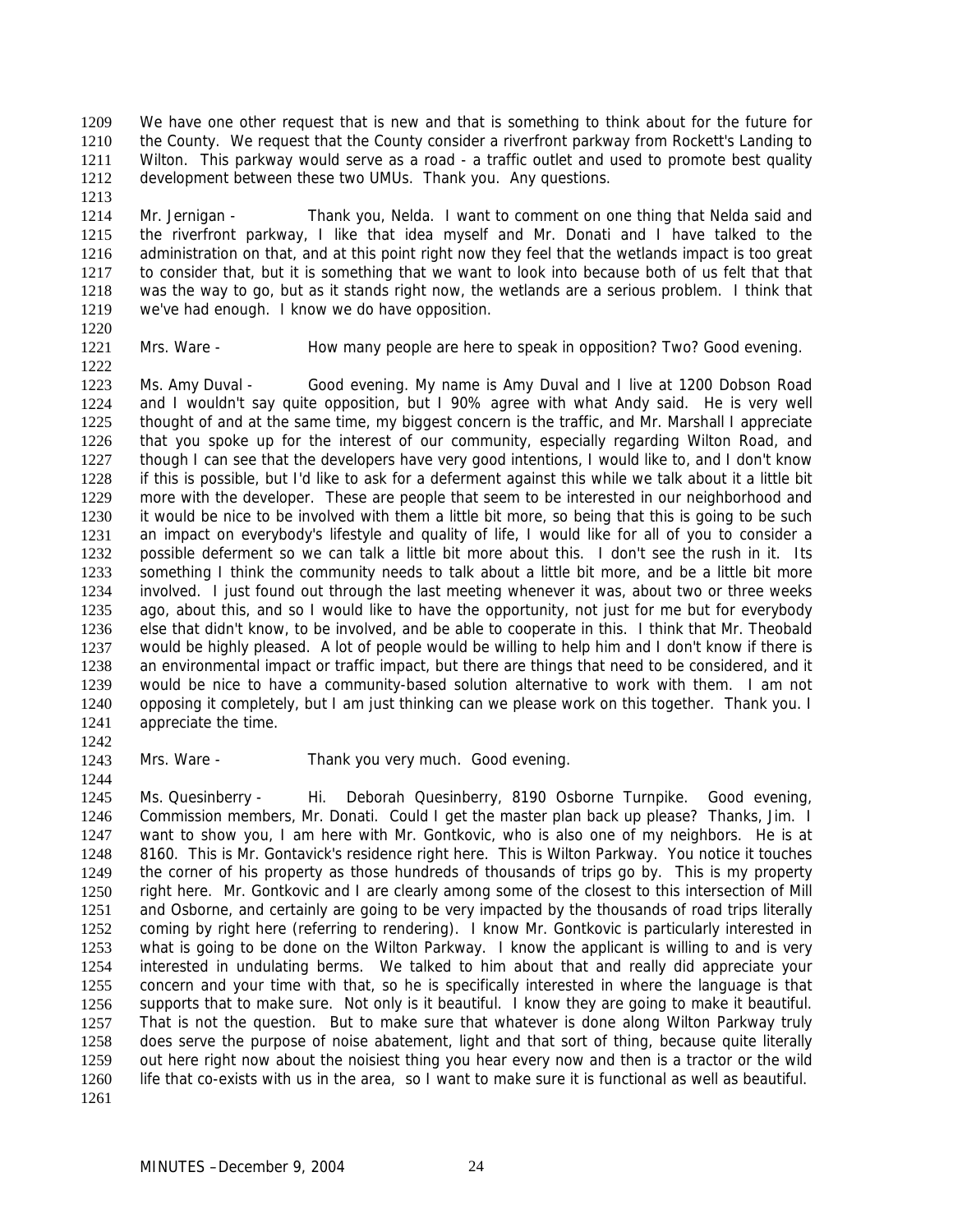The other comment I need to make, because truly this plan has come a long way. The applicant has worked very hard and the citizens have worked very hard and we really cannot disagree with the comments from ROOT to which are both members, as well as the other comments of Varina Beautification and others. It really has come a long way and will, I think, actually end up being a gem in our community at some point, but we do want to make sure that this whole traffic situation is really explored further. Specifically, I want to talk about the issues of the two areas of ingress and this emergency one that is going to connect up to Wilton Road that Mr. Theobald just spoke about. That is kind of new to most of us that are citizens here, and I just want to point out that we are not in favor of that. I think we would support Mr. Foster's recommendation. I believe it is Mr. Foster's recommendation that we are limited to 300 units with this one access until there is a secondary access available from 895. If you are talking about another access point, emergency or otherwise coming up here to the Wilton Road, that is really not having two points of access. That is kind of like voodoo traffic control. That is really insane. So we are not going to support that at all. Those are the two chief concerns that I have, and I want to make sure, Mr. Gontkovic, did you want to ask any questions or do you have any other concerns, and you need to speak right into the microphone. 1262 1263 1264 1265 1266 1267 1268 1269 1270 1271 1272 1273 1274 1275 1276 1277

1279 1280 Mr. Gontkovic - Well, Ray, did you come up with any kind of buyer for that corner lot?

1281 1282 1283 1284 1285 1286 1287 Mr. Jernigan - They committed at the last meeting when Deborah spoke to Mr. Schmidt. He gave me his commitment that he will get you straight and do whatever, but we don't have it in proffers for this case. It will be taken care of at the time of POD, but he has given me his word that he is going to take care of it and he gave Deborah his word, too. He says he is going to do it. They are not going to get upset over a berm. He is going to get you straight. He will take care of that. I will make sure they take care of it.

1288 Mr. Gontkovic - Thank you.

1290 1291 1292 1293 1294 1295 1296 1297 Ms. Quesinberry - I have one more question about the traffic and maybe you can answer it, Mr. Jernigan, or maybe Mr. Foster will need to, but with the proffering of the individual master plans coming up for each one of the Land Bays, can we be absolutely clear, can you clarify on that that at that time the traffic issues will come up simultaneously with each POD that comes up, that if we are having or experiencing some problems with traffic as each phase comes up or each Land Bay comes up for a POD, it will be addressed at that time, and it would not go any further if we haven't resolved the traffic issues at that point?

- 1298 1299 1300 1301 1302 1303 1304 1305 1306 1307 Mr. Jernigan - OK. Deborah, this evening I was talking to Mr. Foster at 5:00, and then I talked to Mr. Theobald about last minute things. Mr. Foster wanted the interim traffic studies at certain points and Mr. Theobald conceded that they are willing to do that. His issue on the 300 homes was the second point of access, where the 300 number came up was that was the number they allowed for Wyndham. They wanted to do the same thing for this. They needed a second access point for fire and rescue, and that is all that that secondary road is going to be for is fire and rescue. So, that was the two issues that Mr. Foster had and the interim traffic reports will come as this is phased along. Now, you asked me will there be a traffic report at each Land Bay request?
- 1308 Ms. Quesinberry - Yes.
- 1309 1310 Mr. Jernigan - Well,
- 1312 1313 Ms. Quesinberry - In other words, how do we know that we don't overbuild for the road situation that we have at any particular time in the phasing of this? This is huge.
- 1314

1311

1278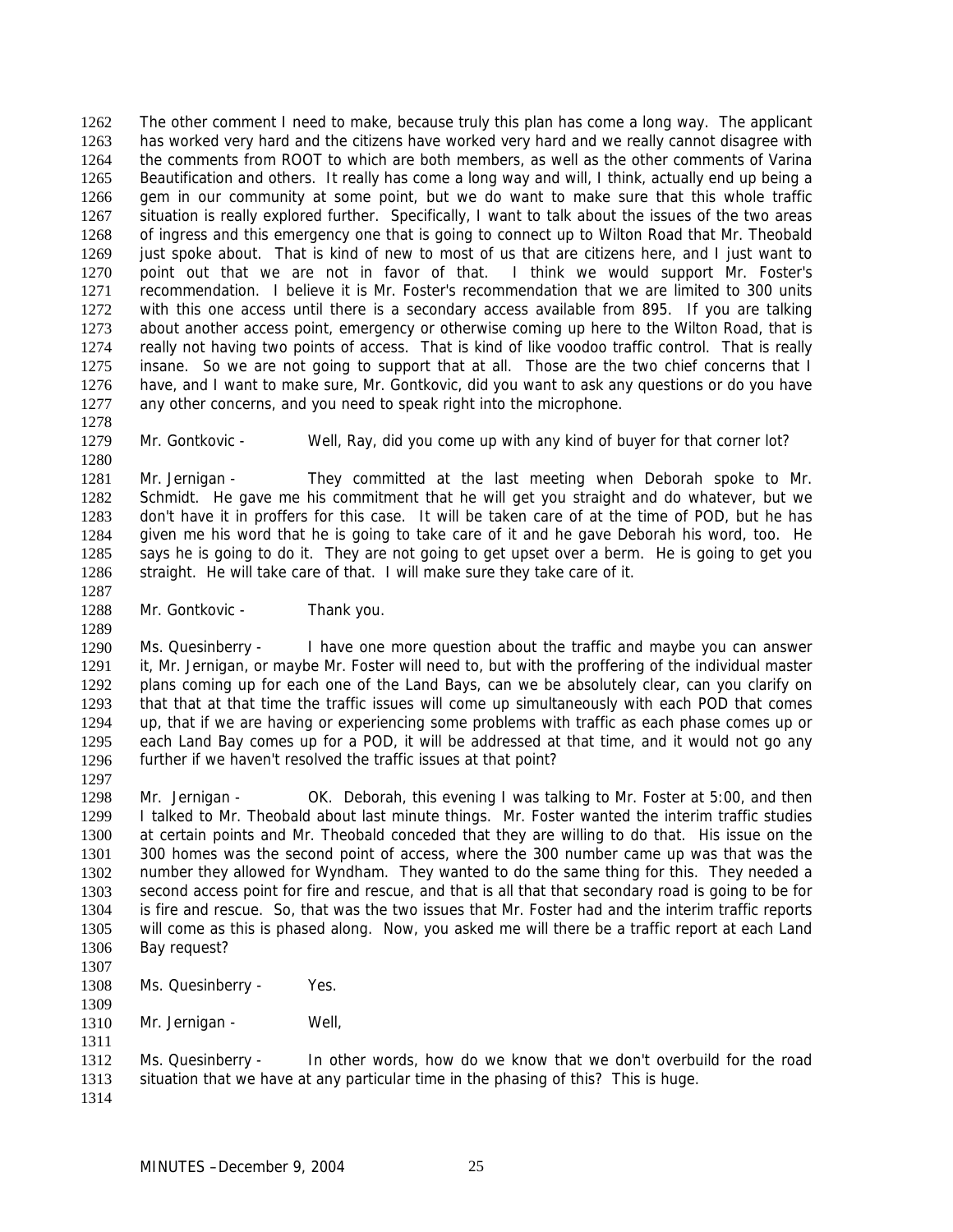Mr. Jernigan - It is, but the first interim comes in after 520. The first interim traffic report comes in and it will be subsequent after that. That is what Mr. Theobald and Mr. Foster were going to coordinate together. 1315 1316 1317

1319 1320 1321 1322 1323 1324 1325 1326 1327 Mr. Theobald - It is actually a little better than that in the context of while there may not be a formal traffic study, the process that we go through with every subdivision and every POD is that the County takes a look at the road improvements, and so whether it is articulated or not, every time we have a hearing on a POD or tentative, we are talking about traffic, so Ms. Quesinberry is correct. There is going to be an opportunity all along the way to make sure that things are working. That is built into the process we have now and in addition to that we have committed to provide the interim traffic study at various benchmarks and we are discussing the specific phasing improvements. I am happy to give her a copy of that initial letter, but it is a seven page letter that lists the ties and improvements to the development.

1328

1318

1329 1330 1331 1332 1333 1334 1335 1336 1337 1338 1339 1340 1341 1342 1343 1344 1345 1346 1347 1348 Ms. Quesinberry - I would like that. Thank you for that. One of the last comments I want to make is about the intersection itself, Osborne and Mill intersection. We have heard a lot of people talk tonight about and rightly so about how we need to be respectful of Osborne Turnpike, and I think everybody agrees with that. My understanding is that as it stands right now, the plan is still to do a level grade intersection here with a stop light, and I would like for us to - going forward - explore this some more, especially before it gets to the Board. I think there are probably, and I agree with Andy Edmunds to a certain point. He said there are people smarter than me that can figure out this traffic, and I don't think there is anyone smarter than me, but I do know there are some people who can figure out this traffic. I am not sure that a level grade traffic light here is really going to serve our purposes. I would like to see us at least ask the applicant to keep an open mind here about other alternatives, whether it is move this intersection up into this open cow pasture or consider the underpass/overpass, even if it turns out you can't do it through periods, but keep that open, because I really think that this flat level grade intersection is not going to do the trick for all of these road trips coming four lanes whizzing by here, and that said, even if we have to start out with a low grade here, we need to consider the traffic flow here. Maybe Mr. Foster could talk to this, but we need to try early on to keep traffic off of Osborne even if it is only preventing left turns coming off of Wilton Parkway on to Osborne. There have to be some simple ways to try to at least begin to ingrain the habit of traffic going straight all the way to Route 5.

1349 1350 1351 1352 1353 1354 1355 1356 1357 Mr. Marshall - Ms. Quesinberry. One thing that concerned me when they were talking about doing a flyover, which basically would not allow, and if Mill Road ends up getting cul-desaced, then in order for residents that lived on the rest of Osborne Turnpike to get to the park or get to the retail center, you'd end up going all the way over to Route 5. In fact, get on Wilton Parkway to come back, because they are looking at possibly cul-de-sacing the Mill Road entrance, which would not allow you to have access into the development, which would kind of defeat the purpose of having a boat landing and the parks and the retail for the other residents that may want to go in there, so that is what convinced me that maybe the expressway, if you will, only in and only out of the development wasn't the best thing for everyone.

1358

1363

1359 1360 1361 1362 Ms. Quesinberry - Yes, and I have to agree with that, Mr. Marshall. I just think Andy opened his comments with traffic is still a mystery, and I think it is, and I think there needs to be some more discussion around that traffic to make sure that we really know what we are getting into before we have so many units that it sort of starts to drive itself, literally.

1364 1365 1366 1367 Mr. Jernigan - Well, that is the reason that I had to run the Wilton Parkway all the way to Route 5 and not bring it...that was actually Phase 3 and we moved that to Phase 1. That has to go all the way, because I felt that traffic needed to leave Osborne and go to Route 5.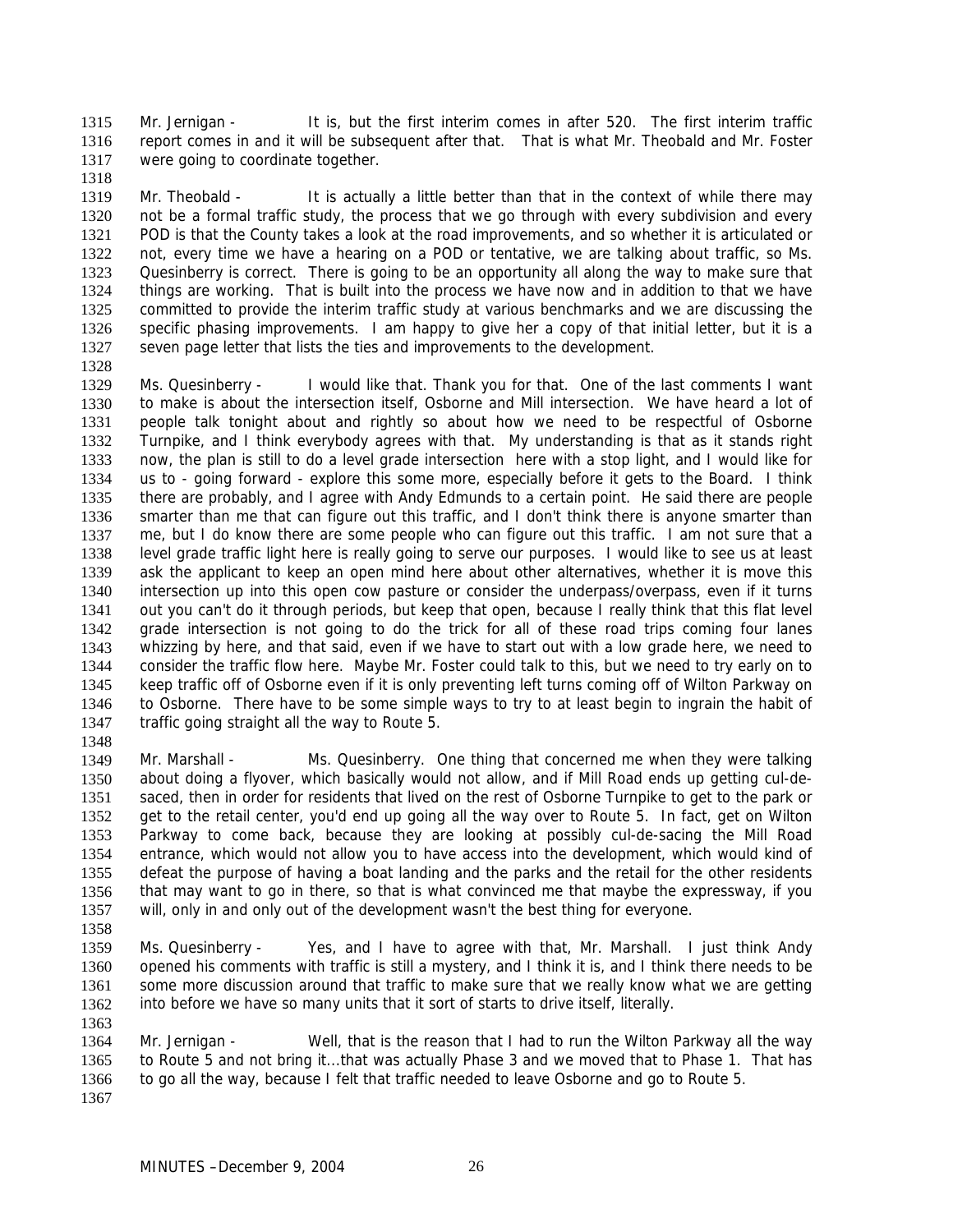Ms. Quesinberry - I would like to ask Mr. Theobald if he could just clarify something he said earlier in speaking about Wilton Parkway. I believe, Mr. Theobald, you said something, and I will paraphrase you a little bit, about the actual design or the layout of this parkway is not quite decided yet, and I am not sure why we don't know exactly where this parkway is coming in or where it is connecting, if, in fact, this is Phase 1 and it needs to go in before there are any certificates of occupancy for the first Land Bay. Can you help me with that a little bit? 1368 1369 1370 1371 1372 1373

1375 1376 1377 1378 1379 1380 1381 1382 1383 Mr. Theobald - We have purchased a path up to Route 5 and within that path will be the road. We are discussing with the Transportation Department exactly what the design speed of that road should be, which will impact your curvature, etc., and so within that path, it is going to be essentially as shown and everybody has seen, but whether or not it is 10 feet off of this gentleman's property or 15 or 20 feet, that is what I can't tell you, but it is within the corridor with very narrow margins of difference, but until we have agreed on the final design phase, etc., I can't tell you exactly how far off it is, but I did commit earlier that we know we need to take the other people who might be impacted by that, and Mr. Schmidt has made that commitment to you and to Ms. Quesinberry and others, I might add.

1385 1386 1387 Ms. Quesinberry - Thank you, Mr. Theobald. That is all the comments I have. Mr. Gontkovic, did you have anything else? OK. Does anybody have any questions for me? OK. Thank you very much.

1389 Mr. Jernigan - Thank you very much, Deborah.

1391 Mrs. Ware - Good evening.

1393 1394 1395 1396 1397 1398 1399 1400 1401 1402 1403 Ms. Carmichael - I am Blaine Darden Carmichael and I live at 1161 Dodson Road. It is in the Richmond Heights subdivision, which is on up Wilton Road, right up on the top up here. It is two blocks. It is an old subdivision, old neighborhood there. I am on the Varina Beautification Committee. I do support the position of the Varina Beautification Committee, but I just wanted to make a few comments about Wilton Road after what I have heard tonight. I am concerned about the entrance onto Wilton Road that is being proposed as a secondary access, temporary. Wilton Road is really a one-lane road and because of the neighborhood up the street, there are lots of people that ride their bicycles, walk, push baby carriages, ride horses, all of that goes around those blocks, and this is a very narrow road that people come flying off of Osborne Turnpike on to it, as it is. If you do put a temporary access there, did you say, Mr. Jernigan, that it would only be for emergency access?

1405 Mr. Jernigan - It would be used just for fire and rescue.

1407 1408 Ms. Carmichael - Can they put their guards across so that no, so that people can't get in and out? That would be great.

1410 1411 Mr. Jernigan - That is what we do. We have done that before. This was not, Mr. Theobald didn't proffer this as a second point for everybody to use. It is for fire and rescue only.

1413 Ms. Carmichael - So they are the only ones going in there?

1415 1416 Mr. Jernigan - We don't want people running up and down Wilton Road. It is only 16 feet wide.

1418 1419 Ms. Carmichael - Yes, and people run up and down it too much as it is really, and it scares me really thinking of all the traffic coming up and down.

1420

1374

1384

1388

1390

1392

1404

1406

1409

1412

1414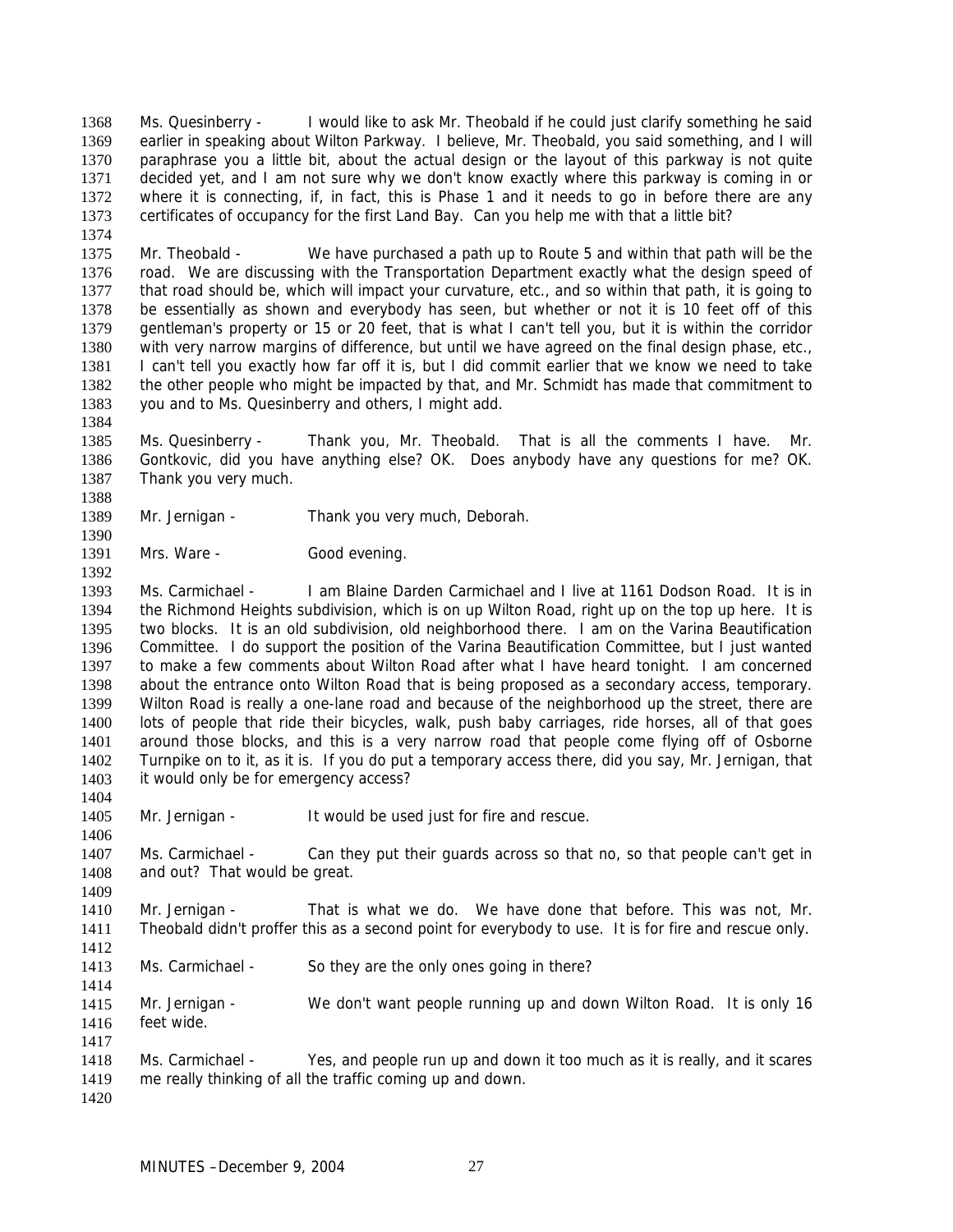Mr. Jernigan - We want it as an emergency access. That was the concern of Mr. Foster. 1421 1422 1423

1424 1425 1426 1427 1428 1429 Ms. Carmichael - And it concerned me even more when you talked about cul-de-sacing Mill Road and then you are forcing even more people up Wilton Road to get onto Osborne. OK. And I do like, by the way, your comments about widening Osborne Turnpike. Just attracting more people on Osborne Turnpike, I think that is exactly right. The less you do to Osborne, the more you force people onto the Wilton Parkway, the route that you want to force them onto, so I think that is a good plan. That is all I wanted to say. Thank you very much.

1431 Mr. Jernigan - Thank you.

1430

1432

1434

1433 Mrs. Ware - Is there anyone who wants to speak?

1435 1436 1437 1438 1439 1440 1441 1442 1443 1444 1445 1446 1447 1448 1449 1450 1451 1452 1453 1454 1455 1456 1457 1458 Mr. Jernigan - I think that is it. All right, well first of all, I want to thank Jim Theobald, who has diligently worked on this, so I guess we have probably spent about nine hours on the phone with total phone calls from time to time, and Jim, I really appreciate your help, and HHHunt that they have worked with us on this. This case has all been about the roads, because we know that we have a quality developer, and I think everybody in here realizes that. We had three neighborhood meetings and I really want to thank you all for coming out here tonight and I saw everybody here, but I only saw a couple of hands go up in opposition, and that shows that in three meetings we got it together. As I explained in the meetings before, anytime that something like this happens, I'll say this is the largest zoning case that Henrico has ever had. This is the biggest. There are going to be some inconveniences for people and there is no doubt about it, but the end result will be great. Varina will get a quality development that we need. As I said in the paper the other day, or on the news, we have nice homes in Varina, beautiful homes in Varina, but most of them are inhabited. We need some new homes in there. There will be certain areas that will have heavy density. This is one of those strategic areas. It is on the river. I feel this is the best spot for it, but this is not what we want to have all through Varina. This is a UMU. Rockett's Landing is a UMU. I don't even know that we will have another one, maybe something, there may never come another one through, but the quality is going to be there and we need to get the roads straight, and that is what I said at 5:00 p.m. I was on the phone with Mr. Foster for about 45 minutes. We have heard the ideas of a separated grade at Osborne. That has its good points, as Mr. Marshall said it has its bad points. Because it keeps the people from Osborne having access to the complex. They have to go up to Route 5 and then backtrack, coming back in. We don't want that. We will work out the best road system we can. Like I said, I want to thank all of the people, all the neighbors that came out to the meetings and I appreciate your working with me.

1460 1461 1462 1463 So, I guess at this point I am going to make a motion. I am going to have to make four motions and I guess we will have to vote four times. My first motion is to Amend the Land Use Plan 2010 amendment for Urban Mixed Use for the Wilton Farm.

1464 Mr. Vanarsdall - Second.

1466 1467 Mrs. Ware - Motion made by Mr. Jernigan and seconded by Mr. Vanarsdall. All in favor say aye. All opposed say no. The motion passes.

1469 1470 The Planning Commission approved recommendation of approval to Amend the Land Use Plan 2010 Amendment for Urban Mixed Use for Wilton Farms.

1471

1459

1465

1468

1472 1473 Mr. Jernigan - The second motion is I make a motion to approve Zoning Case C-56C-04, James H. Theobald for HHHunt Corporation.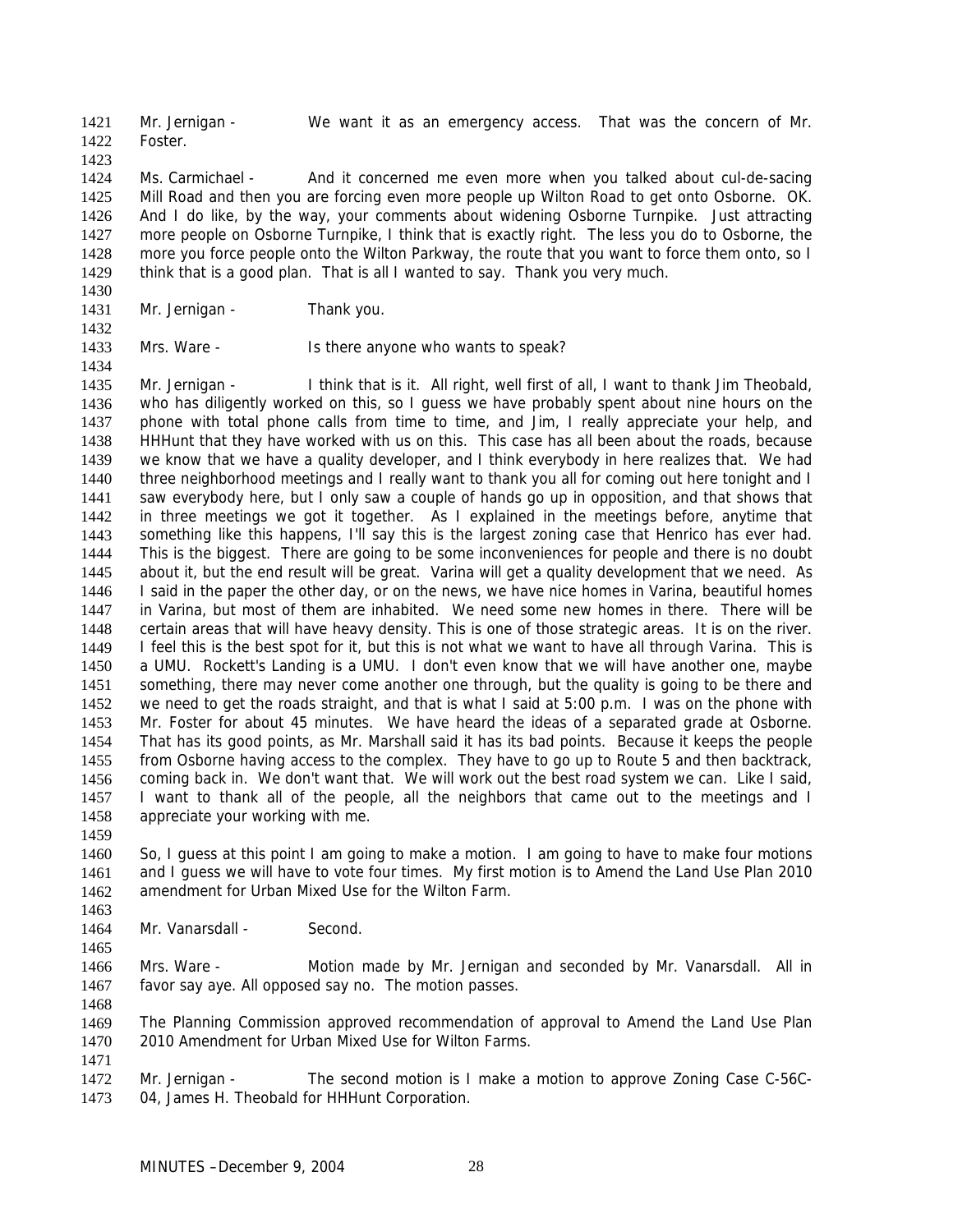1475 Mr. Vanarsdall - Second.

1476

1486

1489

1491

1494

1500

1503

1509

1511

1514

1522

1474

1477 1478 1479 Mrs. Ware - Motion made by Mr. Jernigan and seconded by Mr. Vanarsdall. All in favor say aye. All opposed say no. The motion passes.

1480 **REASON:** Acting on a motion by Mr. Jernigan, seconded by Mr. Vanarsdall, the Planning Commission voted 5-0 (one abstention) to recommend that the Board of Supervisors **grant** the request because it conforms with the objectives and intent of the County's Comprehensive Plan to develop underutilized industrial areas and it conforms to the Urban Mixed Use Development recommendation of the Land Use Plan. In addition, the proffered conditions will provide appropriate quality assurances not otherwise available. 1481 1482 1483 1484 1485

- 1487 1488 Mr. Jernigan - Madam Chairman, the third motion is Provisional Use Permit P-15-04, James Theobald for HHHunt Corporation.
- 1490 Vanarsdall - Second.

1492 1493 Mrs. Ware - Motion made by Mr. Jernigan and seconded by Mr. Vanarsdall. All in favor say aye. All opposed say no. The motion passes.

- 1495 **REASON:** Acting on a motion by Mr. Jernigan, seconded by Mr. Vanarsdall, the Planning Commission voted 5-0 (one abstention) to recommend that the Board of Supervisors **grant** the request because the proposed master plan is necessary to fulfill the requirements to develop an urban mixed-use community and would provide for assurances of high quality development and compatibility with the surrounding uses. 1496 1497 1498 1499
- 1501 1502 Mr. Jernigan - The fourth and final one would be I make a motion for Provisional Use Permit P-16-04, James Theobald for HHHunt Corporation.

1504 1505 1506 1507 1508 Mr. Marshall - I am going to second that and I want to say for the record, the citizens should thank Mr. Jernigan for the time that he has put in on this case and the work he has done on this case. He has been totally committed to this as being one of the biggest projects and not only that, he put up with me sticking my two cents in having lived down there for 20 years, even though it wasn't my district, and I thank him for that, also.

- 1510 Mr. Jernigan - It is a pleasure working with you. Thank you.
- 1512 1513 Mrs. Ware - Motion made by Mr. Jernigan and seconded by Mr. Marshall. All in favor say aye. All opposed say no. That motion passes.

1515 **REASON:** Acting on a motion by Mr. Jernigan, seconded by Mr. Marshall, the Planning Commission voted 5-0 (one abstention) to recommend that the Board of Supervisors **grant** the request because it is reasonable and compatible in light of the residential developments in the area, and it would not be expected to adversely affect public safety, health or general welfare. 1516 1517 1518 1519

1520 1521 Mr. Silber - This is a recommendation that goes on to the Board of Supervisors. The Board will be considering these matters at their meeting in January on January 25, 2005.

1523 1524 1525 Mrs. Ware - Thank and at this time the Commission will take a 10-minute break. Thank you.

1526 **AT THIS TIME THE COMMISSION TOOK A 10 MINUTE RECESS.**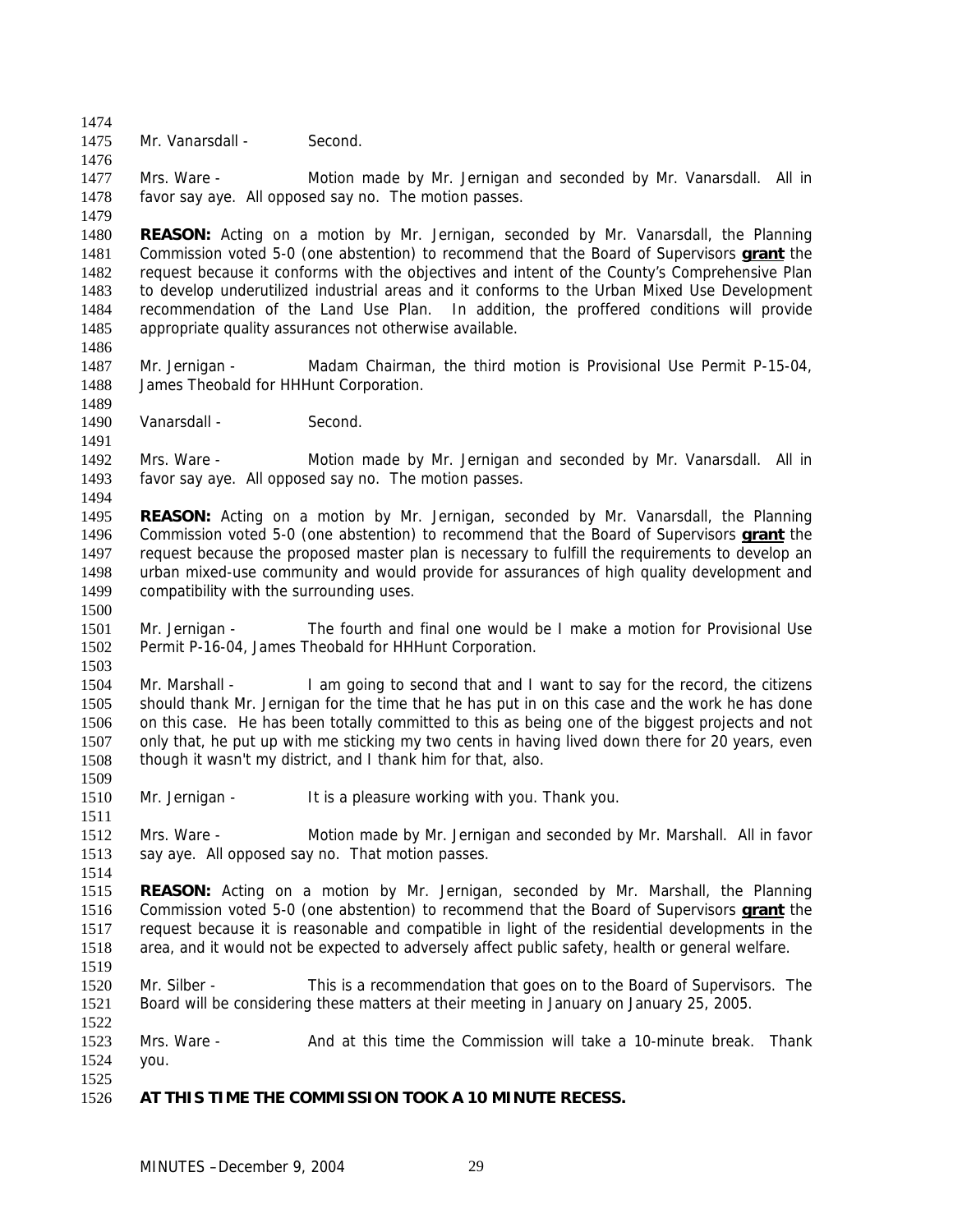| 1528                                                         | AT THIS TIME THE COMMISSION RECONVENED.                                                                                                                                                                                                                                                                                                                                                                                                                                                                                                                                                                                                                                        |
|--------------------------------------------------------------|--------------------------------------------------------------------------------------------------------------------------------------------------------------------------------------------------------------------------------------------------------------------------------------------------------------------------------------------------------------------------------------------------------------------------------------------------------------------------------------------------------------------------------------------------------------------------------------------------------------------------------------------------------------------------------|
| 1529                                                         |                                                                                                                                                                                                                                                                                                                                                                                                                                                                                                                                                                                                                                                                                |
| 1530<br>1531<br>1532<br>1533<br>1534<br>1535<br>1536<br>1537 | Deferred from the November 10, 2004 Meeting:<br>J. Thomas O'Brien for The Tetra Group One, LLC: Request to<br>C-60C-04<br>conditionally rezone from A-1 Agricultural District, and R-5 General Residence District to M-1C<br>Light Industrial District (Conditional), Parcels 817-717-4199 and 816-717-4209, containing<br>61.243 acres located at the northwest corner of Audubon Drive and Oakley's Lane. An M-1<br>development is proposed. The use will be controlled by zoning ordinance regulations and<br>proffered conditions. The Land Use Plan recommends Planned Industry and Environmental<br>Protection Area. The site is in the Airport Safety Overlay District. |
| 1538<br>1539<br>1540                                         | Mrs. Ware -<br>Is there any opposition to Case C-60C-04, The Tetra Group, in the<br>Varina District? There is no opposition. Good evening, Mr. Gidley.                                                                                                                                                                                                                                                                                                                                                                                                                                                                                                                         |
| 1541<br>1542<br>1543<br>1544<br>1545                         | Mr. Gidley -<br>Good evening, Madam Chairman. The applicant is proposing a light<br>industrial development potentially including some office and retail uses. The specific use is<br>unknown. The Land Use Plan recommends Planned Industry and Environmental Protection Area<br>for the site. Therefore, this type of development could be appropriate for the area.                                                                                                                                                                                                                                                                                                          |
| 1546<br>1547<br>1548<br>1549<br>1550<br>1551                 | There are several environmental features on the property, which will make development difficult.<br>In addition, a residential community lies to the south, across Audubon Drive. A 50 foot<br>transitional buffer is required by Code against the residences along Audubon Drive; however, the<br>site design, architecture, and permitted uses still need to be sensitive to the environmental<br>constraints and surrounding uses.                                                                                                                                                                                                                                          |
| 1552<br>1553<br>1554<br>1555                                 | The applicant has submitted revised proffers dated December 9, 2004, which you should now<br>have copies of. As a result, the time limits would need to be waived. Major aspects of the<br>proffers include:                                                                                                                                                                                                                                                                                                                                                                                                                                                                   |
| 1556<br>1557<br>$\bullet$<br>1558<br>1559                    | The prohibition of several uses, including but not limited to automotive uses, check<br>cashing/payday loan establishments, convenience stores and service stations;                                                                                                                                                                                                                                                                                                                                                                                                                                                                                                           |
| 1560<br>$\bullet$<br>1561                                    | A twenty-five (25) foot (transitional) buffer along Oakley's Lane and Interstate 64.                                                                                                                                                                                                                                                                                                                                                                                                                                                                                                                                                                                           |
| 1562<br>$\bullet$<br>1563                                    | The buildings would have architecturally compatible materials and design standards;                                                                                                                                                                                                                                                                                                                                                                                                                                                                                                                                                                                            |
| $\bullet$                                                    | Loading docks and any outdoor storage would be screened from view from Audubon Drive<br>and Oakley's Lane;                                                                                                                                                                                                                                                                                                                                                                                                                                                                                                                                                                     |
| 1566<br>1567<br>$\bullet$<br>1568<br>1569                    | Parking lot lighting fixtures within 200' feet of Audubon Drive would not exceed twenty (20)<br>feet in height;                                                                                                                                                                                                                                                                                                                                                                                                                                                                                                                                                                |
| $\bullet$                                                    | HVAC equipment and trash receptacles would be screened from public view;                                                                                                                                                                                                                                                                                                                                                                                                                                                                                                                                                                                                       |
| $\bullet$                                                    | Any storm water management pond would be aerated; and                                                                                                                                                                                                                                                                                                                                                                                                                                                                                                                                                                                                                          |
| $\bullet$                                                    | A prohibition against outside public address systems.                                                                                                                                                                                                                                                                                                                                                                                                                                                                                                                                                                                                                          |
| 1575<br>1576<br>1577<br>1578<br>1579                         | The revised proffers address many of staff's concerns. Nonetheless, staff has encouraged the<br>applicant to submit building elevations and a site plan. The applicant has attempted to address<br>these concerns by proffering quality building materials and buffers. As a result, staff believes<br>this proposal could be appropriate for this area.                                                                                                                                                                                                                                                                                                                       |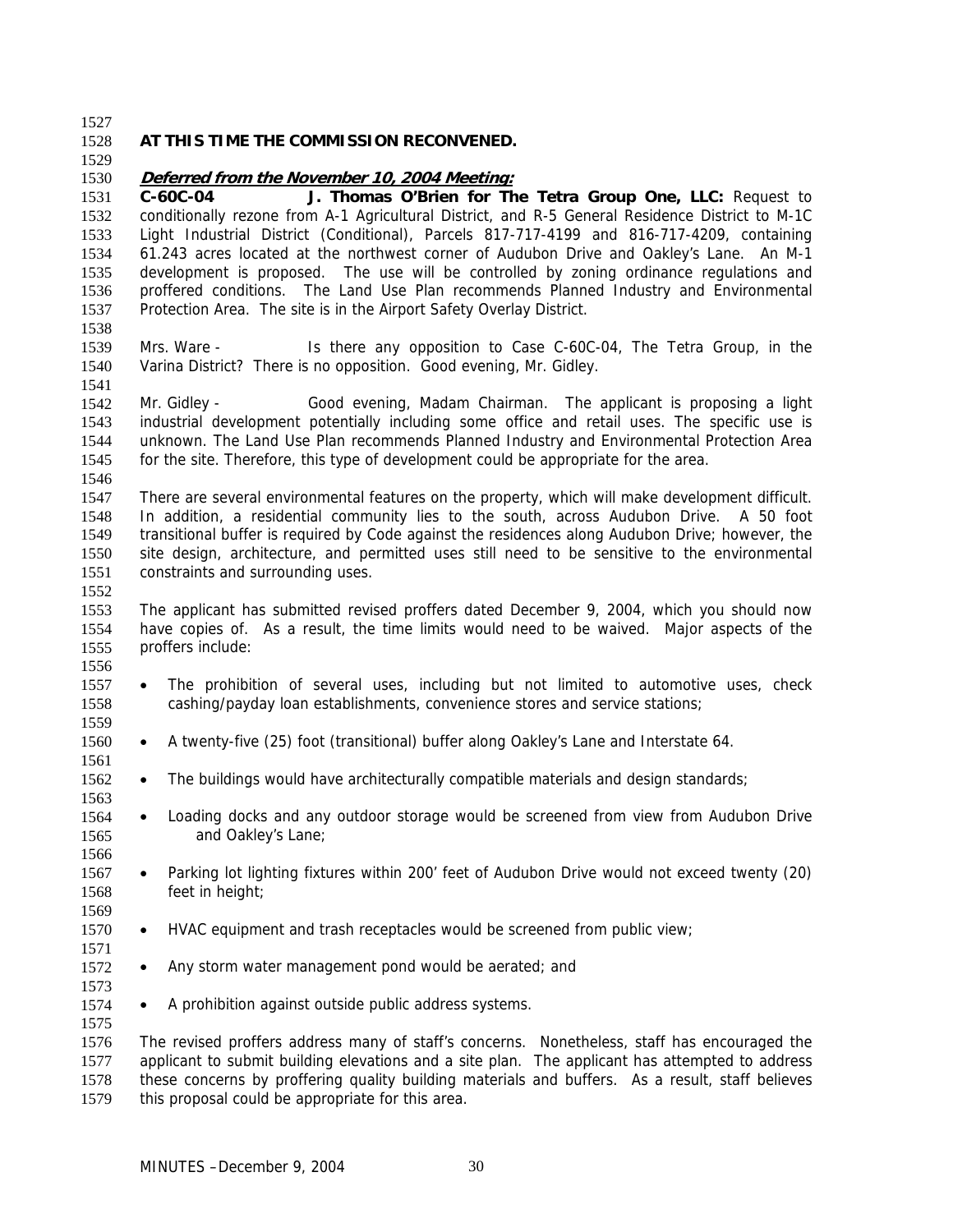1580 1581 1582 1583 1584 1585 1586 1587 1588 1589 1590 1591 1592 1593 1594 1595 1596 1597 1598 1599 1600 1601 1602 1603 1604 1605 1606 1607 1608 1609 1610 1611 1612 1613 1614 1615 1616 1617 1618 This concludes my presentation. I would be happy to answer any questions you may have. Mrs. Ware - Are there any questions of Mr. Gidley from the Commission? Mr. Jernigan - Paul, after our conversation yesterday evening and your conversation with Mike Rothmell, are you all satisfied with everything. He knocked out some of the building materials. We are basically down to brick, stone, split-faced block, stand-up panels and fluted panels. Mr. Gidley - Yes, sir. Mr. Jernigan - Are there any other concerns? Mr. Gidley - No, sir. Not at this time. Mr. Jernigan - That is all I have. Mrs. Ware - Thank you, Mr. Gidley. Do you care to hear from the applicant, Mr. Jernigan? Mr. Jernigan - I can tell you, there is no opposition to this case. Let me say this. When Tetra came to me on this case, they wanted this, as you can see on the screen, this is a rough piece of property. They told me they wanted to take it to M-1 to do an industrial park. In the East End, it is hard to rent something if you've got a customer coming in, if you don't have the zoning for it, they don't want to wait around for it, so I told him I'd give him some latitude and we proffered the maximum sizes of the building and proffered the architectural finishes that can be used. As staff said, we do not have any renderings because we don't know who is going to be there. That is going to be subject to approval by the Planning Commission once the property is zoned. Anybody that comes in, they will have to file a POD that will come back to the Planning Commission to get approval before it is zoned. So, with that, I will move for approval of Case C-60C-04, J. Thomas O'Brien for The Tetra Group One, LLC. Mr. Marshall - Second. Mrs. Ware - Motion made by Mr. Jernigan and seconded by Mr. Marshall. All in favor say aye. All opposed say no. The motion passes. **REASON:** Acting on a motion by Mr. Jernigan, seconded by Mr. Marshall, the Planning Commission voted 5-0 (one abstention) to recommend that the Board of Supervisors **grant** the request because it is appropriate industrial zoning in this area and the proffered conditions should minimize the potential impacts on surrounding land uses. 1619 1620 1621 1622 1623 1624 1625 1626 1627 1628 1629 1630 1631 **C-67-04 Courtney Fisher for Hugh W. Owens:** Request to rezone from O-2C Office District (Conditional) to C-1 Conservation District, part of Parcel 770-745-1768, containing approximately 1.87 acres, located on the east line of Bethlehem Road between the north line of Interstate 64 and the intersection of Old Bethlehem and Copeland Roads. A conservation area is proposed. The Land Use Plan recommends Environmental Protection Area. Mrs. Ware - Is there any opposition to Case C-67-04, Courtney Fisher for Hugh W. Owens in the Brookland District. No opposition. Hi, Mr. Tyson.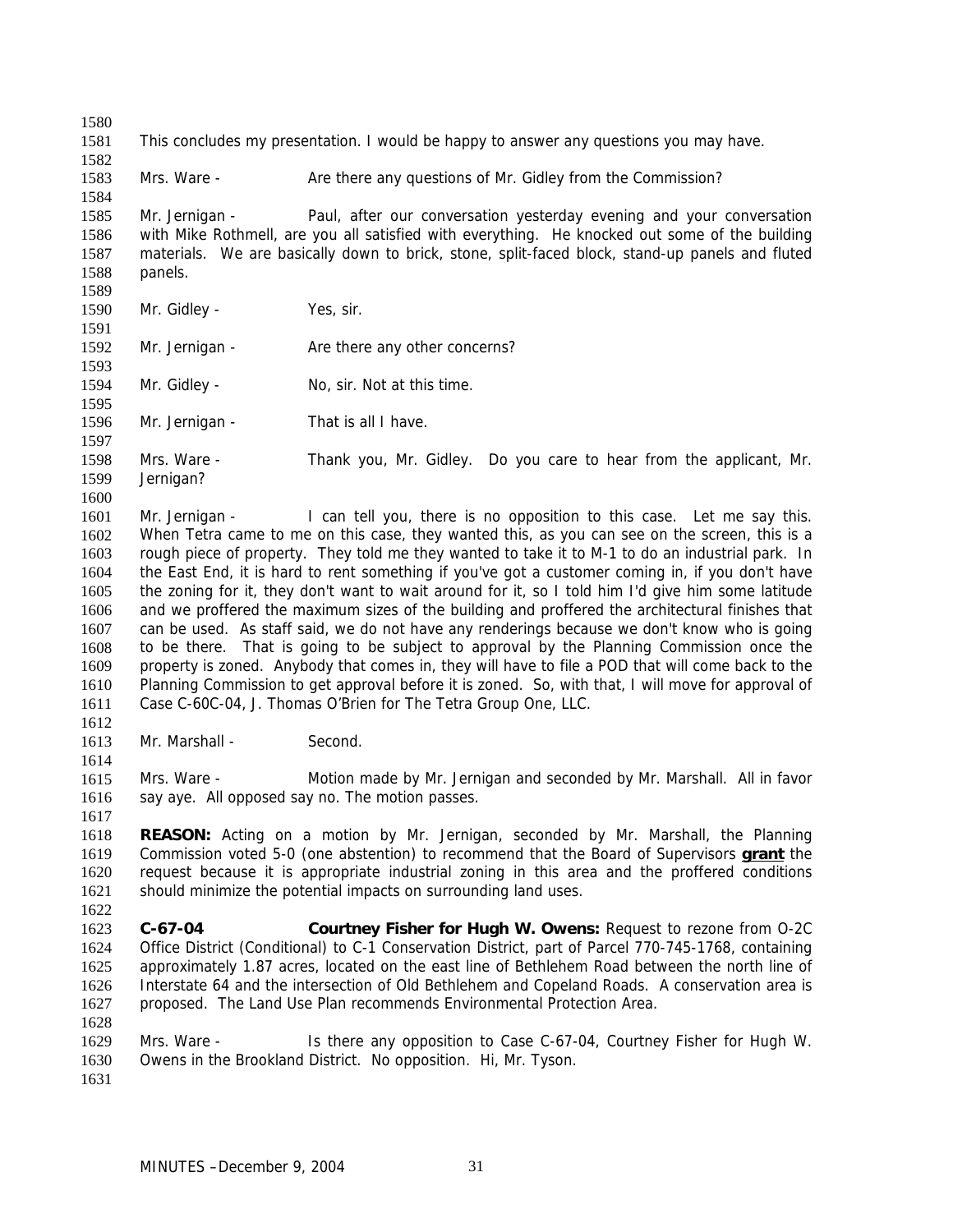Mr. Tyson - Good evening, Madam Chairman and members of the Commission. This is an application to rezone 1.87 acres of a 2.4 acre site from O-2C to C-1, Conservation. Rezoning case C-51C-02 rezoned the property to O-2C for purposes of constructing an office building. Only 7/10s of an acre of the entire parcel is to be developed. Proffer 12 of that case requires the applicant to apply for this rezoning prior to approval of final construction plans. The applicant received a variance in September 2004 for the location of the parking to serve the office and has received final POD approval. Construction plans are pending. The Land Use Plan recommends Environmental Protection Area for the entire site along Upham Brook, both flood plain and Chesapeake Bay Resource Protection Areas are located within the area to be rezoned. The area to be rezoned will remain a conservation area. It is consistent with the Land Use Plan and staff recommend that the Planning Commission forward this application to the Board of Supervisors with a recommendation for approval. 1632 1633 1634 1635 1636 1637 1638 1639 1640 1641 1642 1643 1644

1645 1646 Mrs. Ware - Thank you, Mr. Tyson. Are there any questions for Mr. Tyson from the Commission?

1648 1649 Mr. Vanarsdall - I have no questions. Is the applicant here? I'd like to ask you something. Could you state your name.

1651 Ms. Fisher - Courtney Fisher.

1653 1654 1655 Mr. Vanarsdall - When do you plan to build it? When is the office building planned to be built now?

1656 Ms. Fisher - Actually, the owner doesn't have immediate plans to build.

1658 1659 Mr. Vanarsdall - OK. In talking, he got a variance for parking and that is going to be up front next to the other end.

1661 Ms. Fisher - Yes. I believe so. I believe that is the case.

1663 1664 1665 Mr. Vanarsdall - All right. Thank you, Courtney. I don't have any more questions. I am ready for a motion. I move that Case C-67-04, Courtney Fisher for Hugh W. Owens, be recommended to the Board of Supervisors for approval.

1667 Mr. Marshall - Second.

1669 1670 Mrs. Ware - Motion made by Mr. Vanarsdall and seconded by Mr. Marshall. All in favor say aye. All opposed say no. That motion passes.

1672 **REASON:** Acting on a motion by Mr. Vanarsdall, seconded by Mr. Marshall, the Planning Commission voted 5-0 (one abstention) to recommend that the Board of Supervisors **grant** the request because it is reasonable and it conforms with the Environmental Protection Area recommendation of the Land Use Plan. 1673 1674 1675

1676

1647

1650

1652

1657

1660

1662

1666

1668

1671

1677 **Deferred from the November 10, 2004 Meeting:**

1678 1679 1680 1681 1682 1683 Joe Gray: Request to conditionally rezone from O-1 Office District to B-1C Business (Conditional), Parcel 784-752-5293, containing 0.64 acre, located at the northwest intersection of Brook (U. S. Route 1) and Ridge Roads. A martial arts studio office, and retail shops are proposed. The use will be controlled by zoning ordinance regulations and proffered conditions. The Land Use Plan recommends Office.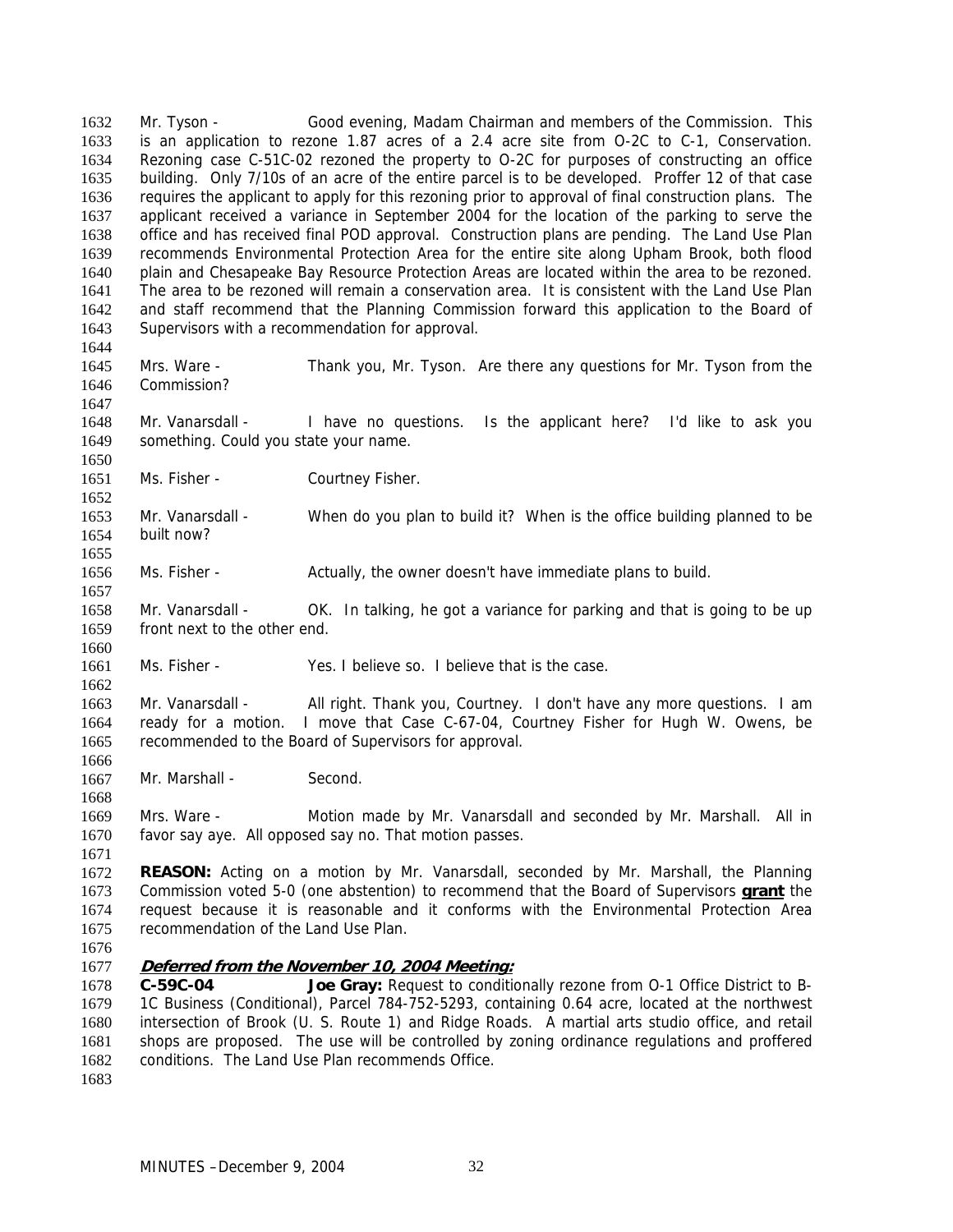Mrs. Ware - Is there any opposition to Case C-59C-04, Joe Gray? No opposition. Mr. Tyson. 1684 1685

1687 1688 1689 1690 1691 1692 1693 1694 1695 1696 1697 1698 1699 Mr. Tyson - The application is to rezone from O-1, Office, to B-1C, Business. The applicant proposes retail uses for the first floor and a martial arts studio and office space on the second floor. The site is located in the Brook Road Enhancement Study Area in the Henrico County Enterprise Zone. The Land Use Plan recommends office use for the parcel. The proposed project is not entirely consistent with the office designation but could still be a positive contribution to the continued redevelopment of the Brook Road Corridor. The applicant has proffered this elevation for the proposed 6,000 sq. ft. building. The elevations specify building materials such as brick veneer and large glass storefront systems. In May, 2003, the County completed the Brook Road Enhancement Study. The purpose of the study was to identify physical and organizational improvements that could revitalize Brook Road. The subject site represents an opportunity for in-fill development in a mature commercial area and may help spur other revitalization efforts. The applicant has submitted a proffer statement with application materials. The major aspects of the proffers include:

1700

1702

1706

1708

1714

1718

1724

1732

1686

- 1701 • A sidewalk built to County standards along the Brook Road frontage
- 1703 • Prohibition of uses:
- 1704 1705 • Adult Businesses;
- 1707 • Check cashing and payday loan establishments.

1709 1710 1711 This case was deferred at your November meeting so that staff and the developer could resolve certain outstanding issues with the case. In response to staff's concerns, the applicant has:

- 1712 1713 • submitted a revised floor plan showing that the amount of floor area devoted to the martial arts use has been decreased, thus reducing the number of parking spaces required.
- 1715 1716 1717 • Proffered that a sidewalk will be constructed along the Brook Road frontage and that the site will be developed, and site improvements made, that are generally in keeping with the recommendations of the Brook Road Enhancement Study.
- 1719 1720 1721 1722 1723 • Staff has also expressed concern over the minimal buffer that was proposed along the rear property line. The applicant has proffered that: "Screening equivalent to the twenty-five (25) foot transitional buffer standard including landscaping, screening, a wall, a fence, or some combination thereof, shall be provided adjacent to the residential properties to the rear of the site."
- 1725 1726 1727 • As shown on the proffered elevations, building signage consists of channel letters, which is a positive feature. As this elevation has been proffered, the applicant will be required to install signage that is in keeping with this elevation.
- 1728 1729 1730 1731 • The applicant has proffered that any HVAC equipment will be screened from public view at ground level and that the exact location of such equipment will be determined at the time of POD review.
- 1733 1734 1735 1736 Staff encourages the development of properties along the Brook Road Corridor, provided that they are done in a manner that enhances the area and meets the goals and objectives of the Brook Road Enhancement Study. Staff believes that the applicant has made a good effort at meeting the goals and objectives of the study, and with the continued assistance of the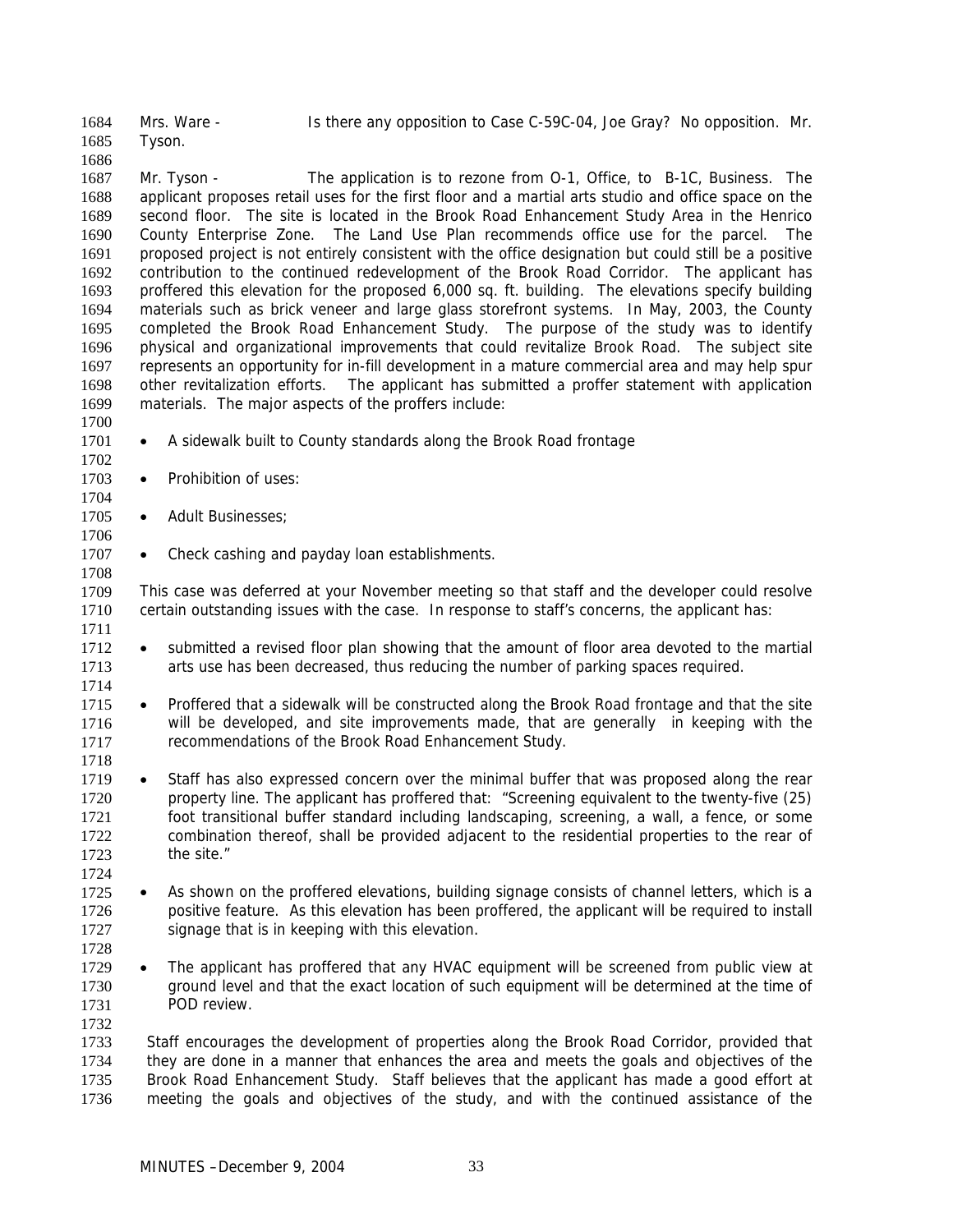Department of Revitalization will make a positive contribution to the corridor. Staff recommends that the Planning Commission recommend Case C-59C-04 to the Board of Supervisors for approval. I did have one telephone call from a resident of the adjoining neighborhood who spoke in favor or told me she was in favor of the redevelopment of the site and was in favor of the application. Mr. Joe Gray, who is the applicant, is here tonight and can answer any questions that I might not be able to. 1737 1738 1739 1740 1741 1742 1743 1744 This concludes my presentation, I would be happy to try to answer any questions you may have.

- 1745
- 1746 1747 1748 Mr. Silber - I have a question. Proffer  $#11$  does not specify the type of screening, Mr. Tyson, along the residential side?
- 1749 1750 1751 1752 1753 Mr. Tyson - It does not specify it. I spoke to Mr. Gray about the, I think it is a brickcrete wall that was used on an adjacent property as a masonry wall and that was something that certainly was preferable to us. He said he would be amenable to investigating that and doing either that or some combination thereof at the time he was more along in his development proposal.
- 1755 1756 1757 1758 Mr. Silber - Much of the new development that we are getting along Brook Road, we have had success in getting that type of screening, so I think that is the type of screening that we will likely be looking for at the time of POD, so he needs to be aware of that.
- 1759 1760 1761 Mr. Vanarsdall - In a lot of ways, Mr. Secretary, we add at time of POD or Commission approval.
- 1762 1763 1764 1765 1766 1767 Mr. Silber - That could be added to this proffer condition also, to be determined at the time of plan of development approval. That is correct. Mr. Tyson, Proffer 12 is somewhat unusual in that it is proffering that development will occur or site improvements will occur generally in keeping with the recommendations and goals of the Brook Road Enhancement Study. What, specifically, is he offering there?
- 1768 1769 1770 1771 1772 1773 1774 1775 Mr. Tyson - We spoke to him about the landscaping recommendations that are a part of the Brook Road Enhancement Study and the general site characteristics that are supported by that. At this time he hasn't retained the help of a site planner yet. He obtained help through the Community Revitalization Department for getting architectural renderings done. He is just not aware yet what he wants to do as far as site development. We told him that the Brook Road Enhancement Study had certain guidelines and goals that we would be looking for to judge the site plan against, and that was the language we thought would cover the requirements contained in that document.
- 1776 1777 1778 1779 Mr. Silber - I think that is fine. I just want to point out that some of those goals and guidelines recommend some items that may impact the site more so than what is shown on the site plan. He may be required to reduce the square footage of his building to accommodate that.
- 1781 1782 1783 Mr. Tyson - We pointed that out to Mr. Gray, saying, "Mr. Gray, you realize these are proffered conditions. These are essentially binding you to make these improvements." He understood that.
- 1784 1785 1786 1787 1788 Mr. Silber - OK. Mrs. Ware - The Any more questions?

1754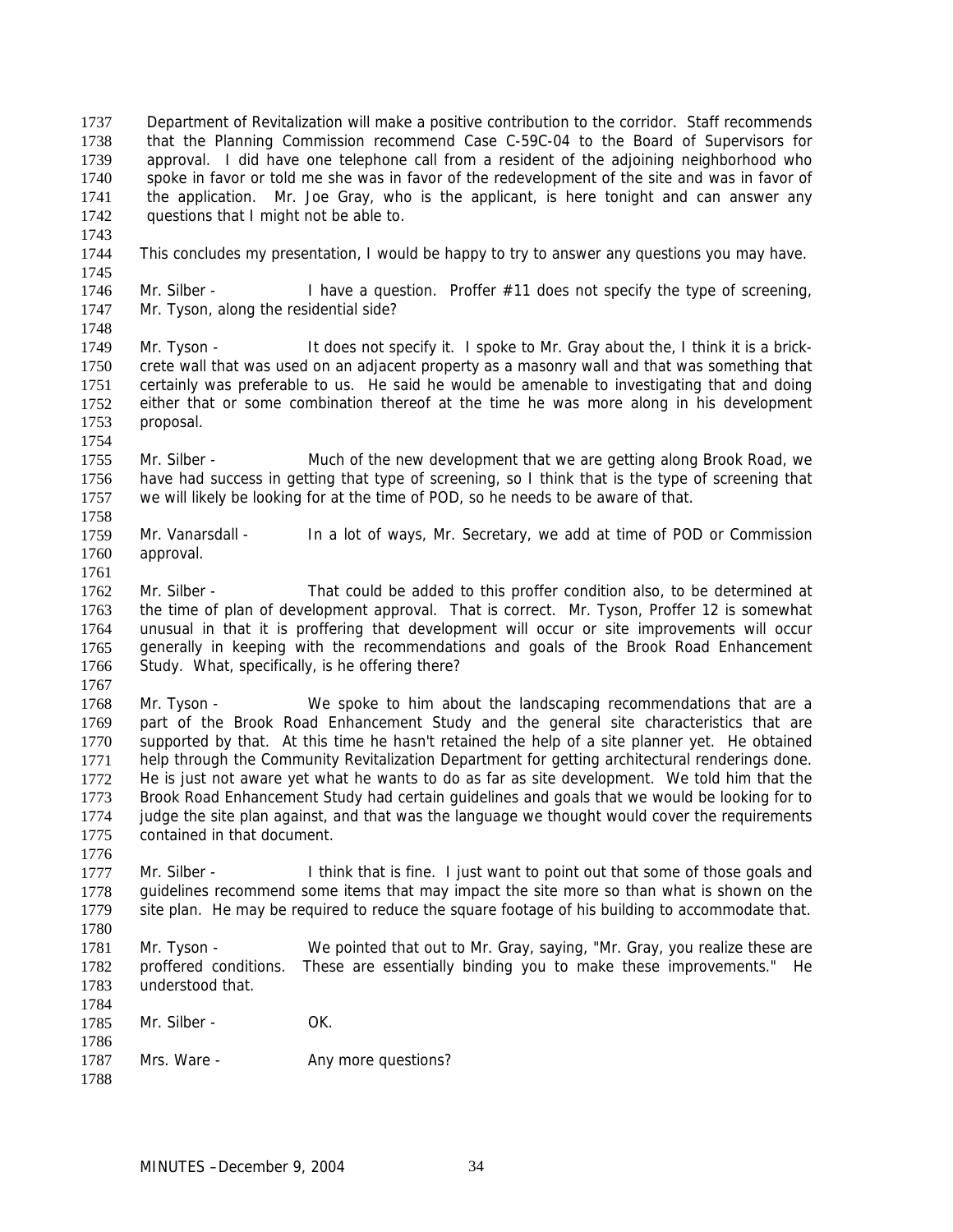Mr. Archer - Mr. Secretary, would you feel more comfortable if the word generally was stricken from that, or would that make it even more binding on the applicant than having it in there? 1789 1790 1791 1792 1793 1794 1795 1796 1797 1798 1799 1800 1801 1802 1803 1804 1805 1806 1807 1808 1809 1810 1811 1812 1813 1814 1815 1816 1817 Mr. Silber - I think if you took out generally it would be more binding on the applicant. Mr. Archer - I am not saying to do it. I am just asking how you felt about it. Mr. Silber - It may be best just to leave it. Would it be necessary to waive the time limit on these proffers? Mr. Tyson - They were received in advance. The applicant is here. Mr. Archer - I don't think there is any need for him to come up. I talked with Mr. Tyson yesterday or the day before and he told me, as you recall, at the last meeting there were things that just had not been done at all. I don't think the applicant understood what the process was like. We worked very hard on trying to get this cleaned up. It would be nice if we could let staff decide the fence type in No. 11 before it goes to the Board, but I think if he is willing to do that, we've got time to work on it. So, with that and those things I think can be cleaned up before Board time and before POD, I will move for recommendation of C-59C-04, Joe Gray. Mr. Vanarsdall - Second. Mrs. Ware - Motion made by Mr. Archer and seconded by Mr. Vanarsdall. All in favor say aye. All opposed say no. The motion passes. **REASON:** Acting on a motion by Mr. Archer, seconded by Mr. Vanarsdall, the Planning Commission voted 5-0 (one abstention) to recommend that the Board of Supervisors **grant** the request because it would provide for appropriate development compatible with the business uses in the surrounding area and the proffered conditions will provide appropriate quality assurances not otherwise available. 1818 1819 1820 1821 1822 1823 1824 1825 1826 1827 1828 1829 1830 1831 1832 1833 1834 1835 1836 1837 1838 1839 1840 1841 Mr. Silber - Members of the Commission, if I could refer you back to a case we heard a few minutes ago, we failed to waive the time limit on a rezoning request on Page 4, The Tetra Case, C-60C-04. The proffered conditions did come in within the last 48 hours and it will be necessary to waive the time limits to accept those proffered conditions. Mr. Jernigan - Madam Chairman, I make a motion to waive the time limits on Case C-60C-04. Mr. Vanarsdall - I second it. Mrs. Ware - Motion made by Mr. Jernigan and seconded by Mr. Vanarsdall. All in favor say aye. All opposed say no. The motion passes. Thank you, Mr. Silber. The Planning Commission voted to waive the time limits on Case, C-60C-04, J. Thomas O'Brien for The Tetra Group One, LLC. **C-68C-04 Jeff Cox for Chiocca-Talley Malls, Inc.:** Request to conditionally rezone from B-2 Business District to B-3C Business District (Conditional), part of Parcel 812-723- 1692, containing 9.28 acres, located on the south line of Nine Mile Road approximately 200 feet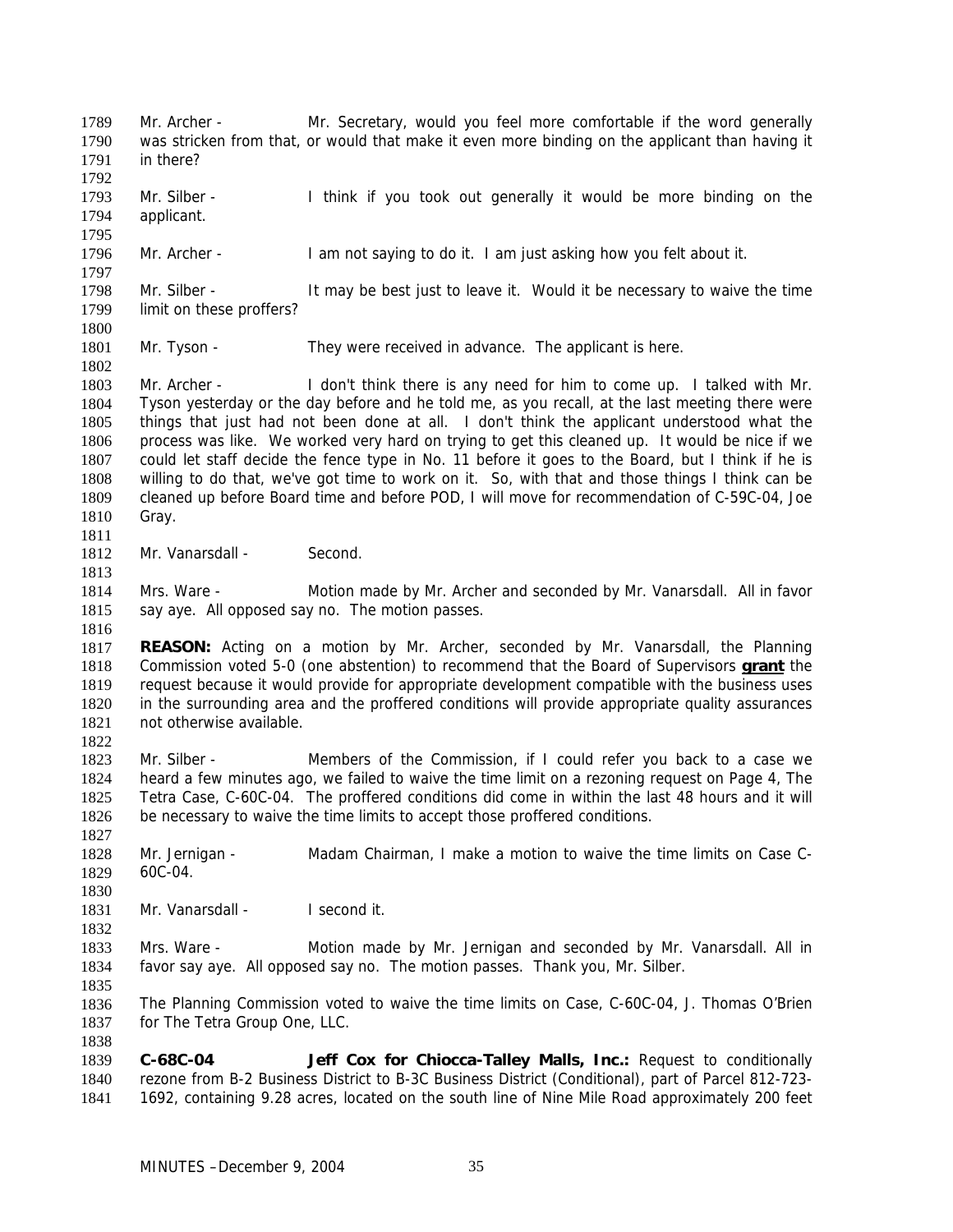east of Cedar Fork Road (Fairfield Commons Shopping Center). A boat and trailer sales, service and storage business is proposed. The use will be controlled by zoning ordinance regulations and proffered conditions. The Land Use Plan recommends Commercial Concentration and Environmental Protection Area. The site is in the Airport Safety Overlay District, Nine Mile Road Special Strategy Area and the Nine Mile Road Enterprise Zone. 1842 1843 1844 1845 1846 1847

1848 1849 Mrs. Ware - Is there any opposition to Case C-68C-04 in the Fairfield District? There is no opposition.

1851 1852 1853 Mr. Humphreys - Thank you Mr. Secretary. Good evening Madame Chairman and Commissioners.

1854 1855 1856 1857 This request is to allow boat sales and service with associated retail uses. The new business would occupy the currently vacant structure on the property. An outside storage area would be constructed in the rear of the building, with the possibility for an additional future storage area on the east side of the building.

1859 1860 1861 1862 This site is designated as Commercial Concentration (CC) and Environmental Protection Area (EPA) in the 2010 Land Use Plan. The site is also located within the Airport Safety Overlay District, the Nine Mile Road Special Strategy Area, and the Nine Mile Road Enterprise Zone. This request is consistent with all of the designations in the Plan.

1863

1868

1875

1879

1881

1858

1850

1864 1865 1866 1867 The applicant has submitted revised proffers, copies of which you have just received. Therefore, the time limits for these proffers would have to be waived. The revised proffers address limitations on future uses, hours of operation, screening for outdoor storage, provisions for lighting, and building materials.

1869 1870 1871 1872 1873 1874 The revised proffers also address staff's concerns as outlined in the staff report. Specifically, the proffers would now prohibit the outside storage of parts and would ensure no outdoor repair of boats. In addition, changeable message signs would not be permitted. Staff previously had concerns regarding the treatment of the outdoor storage area and the treatment of the fence enclosure. The applicant has specified the fence would be constructed of one-inch gage vinyl coated chain link fence with landscaping to provide further screening.

1876 1877 1878 Overall, the request is appropriate for this area and could provide new employment and shopping opportunities. The revised proffers provide assurances of quality and staff now recommend approval of this request.

1880 This concludes my presentation. I would be happy to try to answer any questions you may have.

| 1882 | Mrs. Ware -      | Are there any questions for Mr. Humphreys?                                |  |
|------|------------------|---------------------------------------------------------------------------|--|
| 1883 |                  |                                                                           |  |
| 1884 | Mr. Archer -     | I don't have any questions.                                               |  |
| 1885 |                  |                                                                           |  |
| 1886 | Mrs. Ware -      | There is no opposition. Would you like to hear from the applicant?        |  |
| 1887 |                  |                                                                           |  |
| 1888 | Mr. Archer -     | First of all I move that we waive the time limits on the proffers revised |  |
| 1889 | 12/7/04.         |                                                                           |  |
| 1890 |                  |                                                                           |  |
| 1891 | Mr. Vanarsdall - | Second.                                                                   |  |
| 1892 |                  |                                                                           |  |
| 1893 | Mrs. Ware -      | Motion made by Mr. Archer and seconded by Mr. Vanarsdall. All in favor    |  |

1894 say aye. All opposed say no. The motion passes.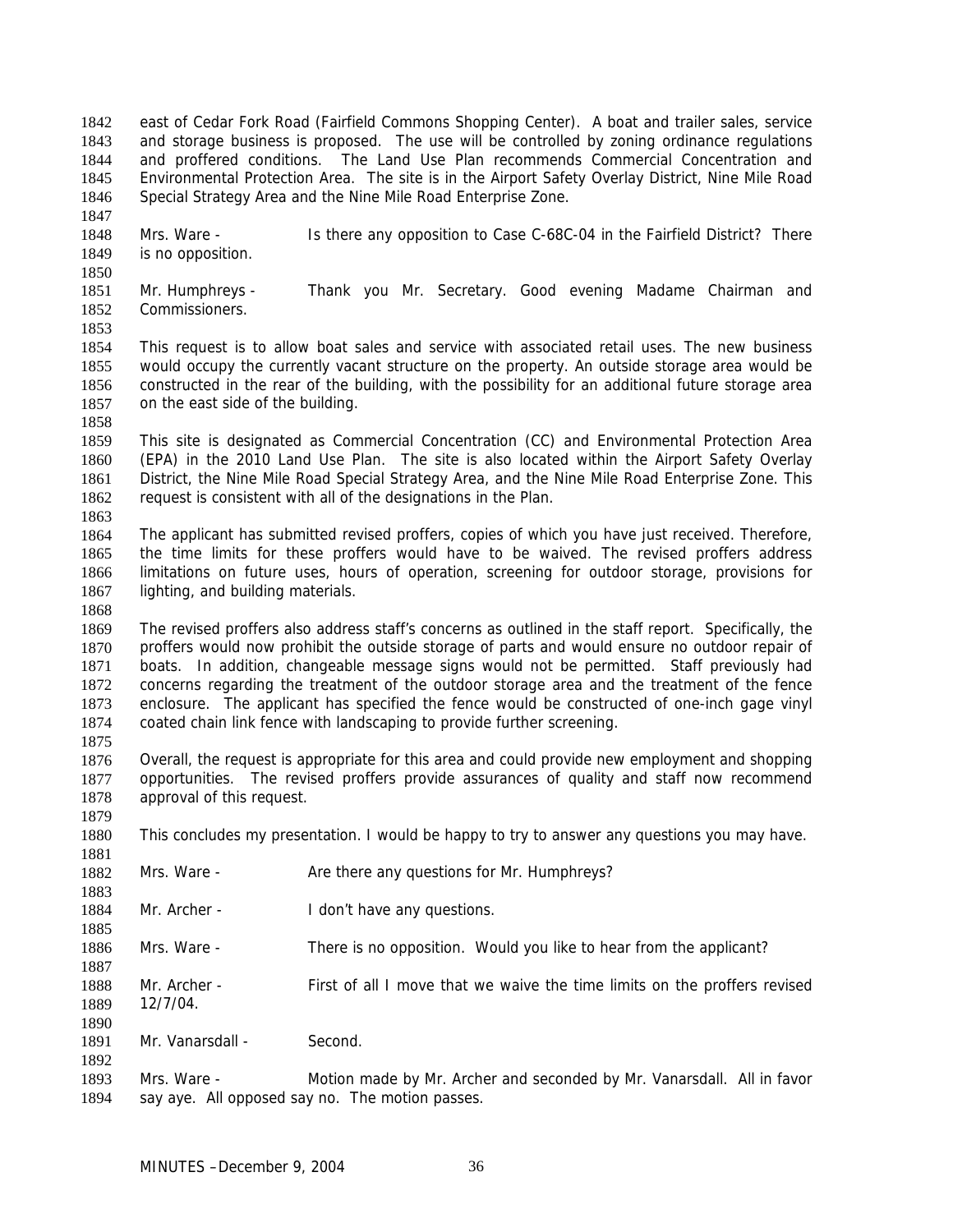1895

1898

1901

1903

1906

1912

1896 1897 The Planning Commission voted to waive the time limits on Case C-68C-04, Jeff Cox for Chiocca-Talley Malls, Inc.

1899 1900 Mr. Archer - I move to recommend approval to the Board of Case C-68C-04, Jeff Cox for Chiocca-Talley Malls, Inc.

1902 Mr. Vanarsdall - Second.

1904 1905 Mrs. Ware - Motion made by Mr. Vanarsdall and seconded by Mr. Archer. All in favor say aye. All opposed say no. The motion passes.

- 1907 **REASON:** Acting on a motion by Mr. Archer, seconded by Mr. Vanarsdall, the Planning Commission voted 5-0 (one abstention) to recommend that the Board of Supervisors **grant** the request because the proposed commercial business conforms with the Land Use Plan's recommendation for Commercial Concentration and is reasonable in light of the business zoning in the area. 1908 1909 1910 1911
- 1913 1914 1915 1916 1917 1918 1919 1920 **C-69C-04 Steve Gray for Lampe Management Company:** Request to conditionally rezone from B-2 Business District to M-1C Light Industrial District (Conditional), Parcel 811-723-1052, containing approximately 13.76 acres, located at the southeast intersection of Nine Mile Road and S. Laburnum Avenue. Self-storage, office and retail uses are proposed. The use will be controlled by zoning ordinance regulations and proffered conditions. The Land Use Plan recommends Commercial Concentration. The site is in the Airport Safety Overlay District, Nine Mile Road Special Strategy Area and the Nine Mile Road Enterprise Zone.
- 1921 1922 Mrs. Ware - Is there any opposition to Case C-69C-04, Lampe Management Company, in the Fairfield District? No opposition.
- 1924 1925 Mr. Humphreys - Thank you, Mr. Secretary. Good evening, once again, Madam Chairman and members of the Commission.
- 1926

1923

1927 1928 1929 1930 The proposed project would involve the reuse of the vacant Sears building, which adjoins Fairfield Commons Mall, and a smaller existing structure closer to Laburnum Avenue. The intended reuse of the Sears building would be for a self-storage facility. The smaller existing building is proposed as a countertop manufacturer.

1931

1932 1933 1934 1935 The applicant also intends to construct two new buildings. One building would front Laburnum Avenue and would consist of retail uses. The second building would be larger and would be placed between the proposed retail building and the former Sears building. This building would also be a self-storage use, similar to the Sears Building.

1936

1937 1938 1939 1940 This site is designated as Commercial Concentration (CC) in the 2010 Land Use Plan. The site is also located with the Airport Safety Overlay District, the Nine Mile Road Special Strategy Area, and the Nine Mile Road Enterprise Zone. This request is consistent with all of the designations in the Plan.

1941

1942 1943 1944 The applicant submitted revised proffers dated December 9, 2004. The time limits for these proffers would have to be waived. The proffers include elevations and a site layout, which provide assurances of quality development.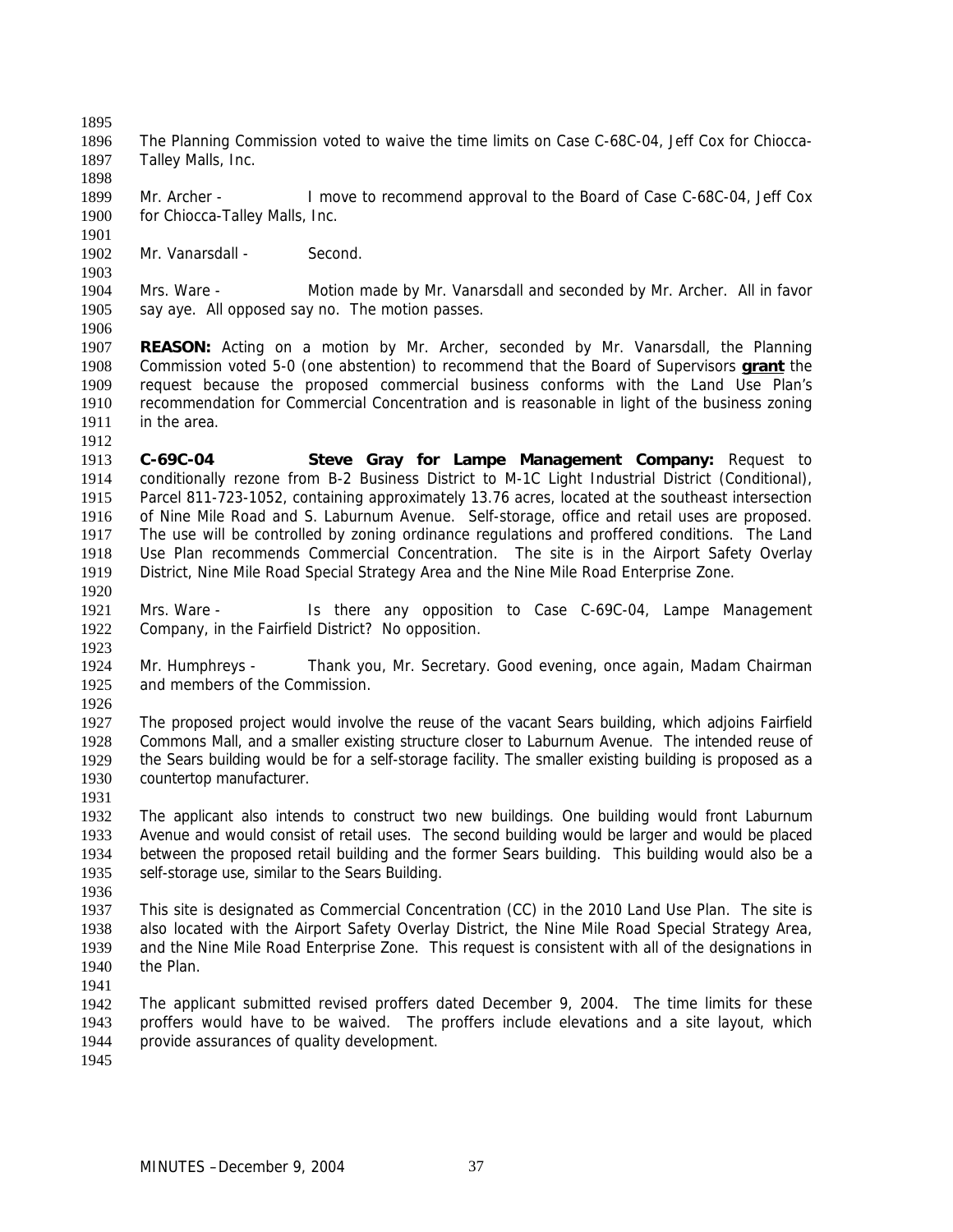The proposed elevations include window display areas and alternative awnings, which will articulate the buildings. The buildings would also be architecturally compatible to one another, as you can see with these other elevations. 1946 1947 1948

1950 1951 1952 1953 1954 1955 The site layout demonstrates a compatible arrangement for the proposed storage facilities and retail tenants. The applicant has indicated the storage use within the former Sears Building would allow clients to drive their vehicles into the structure. Access to storage units within the new building would be from the outside. I believe you may have also received a revised site plan, and Parcel A described on that refers to some of the proffers we received today.

1956 1957 1958 1959 1960 The proffers also offer provide language to limit uses and hours of operation. Outdoor storage would not be permitted and signage would be limited to 15' in height. The revised proffers address some of staff's concerns expressed in the staff report. Specifically, the proffers would prohibit attention getting devices, future additional access was already allowed, and sound suppression measures.

1962 1963 1964 1965 1966 Overall, the request is appropriate for this area and could provide new employment and shopping opportunities for the area; however, the applicant has not fully addressed all of staff's concerns. While the submitted proffers and exhibits do offer assurances of quality, staff continues to have concerns regarding the potential use of a portion of the property as a filling station, and that would be on Parcel A, as shown on the revised site plan there (referring to rendering).

1967

1974

1979

1981

1984

1986

1988

1991

1993

1961

1949

1968

1969 If the applicant could address this issue, staff could recommend approval of this request.

1970 1971 This concludes my presentation. I would be happy to try to answer any questions you may have.

1972 1973 Mrs. Ware - Are there any questions of Mr. Humphreys from the Commission at this time?

1975 1976 Mr. Archer - Seth, wasn't originally Parcel A supposed to be a restaurant pad?

1977 1978 Mr. Humphreys - Not that I am aware of. It may have been in preliminary talks, but that was never brought in as an exhibit.

1980 Mr. Archer - It must have been, because that is what I was told.

1982 1983 Mr. Humphreys  $-$  It can still possibly be that. It is just that they have limited  $-$  if a filling station does go on the property, it is limited to Parcel A.

1985 Mrs. Ware - If a filling station does go on there?

1987 Mr. Humphreys - It can only go on that small area, yes.

1989 1990 Mr. Archer - I guess Mr. Condlin will have some answers for us. The applicant is here if you'd like to ask any questions.

1992 Mrs. Ware - Good evening, Mr. Condlin.

1994 1995 1996 1997 1998 Mr. Condlin - Good evening, Madam Chair, members of the Commission, Mr. Secretary. Andy Condlin on behalf of Lampe Management. As you have heard, this is somewhat of a novel approach to take an existing building that has been vacant for almost a decade and reuse it and give it a second life with respect to a completely interior self-storage facility to the Sears Building and the construction of some new buildings on the site. Seth has gone through, I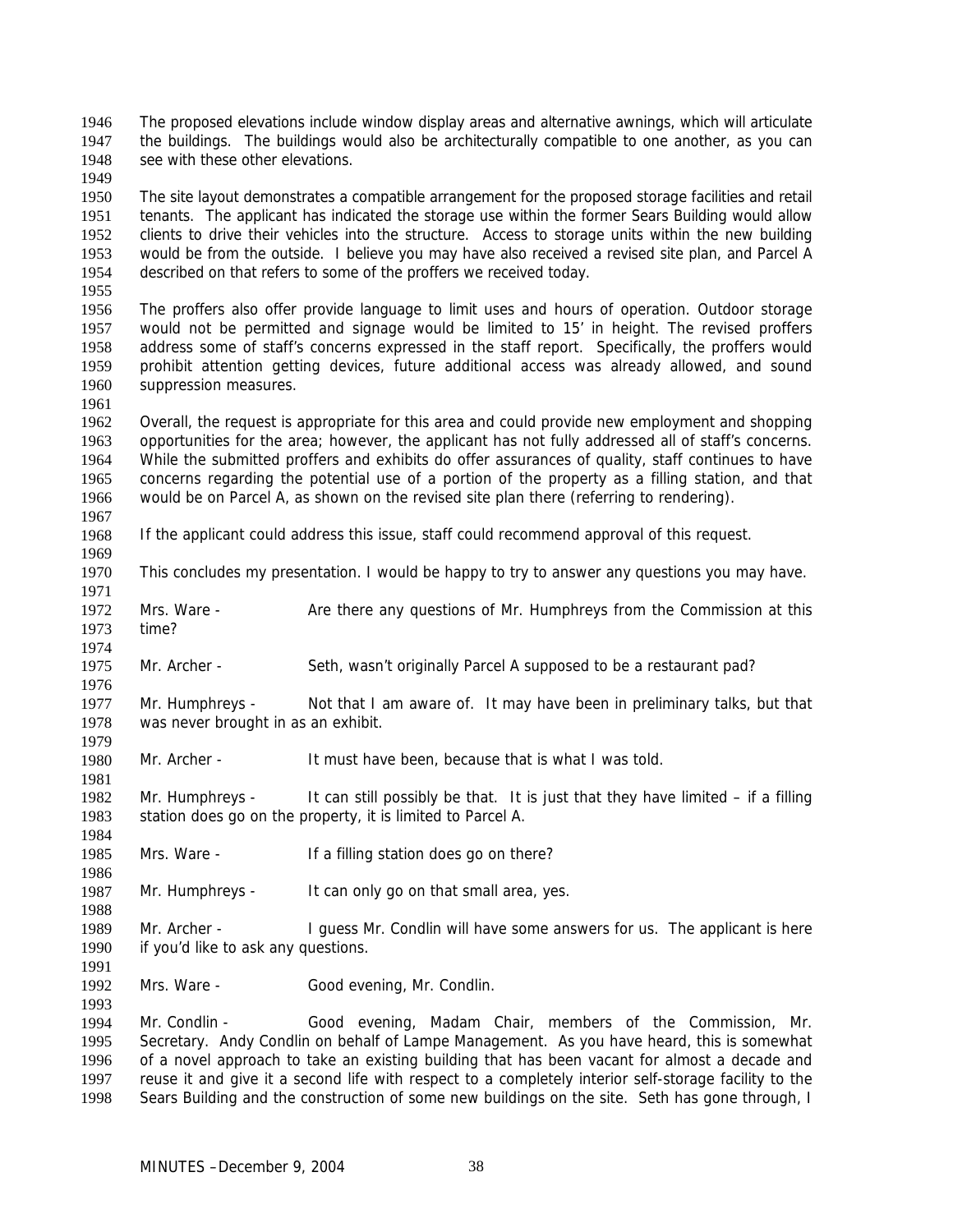think, pretty well, about what our plans are for the property, including for the existing Sears Building and the existing tire center that used to be there. It was called a granite manufacture and, in fact, it is for a counter-top showroom office and there will be some shaping and cutting going on in that facility, is what the plan is at this point. There is also the proposed plan for the construction of the new storage facility, which would not be a drive-in. It would have a canopy where people would pull in and carry their material in for storage. It is also a retail office-service component, typical B-2 type building. You notice in this area, which we have now designated as Parcel A, this corner of Laburnum and Nine Mile Road, is where we designated the property for the filling station. We had it one time and we do expect to have the ability to go in and provide for restaurant or retail uses on this site. The concern is that the staff has proposed that a filling station is not appropriate on this site. Our concern is, quite frankly, that at this very corner, and you can see the two pad sites right there, which is currently a parking lot. In fact, taking the existing property and limiting it to the B-2 use will, in fact, for the filling station be appropriate at this parcel, for a number of reasons, and I do this with the utmost respect, because while I may, from time to time, disagree with the County and the staff, I can usually see where they are coming from. In this case, respectfully, I am going to say I really don't see where the concern is for the filling station for the following reasons: I would contend that with respect to the filling station that there is a difference between what is appropriate from a land use point of view and what is appropriate from a marketing standpoint. 1999 2000 2001 2002 2003 2004 2005 2006 2007 2008 2009 2010 2011 2012 2013 2014 2015 2016 2017

2018

2019 2020 2021 2022 2023 2024 2025 2026 2027 2028 2029 Let me address the first question. Is it appropriate from a land use point of view? The property is currently zoned B-2. The entire property is zoned B-2. We could currently put a filling station anywhere on this property at any point under its current zoning without any conditions at all. We have limited gas stations to only one gas station on the entire site, and if it is located on the site, we have to put it on this Parcel A. There is no change in the access and the intent was to move it away from the residential area as it exists back here again, putting it at this corner, at the corner of Nine Mile and Laburnum Avenue. I'd like to take a look at the surrounding zoning, which includes B-3 along this corridor, B-2 here, and, of course, this property that was recommended for B-3, and the rest of the shopping center, which is zoned B-2, and there is B-2 over here, as well. I will contend, obviously, that B-2 and B-3 surrounding it, but a filling station is appropriate at this location.

2030

2031 2032 2033 2034 2035 2036 2037 2038 2039 2040 2041 2042 2043 2044 2045 2046 I will also have you take a look at the Land Use Plan, which calls for commercial concentration on this entire area and the CA designation for this area across Nine Mile Road. Also, the surrounding uses are consistent with what we propose has a potential use for a filling station. We are not proposing that it has to be a filling station. Again, it is just a rip cord to be able to say if we can't get the restaurants, we can't get the retail to work, if a good service station with gas services wants to come in, we want to be able to allow that as an option. We have got a car dealer across the way. There used to be a Texaco right here that has gone out of business. I checked into that and I found out and determined that Mr. Patrick has bought that and has a POD to make a dealership, but that is no longer going to be a Texaco Service Station. There is a K-Mart across the way. Of course, there are other retail uses that include, throughout this area, including this Fairfield Commons Shopping Center, on the entire side we are on, on Nine Mile Road. This is, by the way, Nine Mile and Laburnum. Of all the points within this area that would be appropriate for use, such as a filling station, I would contend that any intersection that is carrying 20,000 on Nine Mile Road, 20,000 cars on South Laburnum, for a total, not counting the duplicate of traffic, almost 40,000 cars per day would be appropriate, again, for this type of use.

2047 2048 2049 2050 2051 Finally, our last view points. The previous case that you just recommended, Case C-68C-04, which is over here (referring to the rendering), it is curious to me that at the opposite end of the exact same mall, which we are intending to go into, just a few hundred yards down the road, they were permitted to have a gas station anywhere on their site. It is right next to a school, right behind an existing gas station, the Amoco that sits there, without outside storage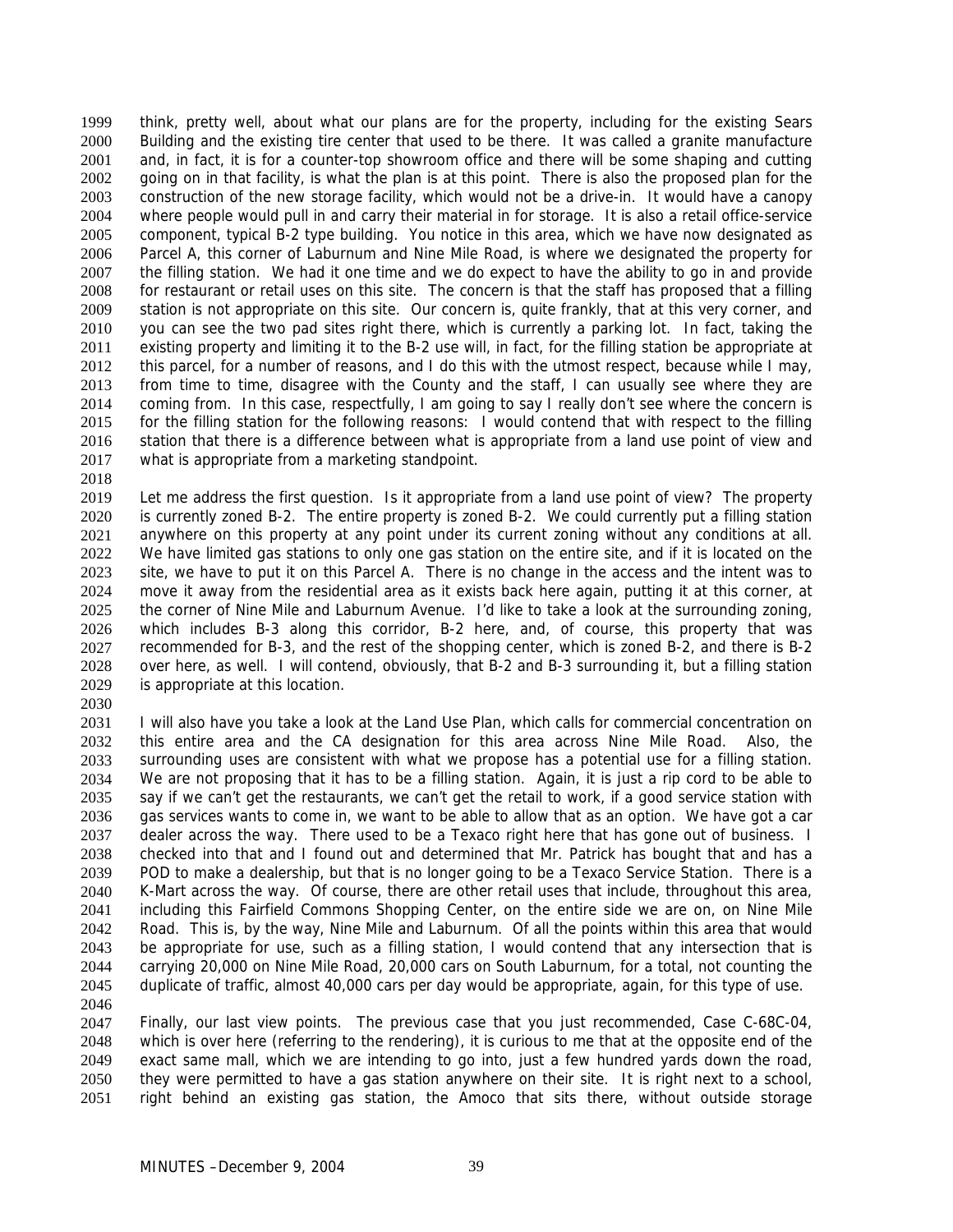permitted. I say this, not to object to what they are proposing, but to point out that it has already been deemed an appropriate use within this area without objection by the staff and with recommendation of this Planning Commission, just down the road, on Nine Mile Road. 2052 2053 2054 2055

2056 2057 2058 2059 2060 2061 2062 2063 2064 2065 2066 2067 2068 2069 2070 2071 2072 2073 2074 2075 2076 2077 Finally, it has been expressed to me that the concern, that I have tried to figure out exactly what the concern is, but the concern is that the gas station may not be appropriate because of the impact on existing gas stations in the area. I would contend that the existing gas stations in the area include Texaco, which is going to become a part of the car dealership, the Amoco, which is right in front of the property that has been recommended for rezoning, and another gas station, which I am not sure where it is on this area, but further down Nine Mile Road. This particular concern has nothing to do with appropriate land use of this property, but has everything to do with the appropriate concern by the staff and the County trying to dictate not a land use, an appropriate land use, but what is appropriate in the market place, which I don't think it is appropriate to do at this standpoint. Competition is good. Competition is good for the consumer, for the County, and for the competitors themselves. We do not necessarily want to have to put in a filling station, but we want the opportunity for an area that is, quite frankly, in need of some resurrection. When you allow other similar properties to have gas stations, given the surrounding zoning, the surrounding uses, the surrounding land use plan designations, the limited impact on surrounding properties, you are, in effect, treating a similarly property dissimilar. We are trying to do the right thing in not only trying to change the kind of use that we are bringing in there, but to really resurrect this property and bring life back to this property, trying to make a positive contribution to the corridor. We believe it is consistent with the surrounding uses, with the surrounding zoning, with the surrounding land use plan designations, and with the land use plan goals and objectives for this area. Therefore, we ask for recommendation to include the filling station, but ask for recommendation to the Board of Supervisors for these reasons.

2078

2080

2084

2090

2095

2079 I will be happy to answer any questions you may have at this time.

2081 2082 2083 Mr. Archer - For the benefit of my colleagues and those of you in the audience, Mr. Condlin and I have a gentleman's philosophical disagreement about this filling station, but he is fighting awfully hard for this filling station that he says he doesn't want.

2085 2086 2087 2088 2089 Mr. Condlin - No. I am not saying that we don't want it. But you know, in the market place you never know what kind of market is going to come in here, and while we would love to have a restaurant of any sort to come in here as our first priority, if that doesn't work and we can't get a retail up there, it may be appropriate. I don't think it is a bad use to have a filling station there.

2091 Mr. Archer - You did a good job.

2092 2093 2094 Mr. Condlin - Well, thank you. I appreciate that. I know this is a record, so I should print that off.

2096 2097 2098 2099 2100 2101 2102 2103 2104 Mr. Archer - Really, I want to express my reason because I agree with staff on not having the filling station. For one thing, when this property was first presented to us, the major component of it was the storage unit. That is probably what we talked about more than anything else. The filling station is almost sort of an after thought. My take on this is that this is an area that we are trying awfully hard to enhance and because of that, we want to make sure to try and protect the rest of the existing whatever is here. The Amoco Station down the street is an old one and it's been there a long time. And right up the street towards the city, there is, I believe it is a Petrol Service Station. About another half a mile down the street is Interstate 64 and then another service station, and the people that live in this community seem to be existing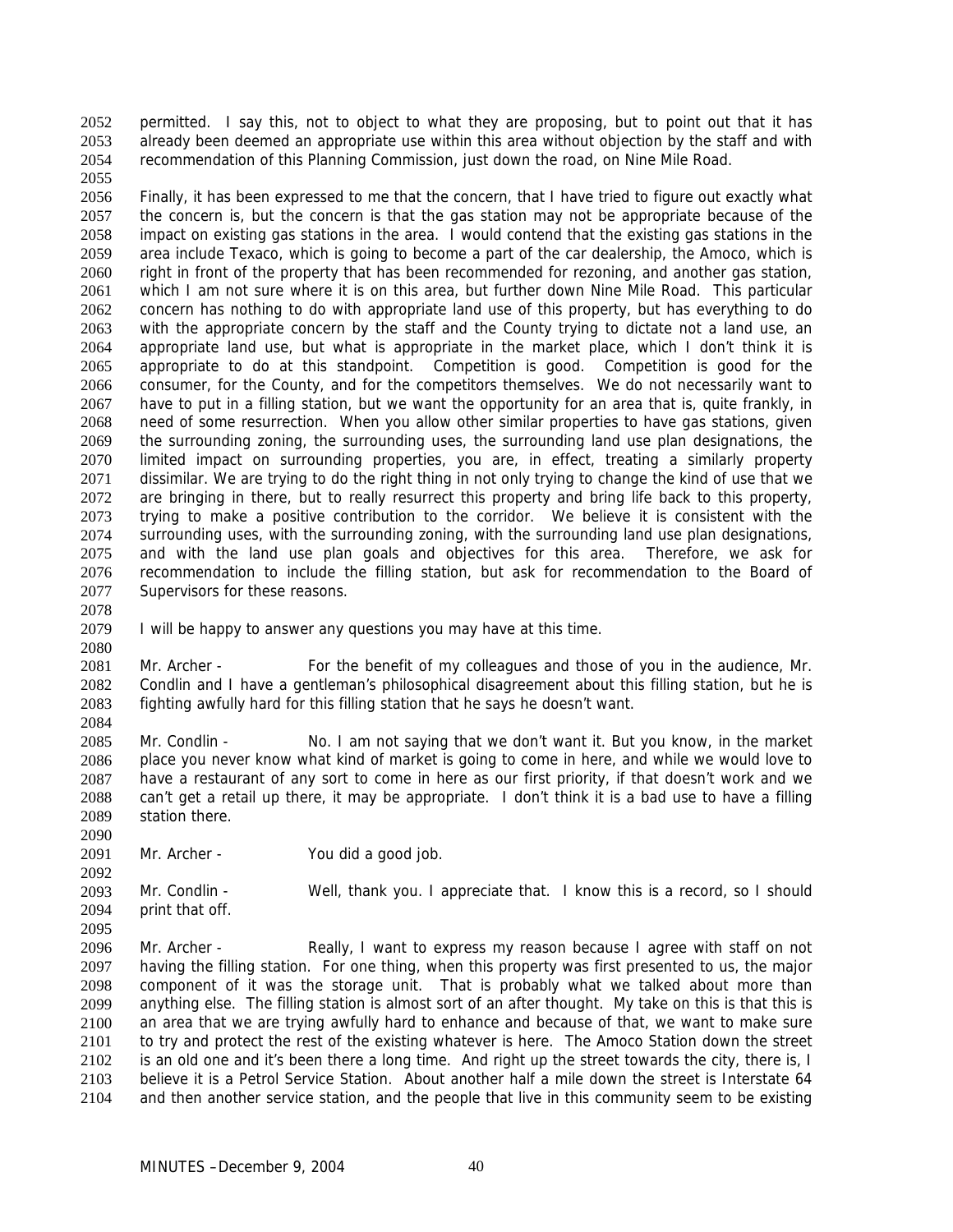quite well with those stations that they do have. My contention is that and I have seen this happen in several areas, when you put in competition that is not necessarily, or I should say not really necessary, because it is a use that people are getting along without. You put two service stations within a block of each other, one of them is going to die, and instead of having an enhanced area, you are going to end up with one service station that has plywood tacked up on the windows and probably moved on somewhere else. 2105 2106 2107 2108 2109 2110

2111 2112

2113

2115

2125

- Mr. Vanarsdall Is the Exxon still on one corner?
- 2114 Mr. Archer - The Exxon is now Walgreen's.
- 2116 2117 Mr. Vanarsdall - The other one went out of business because of just what you are talking about.
- 2118 2119 2120 2121 2122 2123 2124 Mr. Archer - They did, and as I recall correctly, they had a POD for that...so I mean at one time, we had two service stations on that corner and they both closed, which means that the community really doesn't need them. I don't disagree with what you are saying, Mr. Condlin, but I don't believe we'll be doing much to enhance this area if we don't, and I understand competition. I am a Capitalist, but it is just my perception that a filling station use on that property…
- 2126 2127 2128 2129 2130 2131 2132 2133 2134 2135 Mr. Condlin - If I could make one additional point that when we first approached, you were absolutely right. This was a storage plan that we came in to take the existing Sears Building, 80,000 sq. ft. and making use of it that nothing has been used of it in the last decade. What we had proposed was to, in order to get to that, was to get A-1 and carve out, quite frankly, this area right here, the Parcel A. (Referring to rendering). If we had done that, the staff and the County requested that we include it all in the M-1 and that we include it all to have options. If we had carved it out, I would not even be having this conversation. We could leave that as B-2 and take the rest of it and go to M-1. Yes, there is some benefit to the County and that we have to have all buildings consistent. That would be the easier answer and we wouldn't be having this discussion. It is unfortunate that we are penalized at that point.
- 2136

2137 2138 2139 Mrs. Ware - Actually, you might not have received that zoning. I mean you are making a subdivision on something…

2140 2141 2142 2143 2144 2145 2146 2147 Mr. Condlin - I understand, but we wouldn't be talking about whether a filling station would be appropriate, because we wouldn't be asking for one, because it would be on Parcel A. Now whether the rest would be appropriate, I don't see how you would be getting an M-1 Case. You know, M-1 would be appropriate but not a filling station at this point. No. I don't want to push it, but the fact that M-1 is not appropriate, but I think staff has recommended for that, and again, I go back to the point. This is good to have a plan, but I don't think it is appropriate for the County to look at, to try drive the market one way, when they can be driving the land use area.

- 2148
- 2149 2150 2151 2152 2153 2154 2155 2156 2157 Mr. Silber - Mr. Condlin, let me speak to that, because you are putting a lot of emphasis on the market aspect and Mr. Archer has spoken to that and he has his views of that and I respect his opinion, but I also think the County staff report has pointed out, and rightly so, that this in the County's Nine Mile Road Special Strategy Area. It is also within the Nine Mile Road Enterprise Zone. It is an area that has been heavily studied. We have had a consultant study this area and, in fact, look at this piece of property to try to find the best possible redevelopment opportunities exist here. I think that what is being brought forward has many merits. I think it has many aspects of the rezoning request that is good and will enhance this intersection. I think the only difference we have is the opinion of whether a service station in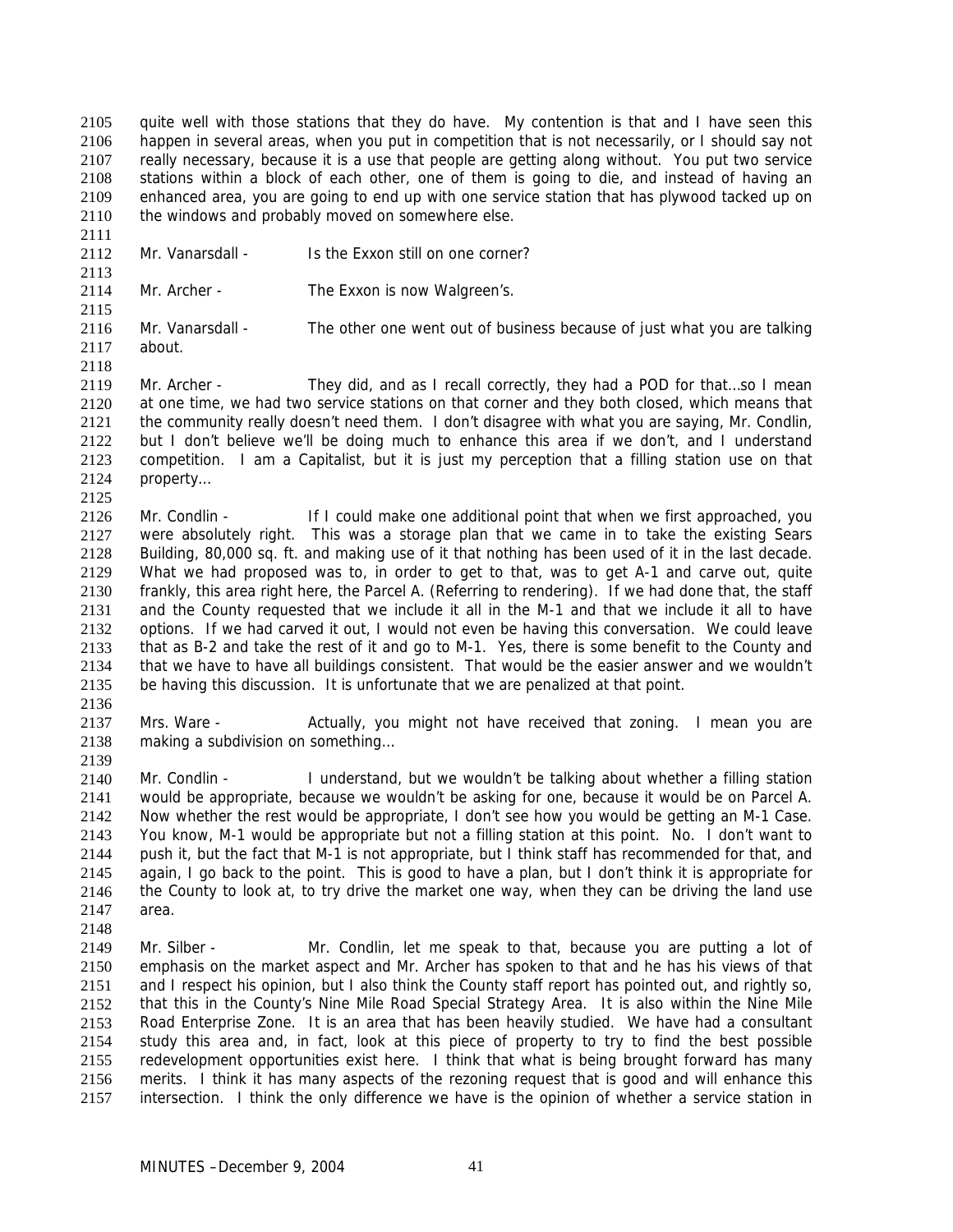that corner, in that visible location, is really the best thing to enhance the further redevelopment of this area, and I would argue that it really is a land use issue, and we are arguing it from the land use perspective, not one of a standpoint of market. 2158 2159 2160

2162 2163 2164 2165 2166 2167 Mr. Condlin - I will dismiss that and you are right. It is a high profile corner. I am not here to say that filling station is not an appropriate look or can't be made aesthetically pleasing, but also given the amount of traffic that is in this area that is traveling both down Nine Mile and Laburnum, this is a good location to have such a station, as an opportunity, not that we are going to put one there. We just want to have the flexibility and the opportunity to put one there if other uses aren't appropriate and can't come in from the market standpoint.

2168

2161

- 2169 2170 2171 Mr. Archer - Mr. Condlin, what are the otheruses? When you and I talked yesterday and the day before and you indicated that the filling station would probably be the last resort. What is the first resort?
- 2172

2173 2174 2175 2176 2177 2178 2179 2180 2181 2182 2183 2184 2185 Mr. Condlin - Restaurants. They are marketing, obviously, and haven't gotten in to the marketing if it is not zoned for what they wanted at this point. They have received some interest from restaurants, but some of the prices may not fit and the question is, what kind of control the owner will have over the restaurant to help benefit the rest of the site. They don't want just anyone coming in here, from that standpoint. As you know, we proffered that there are no other access issues, so that has limited by the fact that we have limited access to this location here and off the main entrance. As you know, CVS was looking at this site at one time, and CVS said that unless we get direct access onto Nine Mile and Laburnum, we don't want to go there. We want to be at the corner, so we have taken a chance by limiting access and, therefore, potentially limiting our market from that standpoint, and so restaurants and some of the bigger national chains, that is the first thing they are going to say is, "How can we get access direct?" and our answer is going to be "You can't. We need to work around that." And their answer may be, "No, I am not."

2186

2199

2201

2187 2188 2189 2190 2191 The next point would be retail. They have talked about putting spec retail, but they are going to put that building right here, right across from the storage facility, but get the benefit off of Laburnum and two access points. So they really want to use these as two pad sites for restaurants or a retailer if they want to come in, and the last resort is for a filling station.

2192 2193 2194 2195 Mr. Archer - Well, if you look at the last resort, most filling stations, people like to be able to drive in and drive out. Using that one point of ingress, they'd have to go down to the middle of the pad site, drive in, come back up and then find a way to get back out and go back down.

2196 2197 2198 Mr. Condlin - Yes, if you could see this access right here. Certainly, there is that point…

2200 Mr. Archer - But you'd be coming down Laburnum.

2202 2203 2204 2205 2206 2207 2208 2209 Mr. Condlin - Right. If you are coming down Nine Mile, we have to come in here and to get back and go that way, you will circle around. I am not saying that it is the best access, but we are willing to take that risk, because the County wanted us to preserve the existing access point. We did that and now we may be penalized for having done that, because you know, from the standpoint that that may be a reason to deny this, the market would say, "You are limiting our retail and our restaurant" and I understand why you are limiting our access to these points. We just want to have more options as a recourse to be able to go to a gas station.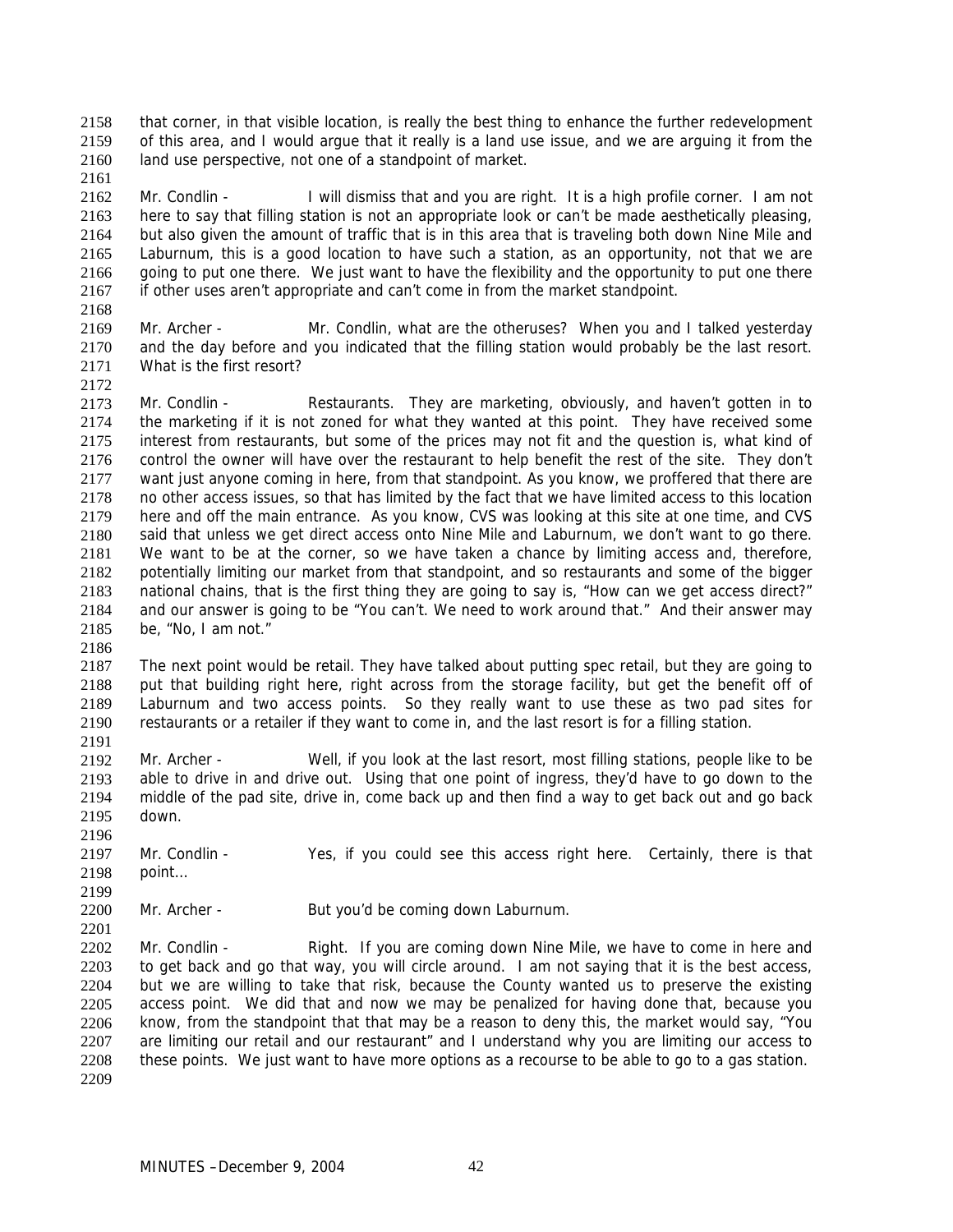Mr. Archer - Well, I think like most shopping centers, most shopping centers have a major point of ingress. 2210 2211

2213 Mr. Condlin - Yes, and it is done throughout the County.

2215 2216 2217 2218 2219 Mr. Archer - And again, the storage facility was the thing that caught everybody's eye and we talked about this. The filling station, or the last resort filling station, is not an afterthought, but it is not something that I don't think a lot of people at the meetings that you had even though about.

2220 2221 2222 2223 2224 Mr. Condlin - And I agree with that. And I am here to say that if you say this is an appropriate case, but not for the filling station, that they are not going to think long and hard. Their primary issue is to get the storage facility in there, but that is separate from an inappropriate use. I think this is an appropriate use at the corner of Nine Mile and Laburnum regardless of what goes on at the rest of the site.

2226 Mr. Archer - Well, you and I just disagree then.

2228 Mr. Condlin - No. I have to do that. We have done it before and we'll do it again.

2230 2231 2232 2233 2234 Mr. Vanarsdall - Sometimes when they had the people together and they studied and they made an overlay district, and it went to Laburnum Avenue, didn't it? Took in Fairfield Commons and I forget the name of the group that did that study. Do you remember, Mr. Secretary?

- 2235 2236 Mr. Archer - Yes, they did. We did it down at the Government Center and they presented their report at the Government Center on Nine Mile.
- 2238 Mr. Silber - I don't recall.

2240 Mr. Vanarsdall - It wasn't mentioned anything like this in there.

- 2242 Mr. Archer - Well, Mr. Condlin, you know, you are not going to change your mind.
- 2244 Mr. Condlin - I don't think you are either, but you've got the vote and I don't.

2246 2247 Mr. Archer - I can do this one or two ways. There is no point in deferring it, because you are not going to change your mind.

2249 2250 2251 2252 Mr. Condlin - Well, it is a pretty simple issue, yes. They would like to take their shot at it. This may be an issue where if Mr. Thornton is adamant and the Manager and the rest of the Board members are adamant about agreeing with you, I could be wrong. It has happened before and it may happen again.

2254 2255 2256 2257 2258 2259 Mr. Archer - I could do this one of two ways. In view of the fact that I think the major part of the case is one that I think we all agree with and approve of, but the filling station part I am really against it, and I can do it one or two ways. I don't way to deny it, but if we send it forward tonight, I will do it with this caveat that the Board will have to make this final approval, and I am going to call Mr. Thornton, probably when I leave here tonight, and tell him to disapprove it.

2260

2212

2214

2225

2227

2229

2237

2239

2241

2243

2245

2248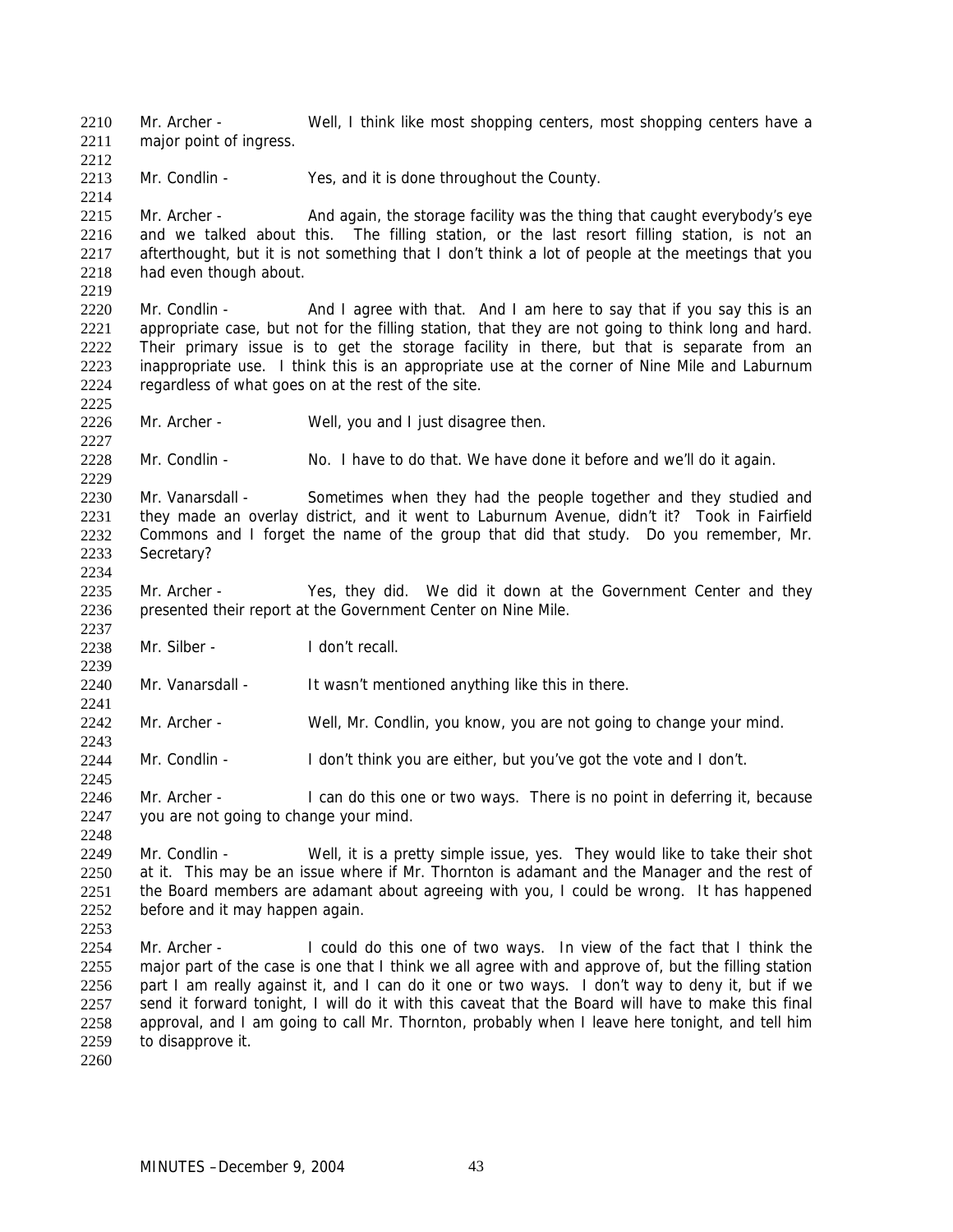Mr. Condlin - That is fine, and I will call him tomorrow morning. I appreciate that. If you want to pass this with the understanding that this remains in there, that it was the recommendation. Otherwise… 2261 2262 2263 2264

2265 2266 2267 Mr. Archer - Well, that is how I plan to make the motion. It is my recommendation that the filling station not be included. The rest of it, if it is legal for me to do it that way, I don't mind making a recommendation.

2268 2269 2270

2272

2274

2279

2284

2286

2288

2295

2298

2300

Mr. Condlin - Well, I appreciate that.

2271 Mr. Archer - I just wanted you to understand and you and I understand.

2273 Mr. Condlin - Oh, yes. Absolutely. That is right.

2275 2276 2277 2278 Mr. Silber - Mr. Archer, I think you have to vote it up or down. You could vote it and send it on to the Board of Supervisors for approval with the recommendation that the Board give serious consideration to dealing with this issue at their level, but you don't have the authority to remove that proffered condition.

2280 2281 2282 2283 Mr. Archer - No, I wasn't trying to remove the condition. I wanted to send it with the recommendation that the filling station not be approved. I could do that with denial, but it would sound mean. You don't mind if I deny it, do you? You've still got the same chance when it goes to the Board.

2285 Mr. Marshall - He is a big boy. It won't hurt his feelings.

2287 Mr. Condlin - As long as you call Mr. Thornton tonight and explain it to him.

2289 2290 2291 2292 2293 Mr. Archer - I will do it this way. My recommendation is going to be for denial, which means that between now and when the Board meets, you still have an opportunity to move it one way or the other, and if you decide to remove the filling station, then it would go very easily, I would assume, so my recommendation is for denial.

2294 Mr. Vanarsdall - Second.

2296 2297 Mrs. Ware - Motion made by Mr. Archer and seconded by Mr. Vanarsdall. All in favor say aye. All opposed say no. The motion passes.

2299 Mr. Archer - And we are not mad, right?

2301 **REASON:** Acting on a motion by Mr. Archer, seconded by Mr. Vanarsdall, the Planning Commission voted 5-0 (one abstention) to recommend that the Board of Supervisors **deny** the request because it did not include proffered conditions addressing the impact of expanded auto related uses on the Nine Mile Road corridor, a revitalization corridor, and therefore did not support the strategies recommended for the Nine Mile Road Corridor Special Strategy Area, which encourages appropriate uses in the vicinity of the intersection of Nine Mile Road and Laburnum Avenue. 2302 2303 2304 2305 2306 2307

2308

### 2309 **Deferred from the November 10, 2004 Meeting:**

2310 2311 2312 2313 **C-51C-03 Larry D. Willis:** Request to rezone from A-1 Agricultural District and M-1C Light Industrial District (Conditional) to B-2C Business District (Conditional), Parcels 742-762- 9861, 743-762-1862 and 743-762-1538 and part of Parcel 742-762-9178, containing 4.089 acres, located at the northern terminus of Brookriver Drive and at the I64E/I295 southeast cloverleaf.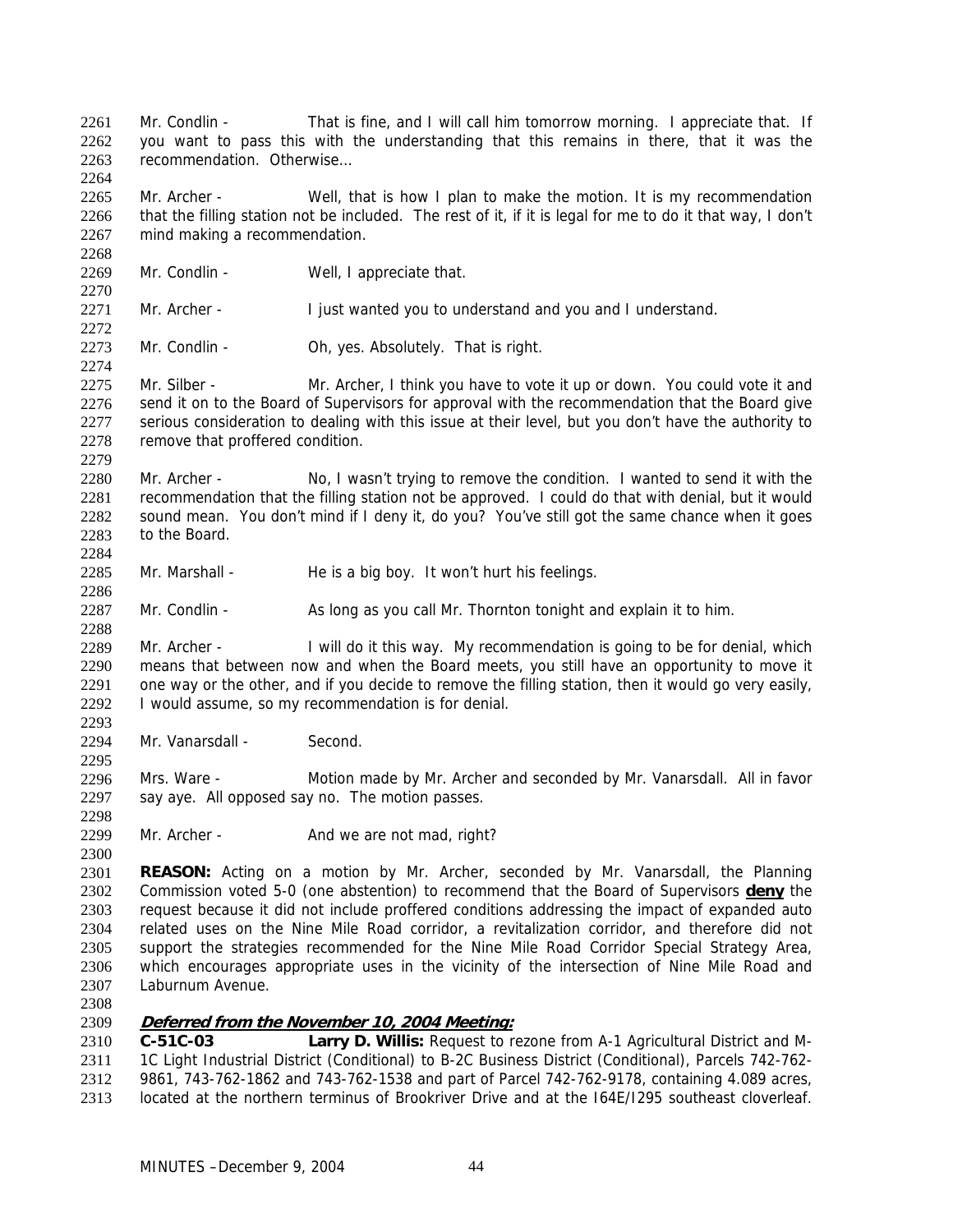Restaurants, offices, and other commercial uses are proposed. The use will be controlled by proffered conditions and zoning ordinance regulations. The Land Use Plan recommends Semi Public. The site is also in the West Broad Street Overlay District. 2314 2315 2316 2317

2318 2319 Mrs. Ware - Is there any opposition to Case C-51C-03, Larry D. Willis, in the Three Chopt District? There is no opposition. Good evening, Mr. Coleman.

2321 2322 2323 2324 2325 Mr. Coleman - Good evening, Madame Chair, Members of the Commission, This request would rezone approximately four acres from A-1 and M-1C to B-2C to create commercial pad sites for restaurant, retail, and office development. The site lies behind the Kohl's and Best Buy on West Broad at the terminus of Brookriver Drive. The subject property includes a church, a cemetery, a house, and vacant parcels.

2327 2328 The applicant has proffered elevations for the office building, a list of prohibited uses, a buffer for the graveyard, quality building materials, a voluntary cash proffer, and other items.

2330 2331 2332 The applicant also proffered a conceptual site plan dividing the development into four (4) pad sites. Since the November 10 Commission hearing, the applicant revised the proffers to include the following additional limitations:

- 2334 - at least one of the buildings will be used as an office building; and
- 2336 - no more than 14,000 square feet of building space will be used for restaurants.
- 2338 In addition, utilities will now be underground and a signage plan is now required.

2340 2341 While the applicant has significantly improved the proffers submitted with this request, the following outstanding issues remain:

2342 2343

2346

2351

2353

2356

2359

2361

2320

2326

2329

2333

2335

2337

2339

- Staff recommends prohibiting hotels and motels; and
- 2344 2345 The applicant has indicated the tenant for the office building is set, but has not identified tenants for the other pad sites, therefore, approval of this request may be premature.

2347 2348 2349 2350 Although this request is not consistent with the 2010 Land Use Plan, a combination of commercial and office uses, properly designed and regulated, could be acceptable at this location. If the applicant could satisfactorily address the remaining issues, staff could be more supportive of this request.

2352 This concludes my presentation. I would be happy to answer any questions.

2354 2355 Mrs. Ware - Are there any questions for Mr. Coleman from the Commission? Do you want to hear from the applicant?

2357 2358 Mr. Marshall - I don't think we need to. I don't need to hear from him. No opposition, right?

2360 Mrs. Ware - No, there is no opposition.

2362 2363 2364 2365 Mr. Marshall - Madam Chairman, this is a case that a piece of property, that as I talked to Mr. Silber, it is behind a Best Buy, a Home Depot and a Kohl's and next door to a grocery store, so if an office and three pad sites for business uses are not appropriate, I don't know what is. And the Interstate runs behind it. Naturally, we like to have a user for it, but we don't, but I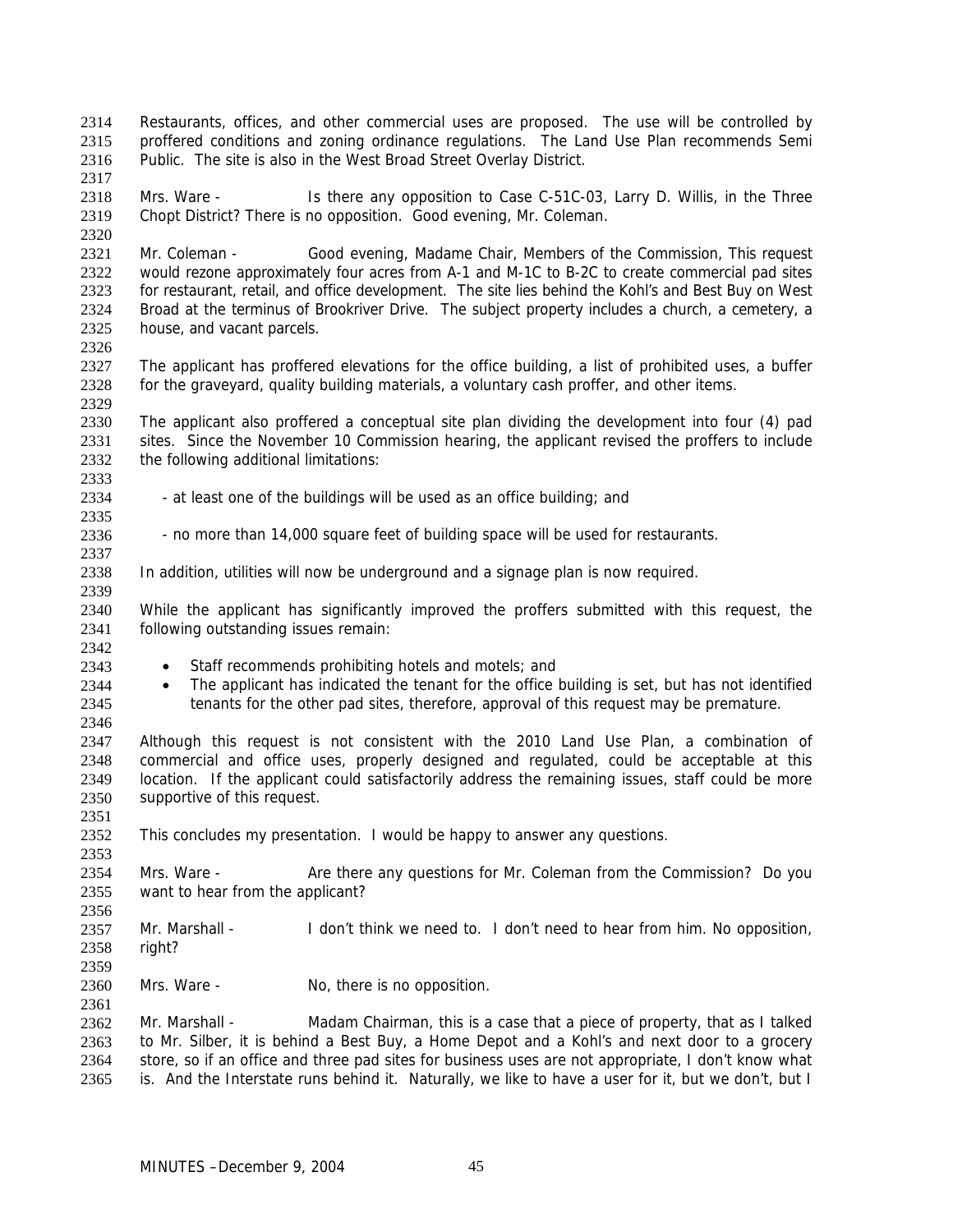think he has put some limitations on it to give us some comfort level about what we could get and the rendering that you saw for the office building looks right nice. 2366 2367

2368

2370

2372

2369 With that, I will recommend approval for C-51C-03 for approval to the Board of Supervisors.

2371 Mr. Vanarsdall - Second.

2373 2374 Mrs. Ware - Motion made by Mr. Marshall and seconded by Mr. Vanarsdall. All in favor say aye. All opposed say no. The motion passes.

2375

2376 **REASON:** Acting on a motion by Mr. Marshall, seconded by Mr. Vanarsdall, the Planning Commission voted 5-0 (one abstention) to recommend that the Board of Supervisors **grant** the request because it continues a form of zoning consistent with the commercial zoning and developments in the surrounding area and the proffered conditions will assure a level of development not otherwise possible. 2377 2378 2379 2380

2381

## 2382 **Deferred from the November 10, 2004 Meeting:**

2383 2384 2385 2386 2387 2388 2389 2390 2391 2392 **C-22C-04 James W. Theobald for Reynolds Development, LLC:** Request to conditionally rezone from O-3C Office District (Conditional), B-3 Business District and M-1 Light Industrial District to B-2C Business District (Conditional), B-3C Business District (Conditional) and O-3C Office District (Conditional), Parcels 767-744-9052, 767-744-6325, 765-744-6557, 766-745- 8230, and 767-745-5402, containing approximately 71.021 acres (54.317 ac. – B-2C; 2.997 ac. – B-3C; 13.707 ac. – O-3C), located along the southeast intersection of I-64 and Glenside Drive and the southwest intersection of I-64 and W. Broad Street (U.S. Route 250). A retail, hotel, and office development is proposed. The use will be controlled by proffered conditions and zoning ordinance regulations. The Land Use Plan recommends Planned Industry and Government. The site is in the Henrico County Enterprise Zone.

2393

2394 2395 2396 2397 Mrs. Ware - Is there any opposition to Case C-22C-04, James W. Theobald for Reynolds Development, LLC, in the Three Chopt District? There is opposition here tonight. Thank you, sir. Mr. Gidley.

2398 2399 2400 2401 Mr. Gidley - Thank you, Madam Chairman, and members of the Commission. The applicant is requesting the rezoning of 71 acres of land for an office, hotel and retail complex on the grounds of the former Reynolds Metals headquarters.

2402 2403 2404 2405 As you can see (referring to rendering) the site is mostly designated Planned Industry on the 2010 Land Use Plan and is located in the West Broad Street Enterprise Zone. There are some existing office buildings and parking areas within the complex. (referring to rendering). You can see right here towards the center of the site. These are not part of this application.

2406

2407 2408 2409 The proposed B-2C and B-3C Districts would have frontage along Glenside Drive and West Broad Street. Office zoning would be limited to the area along the south of the property, between Forest Avenue and the Crestview/Charles Glen subdivisions.

2410

2411 2412 2413 The configuration of the proposed zoning is shown on this slide (referring to rendering) where blue and yellow indicate commercial uses and the tan represents office uses.

2414 2415 2416 2417 The applicant has submitted several proffers, which address improvements to the transportation network, as well as providing language for restricted uses, buffers and architecture. The proffers are dated December 7, 2004, therefore the time limits will need to be waived. Key aspects of the proffers include: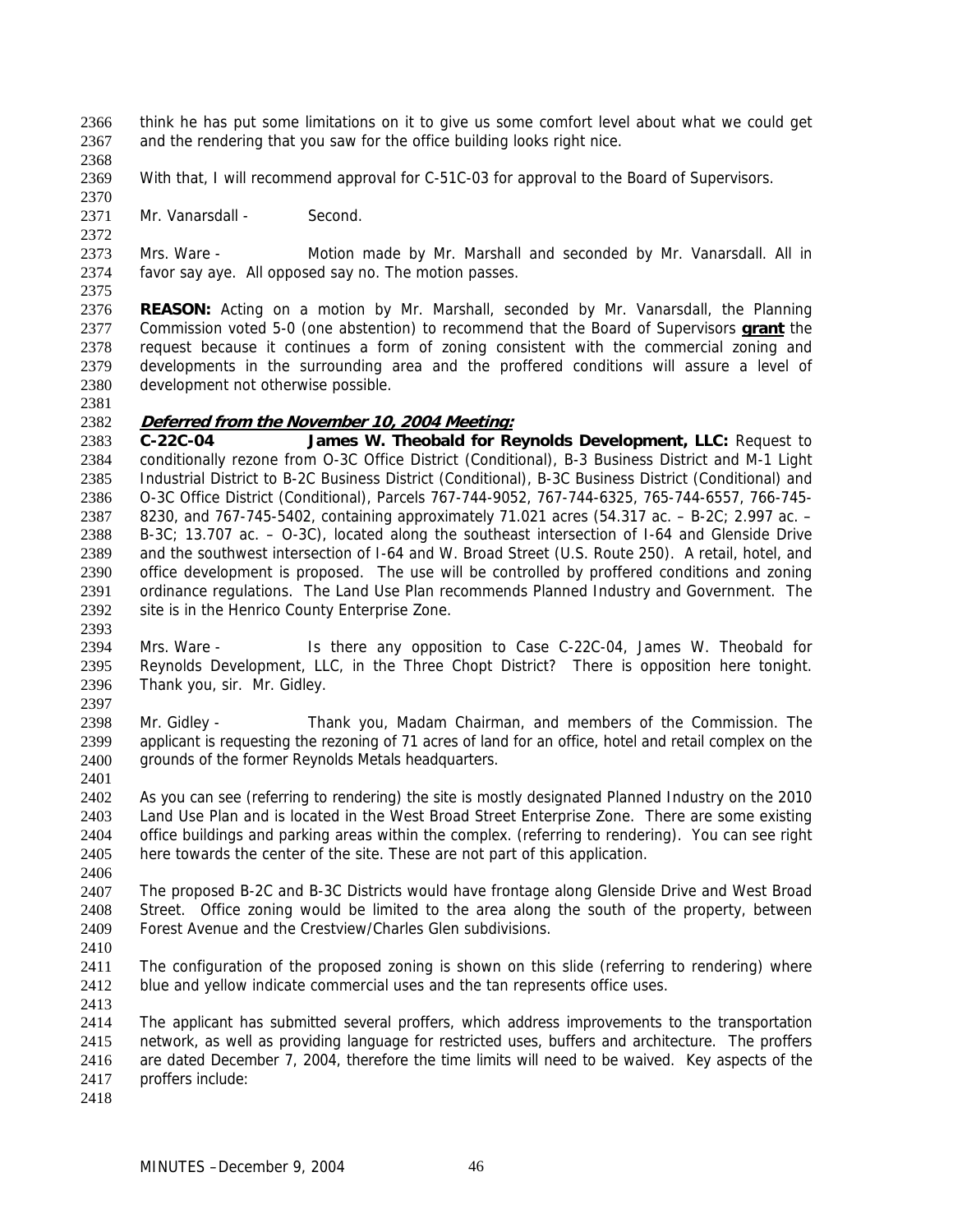| 2419 | A 50-foot landscaped or natural buffer along West Broad Street, Glenside Drive and the                 |  |
|------|--------------------------------------------------------------------------------------------------------|--|
| 2420 | Fort Hill, Crestview, and Charles Glen subdivisions;                                                   |  |
| 2421 | A 25-foot landscaped or natural buffer along Interstate 64;<br>$\bullet$                               |  |
| 2422 | A 20-foot landscaped or natural area along both sides of Forest Avenue;<br>$\bullet$                   |  |
| 2423 | A proffered conceptual master plan;<br>$\bullet$                                                       |  |
| 2424 | A prohibition against vehicular access to the adjacent subdivisions; and<br>$\bullet$                  |  |
| 2425 | A requirement that no one retail user exceed ninety-thousand (90,000) square feet in<br>$\bullet$      |  |
| 2426 | size, except for a hotel. This was done to ensure a "Big Box" type of store would not be               |  |
| 2427 | located on the site.                                                                                   |  |
| 2428 |                                                                                                        |  |
| 2429 | Proffers for the proposed O-3C District include:                                                       |  |
| 2430 |                                                                                                        |  |
| 2431 | Buildings within two hundred (200) feet of the property line of the Charles Glen and                   |  |
| 2432 | Crestview subdivisions are not to exceed thirty-two (32) feet in height;                               |  |
| 2433 | A minimum building setback of sixty (60) feet from the adjacent subdivisions,<br>$\bullet$             |  |
| 2434 | including a 50' landscaped or natural buffer adjacent to these subdivisions;                           |  |
| 2435 | A fifty (50) foot landscaped or natural buffer adjacent to the Phillip Morris property;                |  |
| 2436 | and                                                                                                    |  |
| 2437 | An eight (8) foot high concrete precast privacy wall, generally of brick design to be                  |  |
| 2438 | constructed adjacent to the property line adjacent to the Charles Glen, Crestview and                  |  |
| 2439 | Fort Hill subdivisions.                                                                                |  |
| 2440 |                                                                                                        |  |
| 2441 | Parcel 1 located along West Broad Street is proposed for B-2C zoning. Uses on this parcel              |  |
| 2442 | include a proposed freestanding sit down restaurant and a hotel with an attached restaurant.           |  |
| 2443 | The proffers would restrict all other uses on this parcel to office uses, including the area           |  |
|      |                                                                                                        |  |
| 2444 | immediately adjacent to the entrance off West Broad Street.                                            |  |
| 2445 |                                                                                                        |  |
| 2446 | The applicant has submitted, but not proffered the following proposed elevations for the office        |  |
| 2447 | building and hotel. (referring to elevations). This is the office proposed for the entrance off        |  |
| 2448 | Forest and West Broad Street and then further to the north is the proposed hotel.                      |  |
| 2449 |                                                                                                        |  |
| 2450 | To the west, the proposed B-2C zoning on Parcels 2 and 3, would be similar in quality and style        |  |
| 2451 | to the Shoppes at Westgate. However, any drugstore built on Parcel 3 would have architecture           |  |
| 2452 | similar to the Walgreen's located at the northeast corner of Nuckols and Twin Hickory Roads,           |  |
| 2453 | which has mostly brick construction.                                                                   |  |
| 2454 |                                                                                                        |  |
| 2455 | The proposed B-3C parcel off Glenside Drive would be limited to B-2 uses other than for a              |  |
| 2456 | convenience store with gasoline sales.                                                                 |  |
| 2457 |                                                                                                        |  |
| 2458 | The revised proffers contain several positive features and are the result of numerous meetings         |  |
| 2459 | between the adjacent homeowners, staff and the applicant. Most of staff's concerns have been           |  |
| 2460 | addressed, however, the applicant should consider the following:                                       |  |
| 2461 |                                                                                                        |  |
| 2462 | The proposed B-3C zoning off Glenside Drive is an intense commercial designation, which                |  |
| 2463 | allows for 24-hour operation by right. Staff is concerned about introducing 24-hour                    |  |
| 2464 | operation into a predominately office and residential area. B-2C zoning would be more                  |  |
| 2465 | appropriate and if a 24 hour business was warranted, it could be permitted with the                    |  |
| 2466 | issuance of a Provisional Use Permit (PUP). This would allow the County to closely                     |  |
| 2467 | monitor hours of operation and impose conditions designed to alleviate potential                       |  |
| 2468 | negative impacts.                                                                                      |  |
| 2469 | Proffering the submitted elevations for the hotel and office building proposed along West<br>$\bullet$ |  |
| 2470 | Broad Street.                                                                                          |  |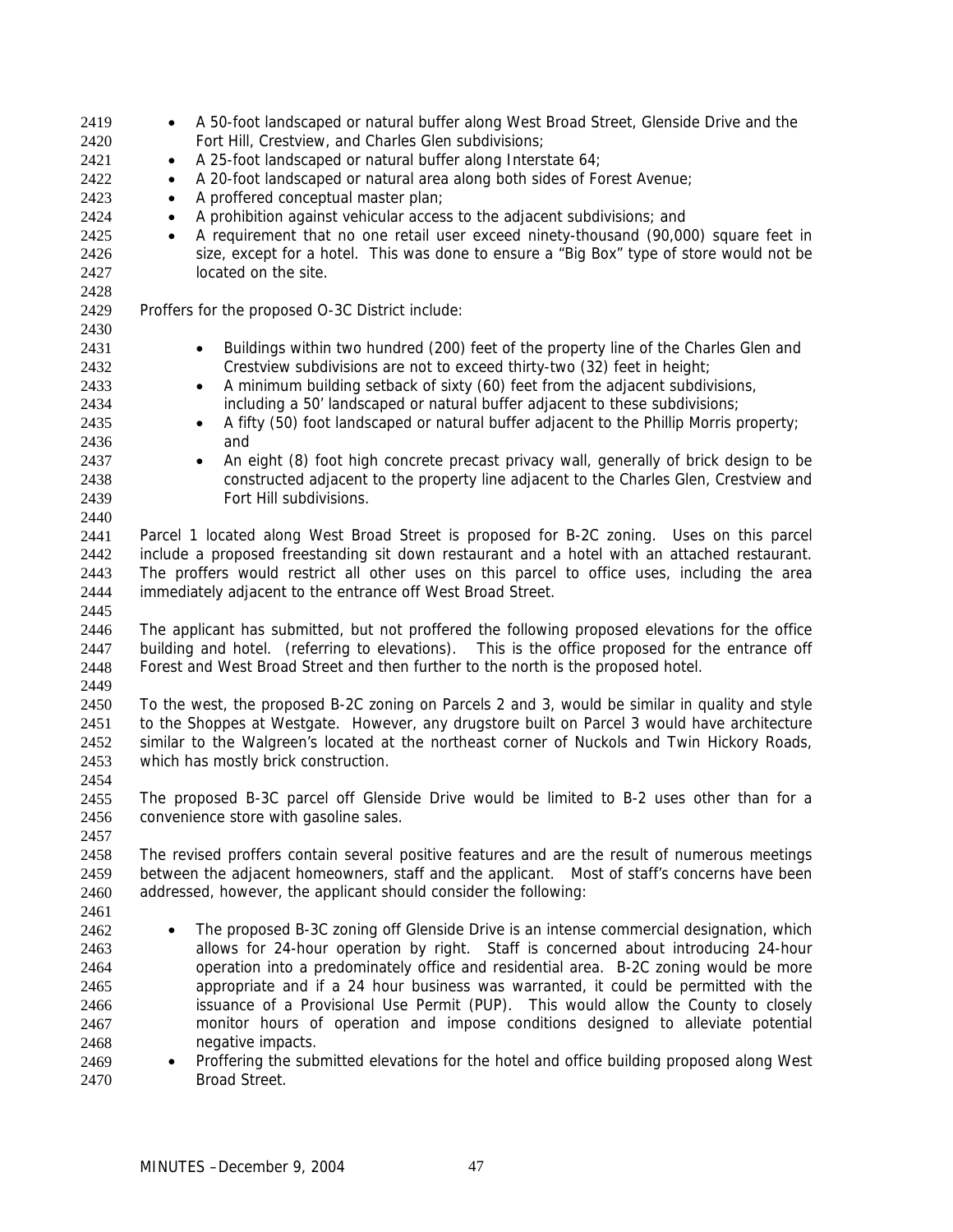| 2471<br>2472<br>2473 |                                                                                                                                                                                                     | To better implement the intent of prohibiting "Big Box" development on the site, the<br>applicant should consider reducing the maximum square feet for any single retail user to<br>50,000 square feet. This would also be consistent with recent development in the |  |
|----------------------|-----------------------------------------------------------------------------------------------------------------------------------------------------------------------------------------------------|----------------------------------------------------------------------------------------------------------------------------------------------------------------------------------------------------------------------------------------------------------------------|--|
| 2474                 | County.                                                                                                                                                                                             |                                                                                                                                                                                                                                                                      |  |
| 2475                 | The Traffic Engineer has finished reviewing the traffic impact study. He is here tonight<br>$\bullet$                                                                                               |                                                                                                                                                                                                                                                                      |  |
| 2476                 | and can discuss any questions you may have, however, the general concern relates to                                                                                                                 |                                                                                                                                                                                                                                                                      |  |
| 2477                 |                                                                                                                                                                                                     | the phasing of several of the proposed traffic improvements.                                                                                                                                                                                                         |  |
| 2478                 | $\bullet$                                                                                                                                                                                           | Finally, it should be noted that Schools has expressed concern for the privacy and                                                                                                                                                                                   |  |
| 2479                 |                                                                                                                                                                                                     | security of Crestview Elementary School. They recommend the applicant consider ways                                                                                                                                                                                  |  |
| 2480                 |                                                                                                                                                                                                     | of improving the buffering of the school, such as extending the proposed 8-foot privacy                                                                                                                                                                              |  |
| 2481                 |                                                                                                                                                                                                     | wall eastward along the boundary with Crestview Elementary.                                                                                                                                                                                                          |  |
| 2482                 |                                                                                                                                                                                                     |                                                                                                                                                                                                                                                                      |  |
| 2483                 |                                                                                                                                                                                                     | If the applicant could address these issues, staff could be more supportive of this request.                                                                                                                                                                         |  |
| 2484                 |                                                                                                                                                                                                     |                                                                                                                                                                                                                                                                      |  |
| 2485<br>2486         |                                                                                                                                                                                                     | This concludes my presentation. I would be happy to answer any questions you may have.                                                                                                                                                                               |  |
| 2487                 | Mrs. Ware -                                                                                                                                                                                         | Are there any questions from the Commission? Mr. Gidley, I just want a                                                                                                                                                                                               |  |
| 2488<br>2489         |                                                                                                                                                                                                     | clarification, so the hotel elevations are not proffered?                                                                                                                                                                                                            |  |
| 2490                 | Mr. Gidley -                                                                                                                                                                                        | That is correct.                                                                                                                                                                                                                                                     |  |
| 2491                 |                                                                                                                                                                                                     |                                                                                                                                                                                                                                                                      |  |
| 2492                 | Mrs. Ware -                                                                                                                                                                                         | And the business and office elevations are not proffered either?                                                                                                                                                                                                     |  |
| 2493                 |                                                                                                                                                                                                     |                                                                                                                                                                                                                                                                      |  |
| 2494                 | Mr. Gidley -                                                                                                                                                                                        | The office elevations shown here (referring to rendering), which would                                                                                                                                                                                               |  |
| 2495                 |                                                                                                                                                                                                     | go in where the entrance where Forest comes in off of West Broad Street, that also is not                                                                                                                                                                            |  |
| 2496                 | proffered.                                                                                                                                                                                          |                                                                                                                                                                                                                                                                      |  |
| 2497                 |                                                                                                                                                                                                     |                                                                                                                                                                                                                                                                      |  |
| 2498                 | Mrs. Ware -                                                                                                                                                                                         | OK. So the office is not. And you said that the style of construction                                                                                                                                                                                                |  |
| 2499                 | would be similar to what?                                                                                                                                                                           |                                                                                                                                                                                                                                                                      |  |
| 2500                 |                                                                                                                                                                                                     |                                                                                                                                                                                                                                                                      |  |
| 2501                 | Mr. Gidley -                                                                                                                                                                                        | The Shops at Westgate, which is at Lauderdale and West Broad Street in                                                                                                                                                                                               |  |
| 2502                 | Short Pump.                                                                                                                                                                                         |                                                                                                                                                                                                                                                                      |  |
| 2503                 |                                                                                                                                                                                                     |                                                                                                                                                                                                                                                                      |  |
| 2504                 | Mrs. Ware -                                                                                                                                                                                         | OK, and is that part of the proffers?                                                                                                                                                                                                                                |  |
| 2505                 |                                                                                                                                                                                                     |                                                                                                                                                                                                                                                                      |  |
| 2506                 | Mr. Gidley -                                                                                                                                                                                        | Yes, ma'am, it is.                                                                                                                                                                                                                                                   |  |
| 2507                 |                                                                                                                                                                                                     |                                                                                                                                                                                                                                                                      |  |
| 2508                 | Mrs. Ware -                                                                                                                                                                                         | That is part of the proffers.                                                                                                                                                                                                                                        |  |
| 2509                 |                                                                                                                                                                                                     |                                                                                                                                                                                                                                                                      |  |
| 2510                 | Mr. Vanarsdall -                                                                                                                                                                                    | I guess the question is why wouldn't they proffer it?                                                                                                                                                                                                                |  |
| 2511                 |                                                                                                                                                                                                     |                                                                                                                                                                                                                                                                      |  |
| 2512                 | Mrs. Ware -                                                                                                                                                                                         | Are there any more questions from Mr. Gidley from the Commission?                                                                                                                                                                                                    |  |
| 2513                 | Can we hear from the applicant?                                                                                                                                                                     |                                                                                                                                                                                                                                                                      |  |
| 2514                 |                                                                                                                                                                                                     |                                                                                                                                                                                                                                                                      |  |
| 2515                 | Mr. Theobald -                                                                                                                                                                                      | Good evening, again, ladies and gentlemen. My name is Jim Theobald                                                                                                                                                                                                   |  |
| 2516                 |                                                                                                                                                                                                     |                                                                                                                                                                                                                                                                      |  |
| 2517                 | and I am here on behalf of Reynolds Development, LLC. This is a request to rezone 71 acres at<br>one of the most significant locations in Henrico County, that being the intersection of West Broad |                                                                                                                                                                                                                                                                      |  |
| 2518                 |                                                                                                                                                                                                     | Street and Interstate 64 and Glenside Drive. So significant, in fact, that this area has long been                                                                                                                                                                   |  |
| 2519                 |                                                                                                                                                                                                     | in your Land Use Plan for Planned Industrial Uses and it presently anchors one end of your                                                                                                                                                                           |  |
| 2520                 |                                                                                                                                                                                                     | recently expanded Enterprise Zone where businesses are encouraged to locate to aid the                                                                                                                                                                               |  |
| 2521                 |                                                                                                                                                                                                     | economic growth of the County. I don't believe the current zoning satisfactorily promotes that                                                                                                                                                                       |  |
| 2522                 |                                                                                                                                                                                                     | goal. The largely unrestricted M-1 and B-3 zoning that presently exists along the West Broad                                                                                                                                                                         |  |
| 2523                 |                                                                                                                                                                                                     | Street frontage is highly coveted by retailers of all types, fast food restaurants, big box retailers,                                                                                                                                                               |  |
|                      |                                                                                                                                                                                                     |                                                                                                                                                                                                                                                                      |  |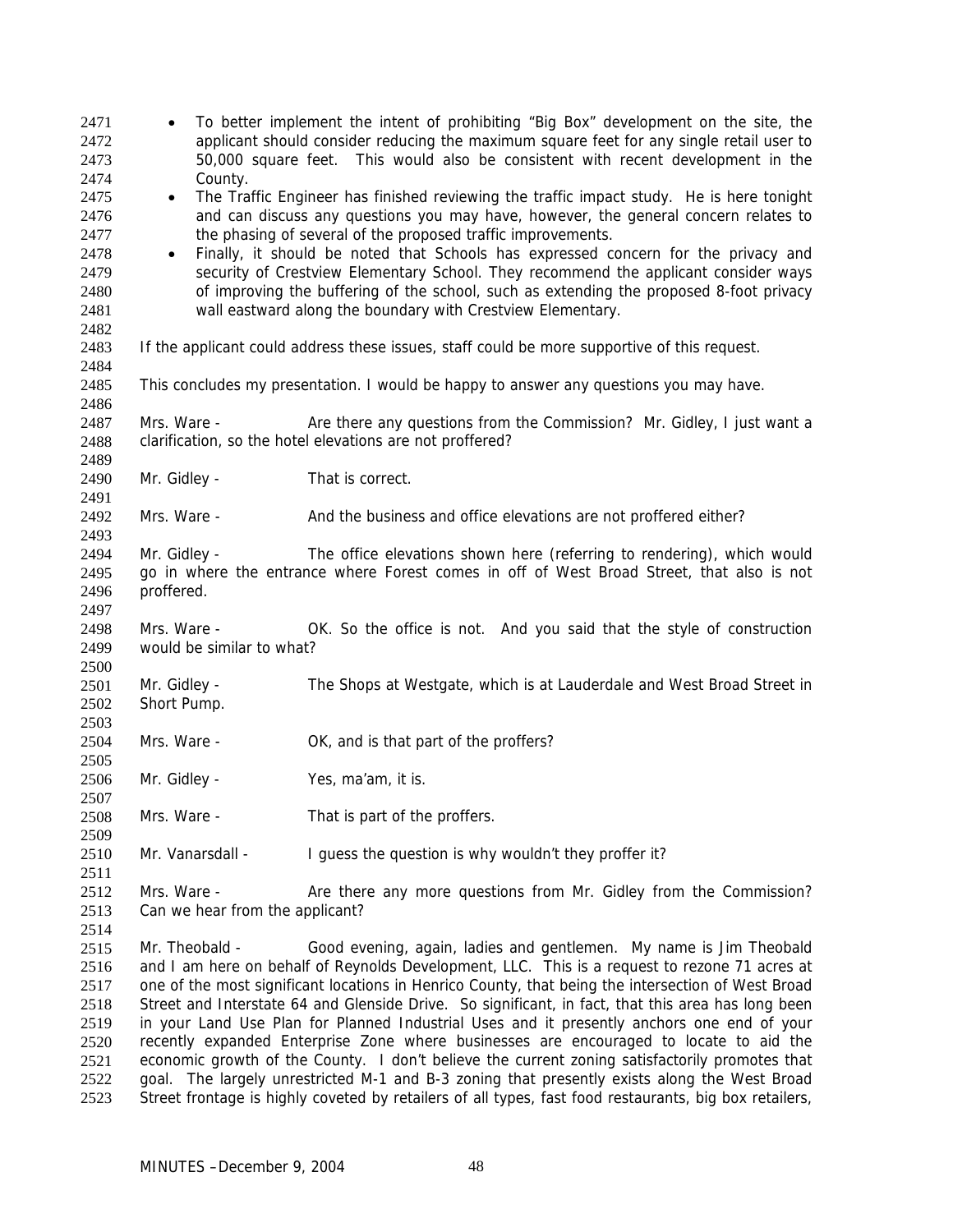etc. would be more than happy to go up on Broad Street, after all, it is Broad Street. And the balance of the current zoning is O-3, with over a million square feet of vacant office space in the West End, which equals approximately a 10-year supply. The existing zoning hardly accomplishes the goal of your Enterprise Zone. So, the object of this request is to maintain the corporate office environment already anchored by Philip Morris with the provision of additional office and complementary uses, such as a full-service hotel and a fine dining restaurant oriented to Broad Street, with retail uses and some additional office space in the back, oriented to Forest Avenue, Glenside Drive and Interstate 64. Just to clarify one element of the staff report, the front of the property is being requested for B-2 zoning, but it is essentially proffered O-3 zoning, except for the uses as a hotel and a free-standing sit down restaurant. That B-2 is necessary in as much as you need more than 50 acres to accommodate a hotel in O-3 zoning, and also we weren't sure as to how exactly which POD the hotel and the sit-down restaurant would take up. Also, the hotel is contemplating an upscale restaurant user currently in the Richmond market that would be sort of an appendage to the hotel, but it would desire separate outside entrance and signage, which would not be accommodated by the O-3 zone, thus the request for the B-2, but it is absolutely and fundamentally proffered to be O-3 otherwise. We have really spent the majority of our time in this case refining the concept and its impact on neighbors, both commercial and residential, and the plan before you is much the better for the exercise that we have been through. It has eliminated the potential for big box users. It has eliminated 24 hour uses on a vast majority of the retail site, and has also resolved, with an 8-foot tall precast wall being offered along the neighborhoods, with significant supplemental landscaping, not to mention substantial road improvements that have been proffered that the current zoning just does not require. We have reached an accord with the Charles Glen Homeowners Association and you will hear more about that. This plan does respond to input that we received directly from Philip Morris, the University of Richmond, the tenants in our office buildings existing on the site, and County staff. The Master Plan before you shows a corporate headquarters location up front with a fine dining sit-down restaurant in this location (referring to rendering) and additional office construction. In this area, a full service hotel, and in this area again, the possibility of in one of these wings another fine dining restaurant establishment. This is the existing office buildings that are currently in place and this portion of the property remains O-3 with the significant green area in here between Forest Avenue and the neighborhood, and an office building back here has been proffered to be no more than two stories in height above the average elevation back on this property line. It may be three stories exposed, as on this side is a significant drop in grade and then the possibility of a drug store here with possibly a Starbucks type restaurant. In this area, typical retail in this area with some out parcel users. No fast food restaurants on the site, however, it all functions very nicely. The architecture has been under much discussion. We have proffered that this will be substantially similar to the Shops at Westgate, which is one of Henrico's newest, most well received shopping centers. The architecture does have to be consistent with that. We have hired the same architect that designed that. Our plan also responds to comments from our neighbors from the subdivisions to the south, specifically a 20-ft. planting strip on both sides of Forest Avenue, with a 50-foot planting strip next to the neighbors. We have 50 feet and when the vegetation is not significant enough to mitigate the visual impacts in this area, we have agreed to supplement the plantings, and if for some reason there is a large stand of mature trees, some which are high canopy, some not, that if there are opportunities or areas where we cannot significantly mitigate that view along the back line, not withstanding an 8-foot fence and plantings, we'll be able to add that supplemental landscaping down within the 20-foot buffer along Forest Avenue. The 8-foot wall does go the entire length of this neighborhood, as well as the one in the back, and that would be installed prior to any other work done on the site. 2524 2525 2526 2527 2528 2529 2530 2531 2532 2533 2534 2535 2536 2537 2538 2539 2540 2541 2542 2543 2544 2545 2546 2547 2548 2549 2550 2551 2552 2553 2554 2555 2556 2557 2558 2559 2560 2561 2562 2563 2564 2565 2566 2567 2568 2569 2570 2571 2572

2573

2574 2575 2576 The stub roads that come through this existing neighborhood will be left as they are. In fact, the wall crosses the end of those. We have agreed to put the sidewalk on the north side, again, as far away from the neighborhood as possible. We have lowered the height of lighting within 200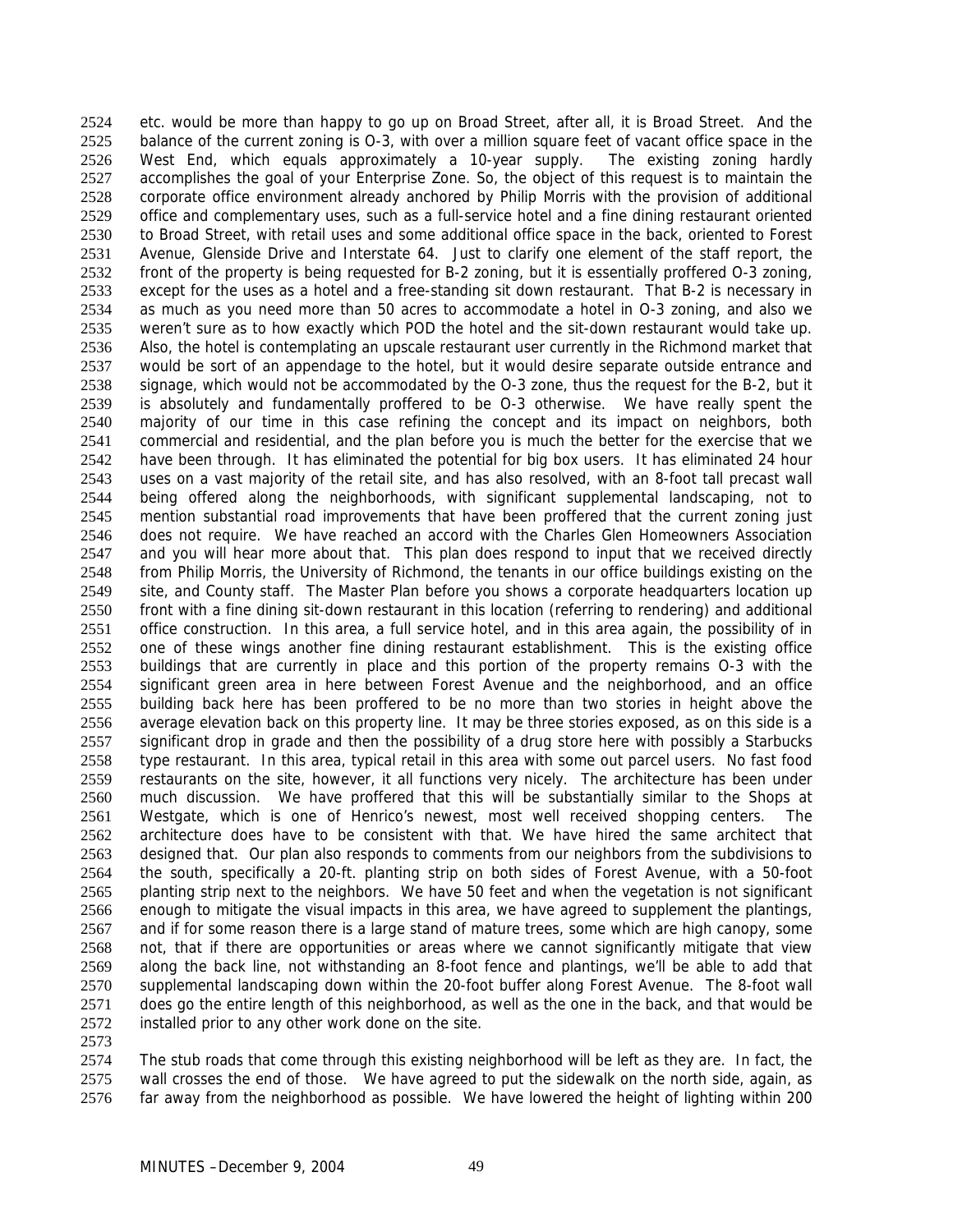feet of the neighborhood and agreed to reduce all lighting to security levels after 11:00 p.m. at night. 2577 2578

2579

2580 2581 2582 2583 2584 2585 2586 2587 2588 2589 The screening proffers are made a part of the proffers to protect views against loading areas and mechanical equipment, etc. We have also committed not to widen Forest Avenue except where we might need to do some turn lane improvement in this area right here, for the access basically, to make sure this curb works, but most significantly we have removed the possibility of big box users and fashioned the retail portion of the development to again emulate the shops at Westgate. We have also required a commonality of architectural features and designs throughout. Your Enterprise Zone, as evidenced in the literature published by the County, is, and I quote, "Proof of Henrico's commitment to maintain its business-friendly approach and to encourage economic and community prosperity in the Greater Richmond Metropolitan area. It is an area targeted for increased businesses and industrial development."

2590

2603

2606

2610

2591 2592 2593 2594 2595 2596 2597 2598 2599 2600 2601 2602 The long-term goal of the Enterprise Zone, of course, is to aid economic development and growth, so we believe we have a better choice for you to consider this evening than represented by the current zoning, which would allow as a matter of right some 1.3 million square feet of office space, 20% of which could contain retail use, under O-3 zoning, with none of the assurances provided by the 36 proffered conditions before you. This site, after all, will be developed and the case before you offers planned, coordinated development with significant written guarantees, consistent with the philosophy in your Enterprise Zone designation. Substantial road improvements will result if the case is approved that would not be required should the site be developed as a matter of right. This is obviously Broad Street. It is Interstate 64. It is in the Enterprise Zone and we believe the case has been substantially enhanced from when we first started, and with that, I would respectfully ask you to recommend approval to the Board of Supervisors, and I'd be more than happy to answer any questions.

2604 2605 Mrs. Ware - Are there any questions for Mr. Theobald at this time from the Commission?

2607 2608 Mr. Theobald - Thank you.

2609 Mrs. Ware - Did you want to save rebuttal time? A minute? OK.

2611 2612 2613 2614 2615 2616 2617 2618 2619 2620 2621 2622 2623 2624 2625 2626 2627 2628 2629 Mr. Mizzell - Madam Chairman, members of the Commission, my name is John Mizzell, from the law firm of Spinella and Shaia. It is my pleasure to appear before you this evening on behalf of the Charles Glen Homeowners Association. This Association has approximately 250 single-family homes in the area to the south of the subject property. I would say that, in general, this has been about a six month or more process and the bottom line is that we come before you with a plan that we think is one that the neighborhood association can live with, that we do not have opposition, but we appreciate the diligent effort made by the Reynolds family and representatives and they have been very hospitable to us. We have had three very productive meetings with the Reynolds representatives on June 15, October 11, and very recently on December 3. We also had an important meeting with the County officials, including Mr. Marshall and Mr. Kaechele on November 4, 2004. We also appreciate the assistance of Mr. Silber and Mr. Gidley, in particular, in helping work out some of the proffers. In general, I would say there are about five issues that stand out as what we feel are significant improvements in this proposal to what was submitted to the County initially, and these are the things that are most appealing to the neighborhood association so that we can come to a point that we can live with it. The first is the 8-foot precast concrete fence or wall along the boundary of the subject property with Charles Glen. Secondly, 50 foot landscaped buffer, also a 75-foot setback in the southwest corner of the property behind the part where the four most western homes, right along here. These homes would be adjacent to any office building that would be there. Then,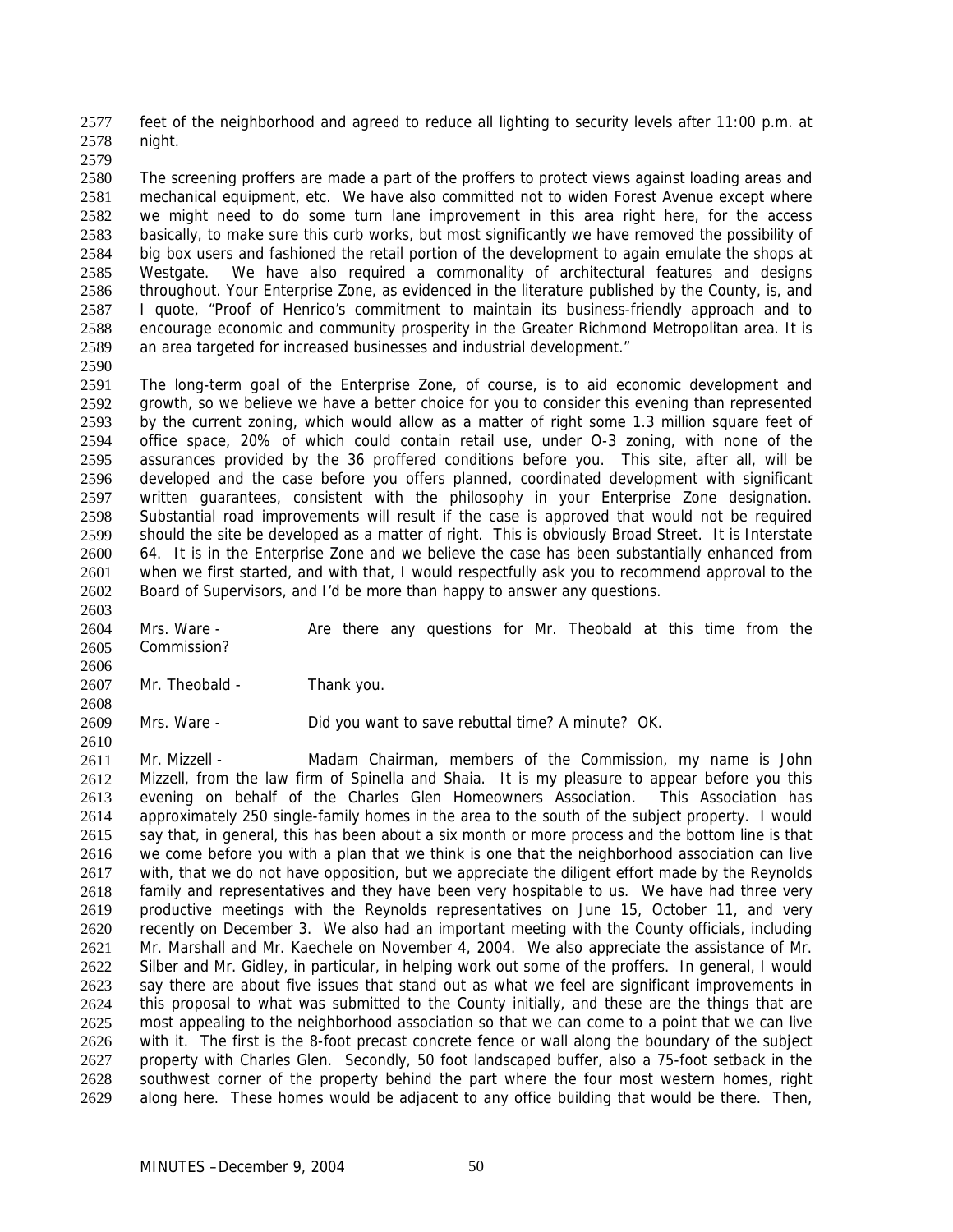also, the benefit of supplemental buffer that Mr. Theobald indicated. If we can't get enough mitigation with the wall and landscaping here, it would be the opportunity to get some additional from the streetscape along Forest Avenue, and the landscape plan would come back to the Planning Commission for approval. 2630 2631 2632 2633

2635 2636 2637 2638 2639 2640 2641 2642 2643 2644 2645 2646 2647 2648 2649 2650 A third item is the significant reduction in the amount of square footage of retail use from the original proposal and limitation on the square footage for a single user. Fourthly, a conceptual master plan that we think is very attractive, and finally, the commitment and general conformance of the B-2C property to the architectural style of The Shops at Westgate across Broad Street, to the south of Short Pump Town Center. So, in conclusion, we appreciate the efforts of the applicant and it has been a long and tedious effort. Obviously, there are some things that we would have liked to gotten in addition to this, and I am sure they feel they have given a lot more than they wanted to, but we reached a point where we feel it is a proposal that we can live with, and we appreciate the opportunity for that to go forward. I would just mention to you that Mr. Al Alvarez, the President of the homeowners association is here. He might just want to say a word of thanks to the Reynolds representatives as well as the County staff for their hard work, and I would also mention that Courtney Kuester is the head of the steering committee for the homeowners association. She is also here and has done valiant work throughout this effort on almost a daily basis, informing the community and trying to get input from them to reach a point where we feel it is a project that is doable. Thank you. I will be glad to entertain any questions.

2651 2652 2653

2634

Mrs. Ware - Any questions? Thank you. Anyone else? Are you speaking for?

2654 2655 2656 2657 2658 2659 2660 Mr. Wilson - Yes, ma'am. Good evening Madam Chair and members of the Commission. My name is Jack Wilson and I am here tonight on behalf of Philip Morris to let you know that Philip Morris is supportive of this application. It has some questions regarding transportation improvements that I understand will be worked on and discussed between now and the Board of Supervisors hearing, but, we, too, extend our appreciation to the applicant for working with Philip Morris and addressing their issues and we are confident that cooperation will continue as we talk through these traffic issues. Thank you.

2661 2662

2663

2674

Mrs. Ware - Do we have opposition?

2664 2665 2666 2667 2668 2669 2670 2671 2672 2673 Mr. Eduardo Alvarez - Madam Chairman and members of the Board, good evening. My name is Edwardo Alvarez, and I am President of the Board of the Charles Glen Homeowners Association. Just to reiterate what Mr. Mizzell said, this has been a long six months. Initially, there was great opposition to the plan. We have made great progress as evidenced in the changes in the last proffer. I would like to personally thank John Marshall for all the assistance that he has given us and I sincerely appreciate that. Also, I would like to thank the Reynolds family for being so cordial throughout the entire process. I only have good things to say about what has gone on over the last six months. The only thing I really would like to add is that during the POD phase that invitation to be with the negotiations is still open between us and the Reynolds family.

2675 2676 2677 Mrs. Ware - **OK.** The opposition, we would like to hear from at this time. Good evening.

2678 2679 2680 2681 2682 Mr. Walker - Good evening. My name is Jim Walker. I live at 2417 Capehart Road in Henrico County. One gentleman said earlier this evening that he lived along the beautiful and famous James River. I live along the ugly and infamous Upham Brook. What does that have to do with this property? Over the years, property along Upham Brook has been rezoned and water has been diverted in Upham Brook at a faster and faster and faster rate. If we were living 3-1/2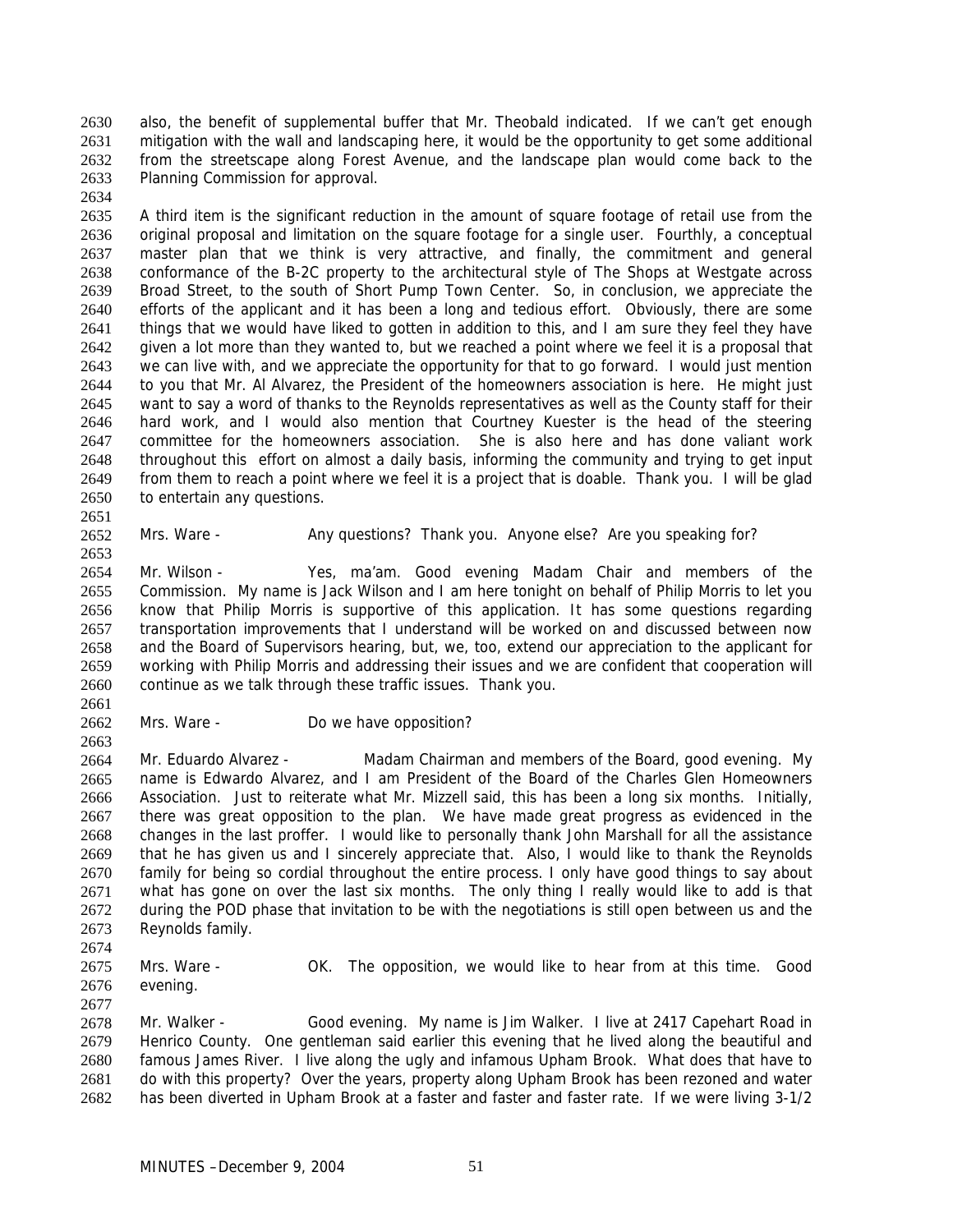months prior to this, we'd be sitting here reading in the newspaper about death and destruction that occurred along Upham Brook. I wonder has the County done anything? Has there been any plans made to do anything about this body of water other than just continue with development to dump water into this place. I suspect not. I have tried to find out with absolutely no results. I am not opposed to development. I am a Capitalist. I believe in development. I believe that there is a place and purpose and time for it, but I think this development is in the wrong time. I believe that until the County puts together a serious plan to do something about this tributary, any development which dumps water into this creek has to be held back. There are other places in the County where development can take place. If I seem a little angry, it is because I just spent \$10,000 putting my house back together as a result of the last incident, and I came before this Commission a couple of years before that when Mr. Tommy Pruitt wanted to build this on the south side of the interstate and divert the water across the interstate and drain it into the creek behind my house, and this Commission allowed him to do that. I don't know how I can get some representation in this County. I have been to the County Manager. I have asked him to do something quite simple, and let me tell you that I have lived here on 30 years. When I moved there, Emerywood Parkway wasn't there. Broad Street was a two-lane road from Glenside out and we were flooded first in 1978, and the County, some of you were around then, remembered that it was so bad that a lot of homes the County purchased to get people out of that area. We offered to sell our home. They said they wouldn't buy it. It was too expensive. In that whole time, you might be surprised to learn that I haven't had one drop of storm water into my house, but on four occasions I have had the County sewer back up into my house, 18 inches deep. I have had to tear out my drywall, get rid of my washers and dryers and my water heater, and what do I get from the County? Nothing. Absolutely nothing. I have asked recently for the County to please have some professional find out what is wrong with the County sewer system, and then make a plan to fix it. I don't care if it takes 20 years or it takes 25 years. Do something to fix this problem. There are four families in that area that have this chronic problem. Do you know what was suggested by one County official? That we sell our property to some unknowing individual and let them deal with it. I hope this is not where the moral compass of the County is right now. We asked something very simple. Do a professional study and find out what is wrong with the sewer system. This is a technical problem and the County keeps saying it is an act of God. God didn't build that sewer system, the County did, and they can fix it. We asked them to keep us advised as to what was going on. We hear nothing from them. I call and they won't even answer our telephone calls anymore. We are desperate. We only have one option and that is to gore everybody's ox that tries to build along Upham Brook and dump more and more water into it. That property right now is about 71 acres of water shed. OK? It may not stop the problem, but it helps. OK. Those people in those hotels, they are not going to park on grass. That place is going to be replanted with concrete and blacktop. Now, some people are going to try and tell you that, "Oh well, we can take care of that. We can fix it so it won't make a difference." We have been down that road. We know that is not true. It might make it to the point where it doesn't kill us quite as quick, but it is still going to kill us. I don't have any idea that we are going to be able to win against the Reynolds family, but I plead with this Commission. Give us some help. All I can do is every time there is a proposal to dump water in Upham Creek, I oppose it. Thank you. 2683 2684 2685 2686 2687 2688 2689 2690 2691 2692 2693 2694 2695 2696 2697 2698 2699 2700 2701 2702 2703 2704 2705 2706 2707 2708 2709 2710 2711 2712 2713 2714 2715 2716 2717 2718 2719 2720 2721 2722 2723 2724 2725

2726

2728

2730

2727

Mr. Marshall - Mr. Walker, where exactly do you live in relation to this property?

2729 Mr. Walker - I live, if you...

2731 2732 2733 Mr. Silber - Mr. Walker, maybe I can help answer that. I believe you live on the other side of 64. Is that correct? That is where Upham Brook has a flooding problem.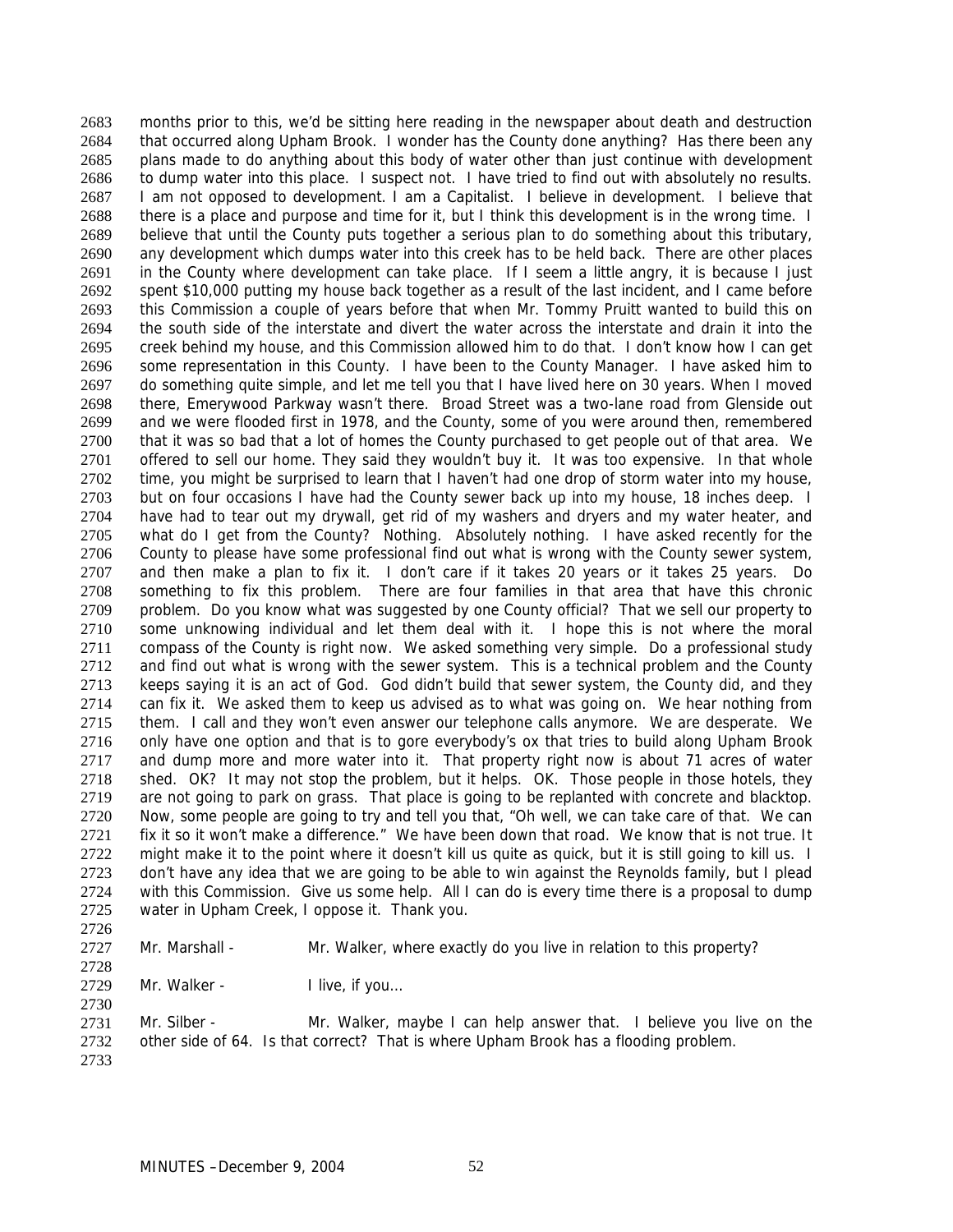Mr. Walker - If you turn down Emerywood Parkway, you would come to Capehart Road and the homes on Capehart Road on the south side of Capehart Road back up on to Upham Creek. We'd like to say Upham Creek backs up on our property. 2734 2735 2736

2738 2739 Mr. Silber - So it is on the other side of the interstate and I believe that the flow from this piece of property goes in that direction. Let me provide you some…

2741 2742 2743 2744 2745 2746 Mr. Walker - Let me tell you one other thing. I said the County didn't do anything for us. They have done something for us twice. When it backed up in 1980, they declared half of our property a flood zone. It wasn't in a flood zone when I bought it. And then when it happened again in the 1990s, they declared the rest of the property a flood zone. That is what we got from the County.

2747 2748 2749 2750 2751 2752 2753 2754 2755 2756 2757 2758 2759 2760 2761 2762 2763 2764 Mr. Silber - I am not certain about that. I don't think the County designated that as a flood plain area. It may have been designated by FEMA or some other organization, but I think the problem of flooding and that water shed has been compounded with development in recent years. Let me share with you a couple of things. First of all, this piece of property will likely develop at some point in time. We have worked with the developer in this case and they have limited to a certain extent the impervious material on this piece of property. They have limited so that you have no more than 70% impervious cover. Our drainage engineers indicated that this is within a flood prone area. They know downstream flooding associated with development in this area, so they have indicated this to the developer and they will be required, as a part of this development, to build what is called a retention basin on a 50-10 retention formula. So, they have to capture the water from this piece of property, retain the water, and release it slowly during a storm so that it minimizes the flooding down stream. That will be required with the development of this property. Whether they like it or not, the County will be requiring those types of measures on those pieces of property. I am not going to tell you that it is going to alleviate the problem. I would like to tell you that it is not going to worsen the problem, because these retention basins will, in fact, hold water and release it slower, and right now the property doesn't have these basins, so you may be getting more flooding now. But they will be required to meet those measures that the County has in place.

2766 Mr. Walker - You gave me the answer I expected. But thank you for listening.

2768 Mr. Silber - Sure.

2770 Mrs. Ware - The Are there any more in opposition?

2772 2773 2774 2775 2776 Mr. Theobald - I would just like to add that Mr. Walker does have apparently a serious problem and has had some difficulty I guess in getting it addressed. He is upstream of our development. Our water is to Broad Street and then down to the east of Bryan Park, and he is west of us.

2777 Mr. Silber - This doesn't flow into Upham Brook?

2778 2779 Mr. Theobald - It goes the other way.

2780 2781 2782 2783 2784 Mr. Silber - The drainage people have indicated this does have downstream flooding problems. Mr. Theobald - Toward Bryan Park. So his water comes to us. His sewer backs up.

2785

2765

2767

2769

2771

2737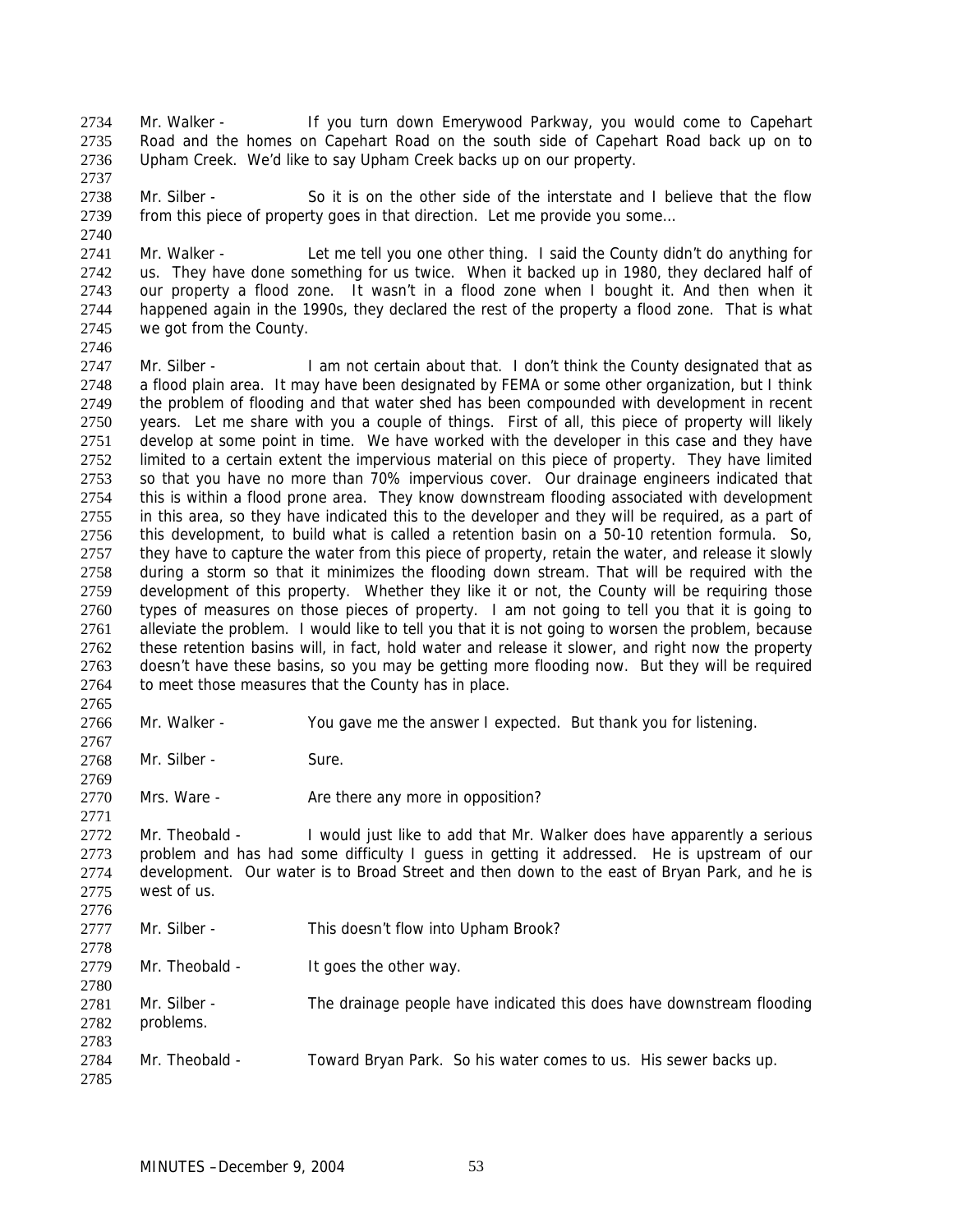Mr. Walker - Our problem is sewer problems and the sewer backs up into our house. The sewer backs up into our house because Upham Brook, the sewer line runs right along Upham Brook. Boy, a real genius did that one, and the manhole covers are about that high. The flood is about that high over the manhole covers, and the sewer fills with water and our four homes are split foyers. The only ones on that street are split foyers. That is where probably 2- 1/2 to 3 feet below grade. No other home on that street has problems. We are the only ones. And we have it chronically, every time it happens. We don't get storm water. We get sewer backup. We asked the County for relief, sure, call the Risk Manager. You know, the Risk Manager must have worked for a drug company at one time because she knows how to just say no. I am sorry. I am angry. I just spent \$10,000. I am retired and that is about 25% of my annual income. 2786 2787 2788 2789 2790 2791 2792 2793 2794 2795 2796

2798 2799 2800 2801 2802 2803 Mr. Silber - Perhaps one of my staff can get his name and number and let's see if we can have someone from Public Utilities and from Public Works get in touch with him and see if we can't find some resolution. Mr. Theobald, from the maps I have, I can't tell you which way the drainage goes. It appears as though some of it may go into Upham Brook. I could be wrong.

2804 2805 2806 2807 2808 2809 2810 2811 2812 2813 2814 2815 2816 Mrs. Ware - Is anyone else here to speak in opposition this evening? Before we move on, I have a couple of comments or concerns, and perhaps Mr. Theobald can speak to at least one of them. One is just a concern and that is with the B-3 zoning on Glenside. My concern with that, and it is a convenience store, is that yes, I know we have talked about this, and as you said it is across the street from an interstate entrance, etc. It is still B-3 zoning, which is very intense. It is still 24 hours and once it is zoned B-3, it will be B-3 possibly forever, and what concerns me about it being located on Glenside, as you move up Glenside, it is all residential, and it is a residential area that looks to be making a come back. A lot of the houses are being renovated. When I look at this, I sometimes think of Horsepen and how that was mainly residential and the commercial has crept up through there from Broad Street as well. I do have concerns with the B-3 zoning at the corner and the 24-hour operation so near such a heavy residential area. I could say we have talked about that. I don't know if you have any comments concerning it, but it is a real concern.

2817

2797

2818 2819 2820 2821 2822 2823 2824 2825 2826 2827 2828 2829 2830 2831 2832 2833 2834 2835 2836 Mr. Theobald - The B-3 here is basically for a convenience store with gas is proffered for B-2 uses, as further restricted by the other proffers. If this is not a convenience store, then it would fall into the rest. You know, what has happened in this case, from where we started with potentially 300,000 plus square feet desired on this site. We haven't gotten relief from any of the road improvements because the road improvements need to be done, so we have given up a substantial amount of potential square footage and the convenience store user here certainly helps us, if we are able to find one to meet not only the cost of that but provide an amenity to the office users here in terms of who might come out this way to purchase gas. You should note that the two parcels on both corners opposite are M-1 unrestricted, in which you could do all B-3 uses in addition to all M-1 uses on a 24-hour basis. What we have tried to do is certainly, from the neighborhood side, screen, in terms of the Glenside approach, where else can you put a convenience store if not at a location such as this at an intersection with a major interstate, so those were, frankly, the considerations we tried to mitigate the impacts. I don't see retail spreading up Glenside, given the residential development there. You are correct that the area has been substantially renovated with Charles Glen being the best example, and, I believe, this will further set that tone and it also takes away the unrestricted opportunities for. You could do that convenience store with gas up here tomorrow without asking permission, so we have tried to integrate this entire planning concept to permit for that one use right there at the intersection.

2837 2838 Mr. Silber - Mr. Theobald, I guess I would argue the M-1 across the street, most of that M-1 is already developed as an office complex. There is no available M-1 on that quadrant.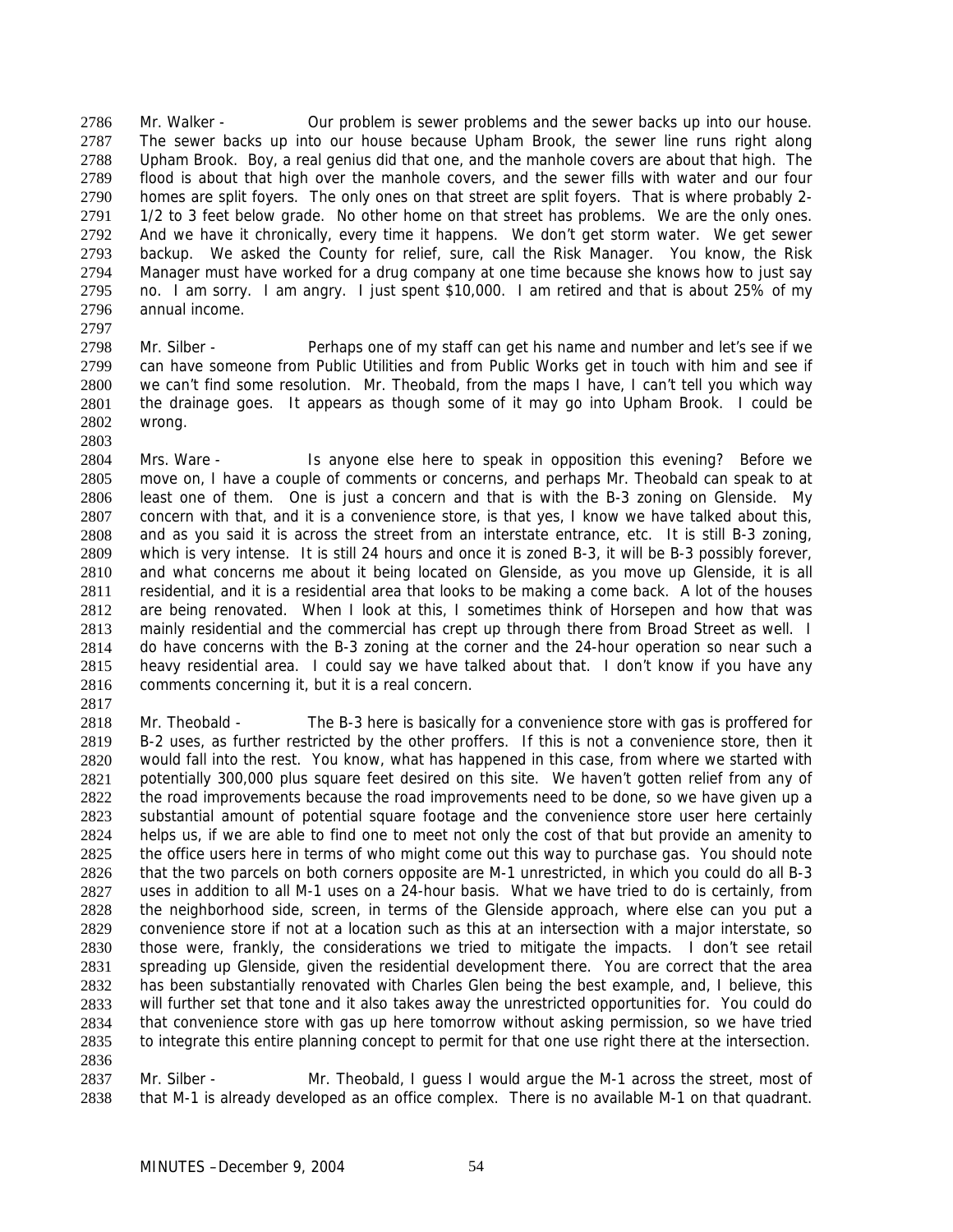On the other quadrant, you are correct. It is M-1, a very small piece of property. If there was a market for this, it probably would have developed that way. I would argue that this may, in fact, encourage that be developed for some type of use that we may not prefer, so I think that could be argued both ways. 2839 2840 2841 2842

2844 Mr. Theobald - I believe that corner is also owned by the Reynolds.

2846 Mrs. Ware - Well, it is still, regardless, a concern.

2848 Mr. Theobald - I understand.

2850 2851 2852 2853 2854 2855 2856 2857 2858 2859 2860 2861 2862 2863 2864 2865 2866 Mrs. Ware - The other concern that I have is just the big picture of this project as it stands right now. Generally when we have such a valuable, attractive piece of property, as we have seen in other cases we have had in the past. We have renderings. We have a good idea of everything. How it is going to come together when I look at this, I see a lot of parking spaces and a lot of rectangles, and the 90,000 square feet. That is big as a Kohl's. That is a large, that is a pretty good size box. There is a lot of potential here in this piece of property, and there are many examples all over the country, all over this region, where nice, cohesive developments have been made. This is an Enterprise Zone where we really do work for really good redevelopment to happen. There are also mixed-use zoning opportunities that could take place here and many creative things that could go into this project, and what I see and what I have received with this project is a hotel, like Mr. Vanarsdall has pointed out that has the Palm Trees in front of it. I know this is not proffered, but then you have a different style of office buildings that you are putting out there and retail buildings, and it seems to be bits and pieces thrown in here and there on a piece of property that could be a real feather in the cap of Henrico County, especially with the location, near the interstate and on Broad Street. It just appears to be more Broad Street and more of what is being redeveloped, so that is a big concern that I have with this project in general.

2867

2883

2888

2843

2845

2847

2849

2868 2869 2870 2871 2872 2873 2874 2875 2876 2877 2878 2879 2880 2881 2882 Mr. Theobald - I think I would disagree as to your characterization as to the bits and pieces. What we have tried hard to do is separate the site as to retain the corporate campus environment in this area and provide some of the services that people like Philip Morris said were desirable here in terms of the full-service hotel, as well as fine dining opportunities, and the tone for the office park is already set, not only by Philip Morris, but by the existing Reynolds' office buildings. This is designed to be a corporate headquarters type building, so I think you already have the theme set in this area, and this will be similar and complementary. The office building won't look like a shopping center necessarily. A shopping center is going to look like The Shops at Westgate, with significant green space, as well as pedestrian orientations through this area to the small retail opportunities, so it is actually extremely highly proffered and well thought out. The top architect, Jack Shady with Freeman and Morgan has been hired to pull it all together, and so I think we have accomplished that overall scheme and design and what you get for it is coordinated restricted development versus just a million plus square feet of office building without any road improvements. So, I think the guarantees are in place that will satisfy the points that you have raised.

2884 2885 2886 2887 Mrs. Ware - I guess I just don't see a coordinated development in the proffers, and I don't see a coordinated development in the elevations that have been given to us and have not been proffered. That is my concern with the development. Are there any more questions for Mr. Theobald?

2889 2890 2891 Mr. Vanarsdall - I have been following this pretty closely, you know, with you and Don and I have had calls from neighbors (unintelligible). How do you spell it, Brian Islam, has called me a couple of times. He is in the audience, so we got down tonight to I believe three, or before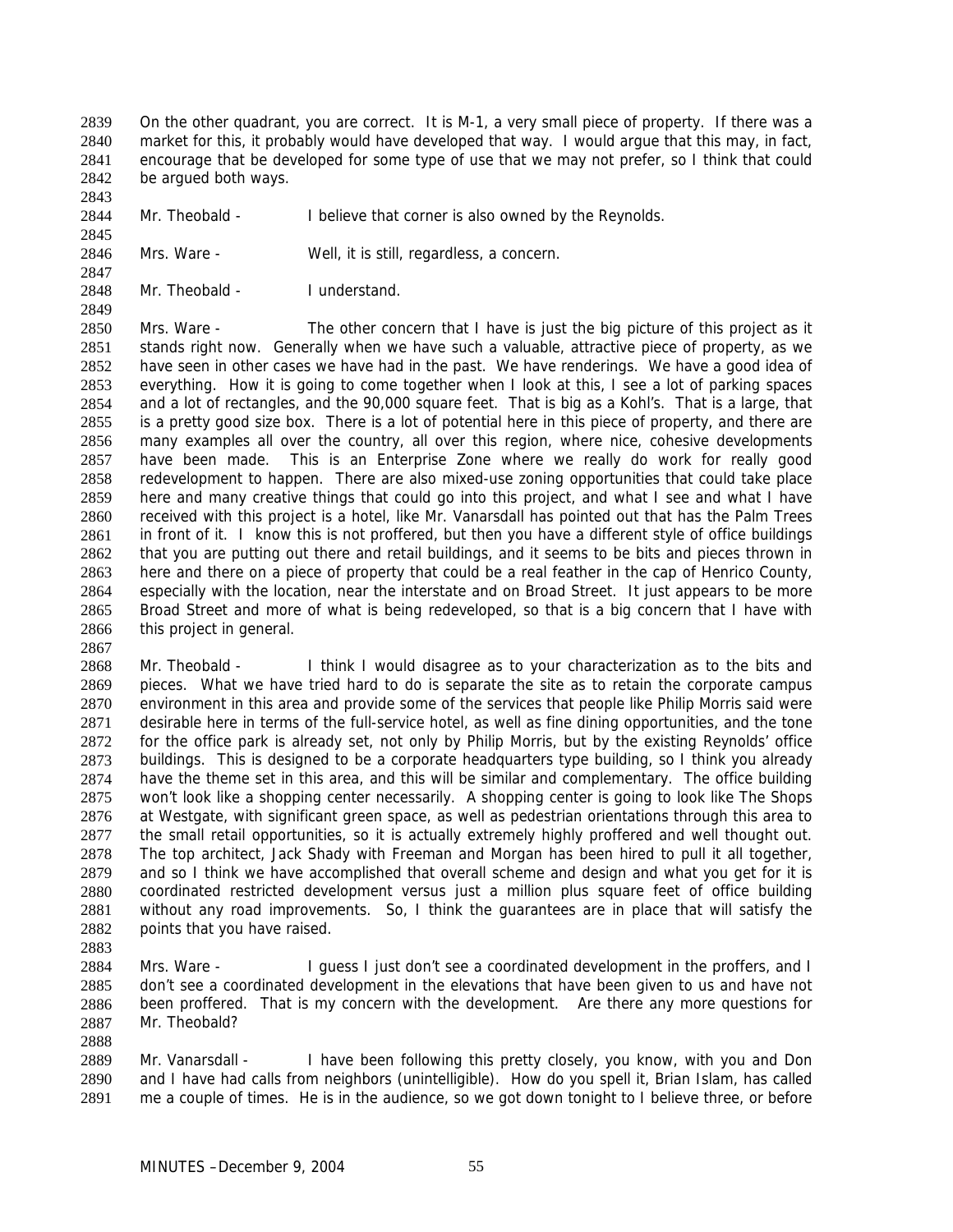tonight it had three differences…John Mizzell, and have those three things been satisfied tonight as far as you all are concerned? 2892 2893

2894

2895 2896 2897 2898 2899 2900 2901 2902 2903 2904 2905 2906 2907 2908 2909 2910 2911 2912 2913 2914 2915 2916 2917 2918 2919 2920 2921 2922 2923 2924 2925 2926 2927 2928 2929 2930 2931 2932 2933 2934 2935 2936 2937 2938 2939 2940 2941 Mr. Marshall - Madam Chairman, this has been a long process. We have come a long way from a rather angry, full cafeteria at Crestview Elementary, that was televised on television, because the fears for this property were Wal-Mart at the time, and it involved 300,000 square foot of retail space, and as far as big boxes go, I guess in today's world, the idea of what a big box is has changed quite a bit, because we went from a 200,000 plus user in the likes of Wal-Mart and then the next ones that came were 150,000 or 180,000 users, the Lowe's and the Home Depots, which were big boxes. I don't know if you call them super big boxes. I was not comfortable with those and the Reynolds family was listening and agreed to reduce it down to the 90,000 square foot, which as you said is about the size of Kohl's. We discussed that with the neighbors. They seem to be acceptable as you heard with those limitations. We further put limitations. There had to be at least three users in the development, and if there were only three users, the smallest could be 5,000 square feet. We did prevent and prohibit fast food restaurants on this in consideration of the neighborhood. The gas station/convenience store user, I will tell you it is not just restricted, it is restricted by the architecture. We have already had a meeting with Wawa, who walked away because I would not bend, nor would Mr. Kaechele over the architecture that we were going to demand for the site to be compatible with the neighborhood, and that was basically a brick structure with an A-frame type canopy and Wawa said "We will have to decline to come here, because we are not going to be willing to do that." So, we have some limitations to make that use somewhat compatible, albeit it is a gas station/convenience store. However, as Mr. Theobald pointed out, there were places on the site that they can, by right, do it today. I thought it was reasonable where they put and the architectural limitations that they put on it. As to the elevations, I was concerned with that, too, but by coincidence I happened to be paying attention to some of the drawings and saw that the architect, or at least the architectural firm for the Reynold's project was the same one that did The Shops @ Westgate, and that, to date, has been, I've received more comments about how everyone likes that development, what it looks like, how pedestrian friendly it is, the green space that is in there, and it is fast becoming something that everybody refers to, so naturally I asked Mr. Theobald if he would ask the Reynolds if Mr. Shady, who was the architect that I had spoken with at the opening of The Shops at Westgate, if they would be willing to use him and proffer that they would build the retail component consistent with what the architecture is in The Shops at Westgate, and they have done that. They proffered that, so if the elevations, you want to know what the elevations are, you can drive out to The Shops at Westgate, and that is what they are going to be, because that is what I wanted, and that is what they told me they are getting, and that is what they proffered to give us. So, I think that gives us a very high, some of the highest quality looking retail space that we have in the County right now. Those were my major concerns, and the neighbors, of course, we started out with some reference to a chain-link fence at some point. We kept saying that, and then we came to a vinyl fence, and then we progressed to a rather large 8-foot concrete fence, and we also got some concessions as far as the first four houses that are most impacted to raise the elevation of the land there to increase the height of the fence and very liberal treatment of landscaping to further buffer the neighbors. I think it is rather significant that the hard work, I think I attended three meetings with the neighbors, their committee and Mr. Mizzell put in a lot of time and lot of effort with Mr. Theobald to get to the point from that meeting at Crestview where I don't think many people would have given you too good of odds that you'd have the neighborhood here today saying that they don't oppose this project from when it started. So, with that I am going to recommend this case for approval to the Board of Supervisors.

- 2942 Mr. Vanarsdall - Second.
- 2943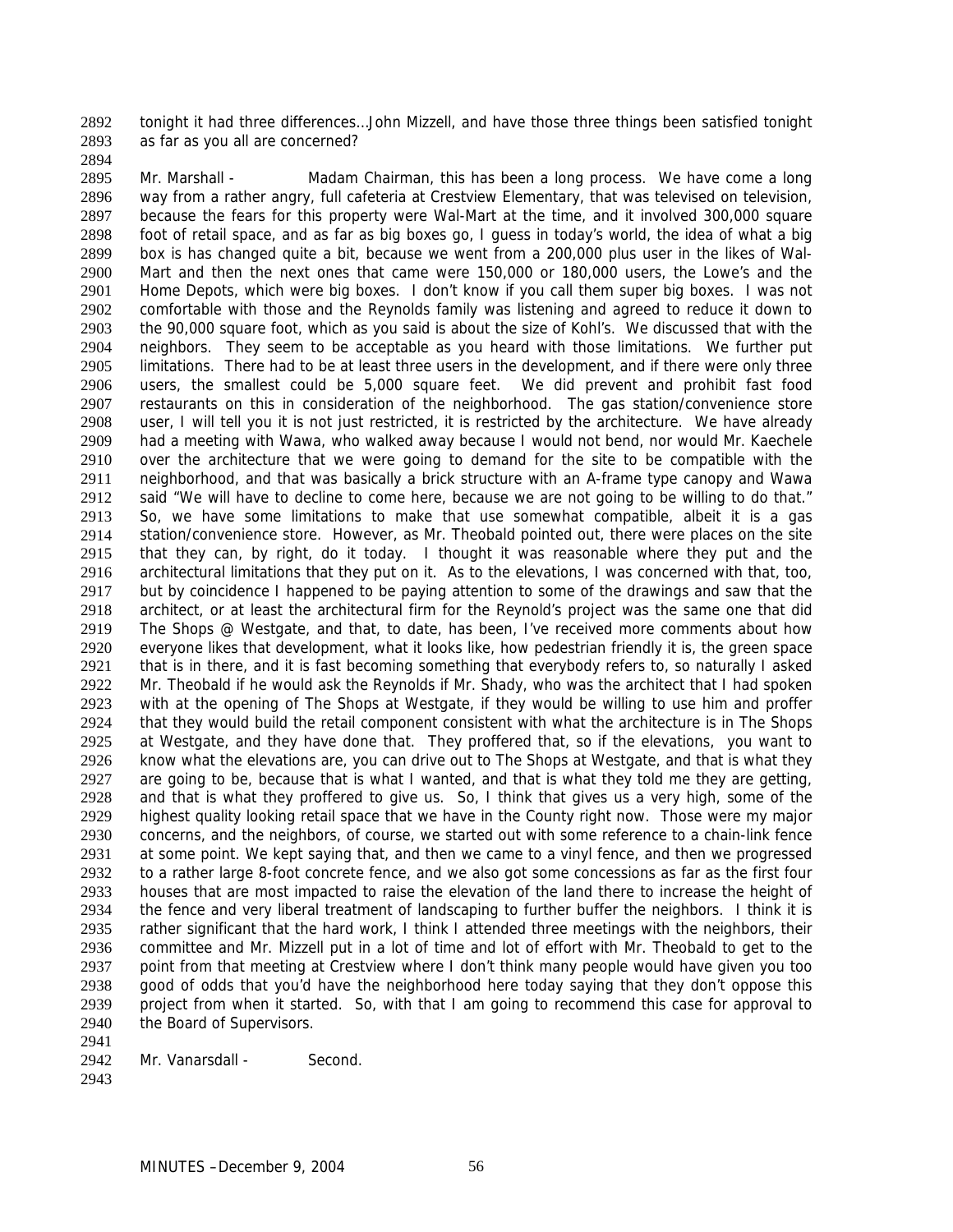Mrs. Ware - Motion made by Mr. Marshall and seconded by Mr. Vanarsdall. All in favor say aye. All opposed say aye. The vote was as follows: 2944 2945

| 2946 |                  |     |
|------|------------------|-----|
| 2947 | Mr. Archer -     | yes |
| 2948 | Mr. Marshall -   | yes |
| 2949 | Mr. Vanarsdall - | yes |
| 2950 | Mr. Jernigan -   | yes |
| 2951 | Mrs. Ware -      | no  |

2953 The motion passes.

2954

2952

2955 2956 **REASON:** Acting on a motion by Mr. Marshall, seconded by Mr. Vanarsdall, the Planning Commission voted 4-1 (one abstention and one opposed) to recommend that the Board of Supervisors **grant** the request because it would permit infill development with the proper connection for roads and other public facilities and as proffered, the proposed commercial uses would be compatible with the surrounding development. 2957 2958 2959

#### 2961 **AT THIS TIME THE COMMISSION TOOK A FIVE-MINUTE BREAK.**

#### 2963 **THE COMMISSION RECONVENED AT THIS TIME.**

2964

2962

2960

# 2965 **Deferred from the November 10, 2004 Meeting (For Decision Only):**

2966 2967 2968 2969 2970 **PUBLIC HEARING: INNSBROOK URBAN MIXED USE AREA:** The Planning Commission will consider an amendment to the 2010 Land Use Plan that would redesignate a portion of the Innsbrook office park to Urban Mixed Use (UMU). The site is generally comprised of the area bordered by Cox Road, Sadler Place, Highwoods Parkway, and Waterfront Lake. Plans may be examined in the Planning Department on the second floor of the County Administration Building.

2971

# 2972 **Deferred from the November 10, 2004 Meeting (For Decision Only):**

2973 2974 2975 2976 2977 2978 2979 2980 **C-27C-04 James W. Theobald for Highwoods Realty LP, etal:** Request to rezone from O-3C Office District (Conditional) to UMUC Urban Mixed Use District (Conditional), Parcels 750-766-3162, 750-765-4697, 749-765-7952 and 750-765-0494, containing approximately 36.13 acres, located along the southwest intersection of Cox Road and Sadler Place. A mixed use development is proposed. All uses will be controlled by proffered conditions and zoning ordinance regulations. The applicant proffers any residential use will not exceed three hundred forty-four (344) units. The Land Use Plan recommends Office and Environmental Protection Area.

2981

# 2982 **Deferred from the November 10, 2004 Meeting (For Decision Only):**

2983 2984 2985 2986 2987 2988 2989 **P-6-04 James W. Theobald for Highwoods Realty LP, etal:** Request for a Provisional Use Permit under Sections 24-32.1(a) and 24-122.1 of Chapter 24 of the County Code in order to permit the activities listed in Section 24-32.1(a) of the UMU ordinance, on Parcels 750-766-3162, 750-765-4697, 749-765-7952 and 750-765-0494, containing approximately 36.13 acres, located along the southwest intersection of Cox Road and Sadler Place. The existing zoning is O-3C Office District. The Land Use Plan recommends Office and Environmental Protection Area.

2990

# 2991 **Deferred from the November 10, 2004 Meeting (For Decision Only):**

2992 2993 2994 2995 2996 **P-7-04 James W. Theobald for Highwoods Realty LP, etal:** Request for a Provisional Use Permit under Sections 24-32.1(u) and 24-122.1 of Chapter 24 of the County Code in order to permit a thirteen (13) foot increase in the permitted height of office buildings in the UMU District, on Parcels 750-766-3162, 750-765-4697, 749-765-7952 and 750-765-0494, containing approximately 36.13 acres, located along the southwest intersection of Cox Road and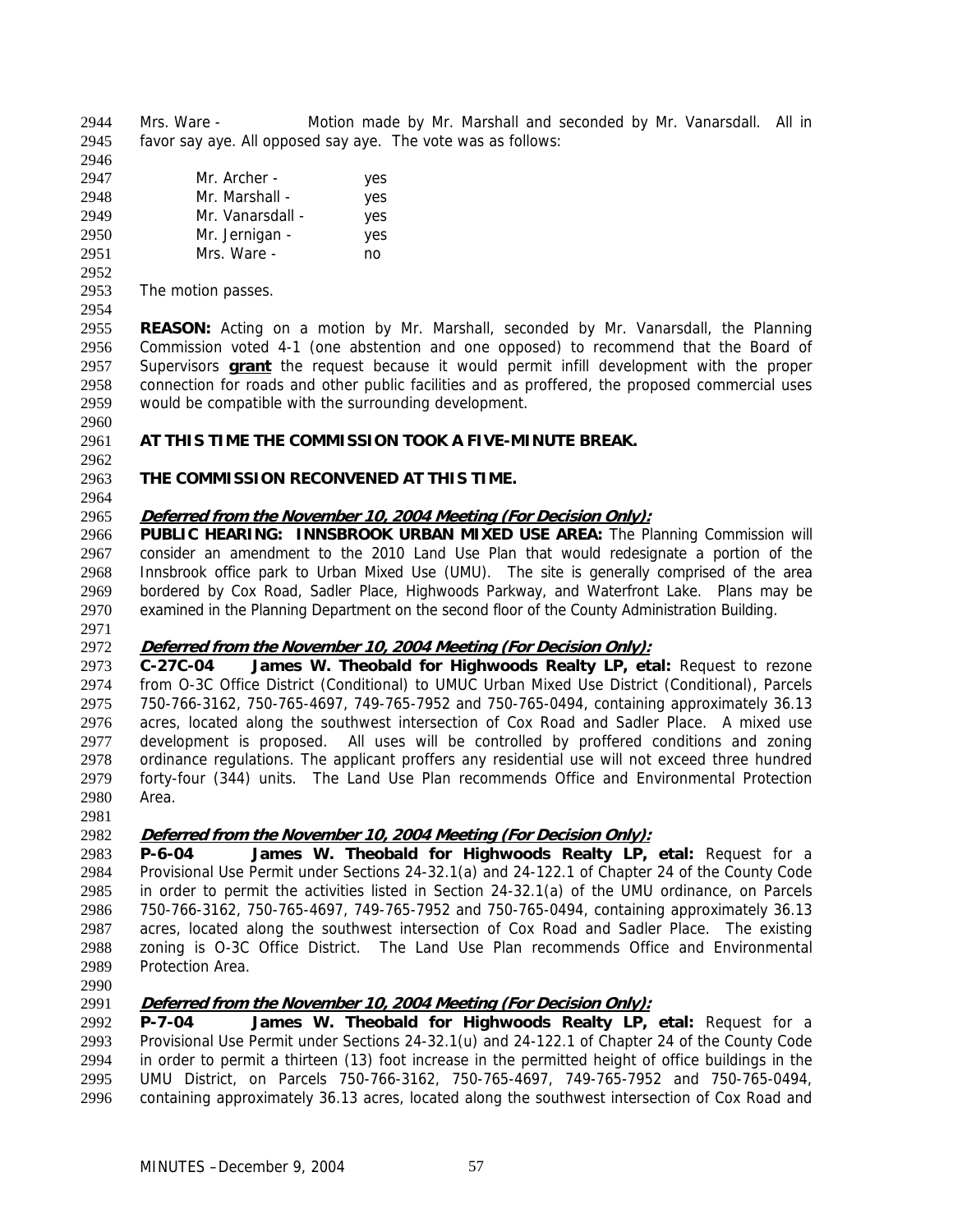Sadler Place. The existing zoning is O-3C Office District. The Land Use Plan recommends Office and Environmental Protection Area. 2997 2998 2999 3000 3001 3002 3003 3004 3005 3006 3007 3008 3009 3010 3011 3012 3013 3014 3015 3016 3017 3018 3019 3020 3021 3022 3023 3024 3025 3026 3027 3028 3029 3030 3031 3032 3033 3034 3035 3036 3037 3038 3039 3040 3041 3042 3043 3044 3045 3046 3047 3048 Mr. Silber - There are four separate actions required by the Commission. Mrs. Ware - Mr. Coleman. Good evening. Mr. Coleman - Thank you, Madam Chair, and members of the Commission. As stated, these items were heard at the November 10 Planning Commission hearing and tonight are for decision only. To summarize, the applicant proposes a mixed-use development called Highwood Village. Features of the development would include: • Up to 344 "for sale" condominium and townhouse units • Construction of (2) new office buildings, in addition to the (3) existing office buildings • Two parking decks • Approximately 50,000 square feet of retail and restaurant space. The proposal also includes public-oriented spaces, including picnic pavilions along the lakefront, a waterfront deck, and pedestrian linkages to Innsbrook's 6-mile-long pedestrian trail system. The applicant is requesting approval of four applications: • The Land Use Plan Amendment to designate the subject area an Urban Mixed Use Development Area (UMU) on the land use plan map; • A Rezoning Case to approve the UMU District; • A Provisional Use Permit for the Master Plan for Highwoods Village; and • A Provisional Use Permit to increase the permitted building height from 60' to 73'. Since the November 10 Commission hearing, the applicant has submitted revised proffers, which address staff's concerns regarding potential uses. Proffer #14 prohibits the following: a. boat and boat trailer sales/service; b. check cashing and payday loan businesses; c. freestanding buildings primarily for retail sales/service; d. bowling alleys; e. bingo halls; f. skating rinks; g. adult businesses; and h. gun shops. Highwoods Village offers an opportunity for coordinated, high quality development and the possibility for new housing options not currently available in the Innsbrook area. The applicant has also provided positive elements with the request, and urban mixed use development could allow Innsbrook to continue to grow and maintain its economic vitality. For these reasons, staff recommends the Planning Commission find the Innsbrook Land Use Plan Amendment consistent with the guidelines set forth in the Henrico County 2010 Land Use Plan, and send it forward to the Board of Supervisors with a recommendation for approval. In regards to the rezoning and provisional use permits, there are unresolved issues pertaining to • Traffic improvements in the area; Perimeter buffering, sidewalks, and screening;

3049 • Limiting the hours of retail uses; and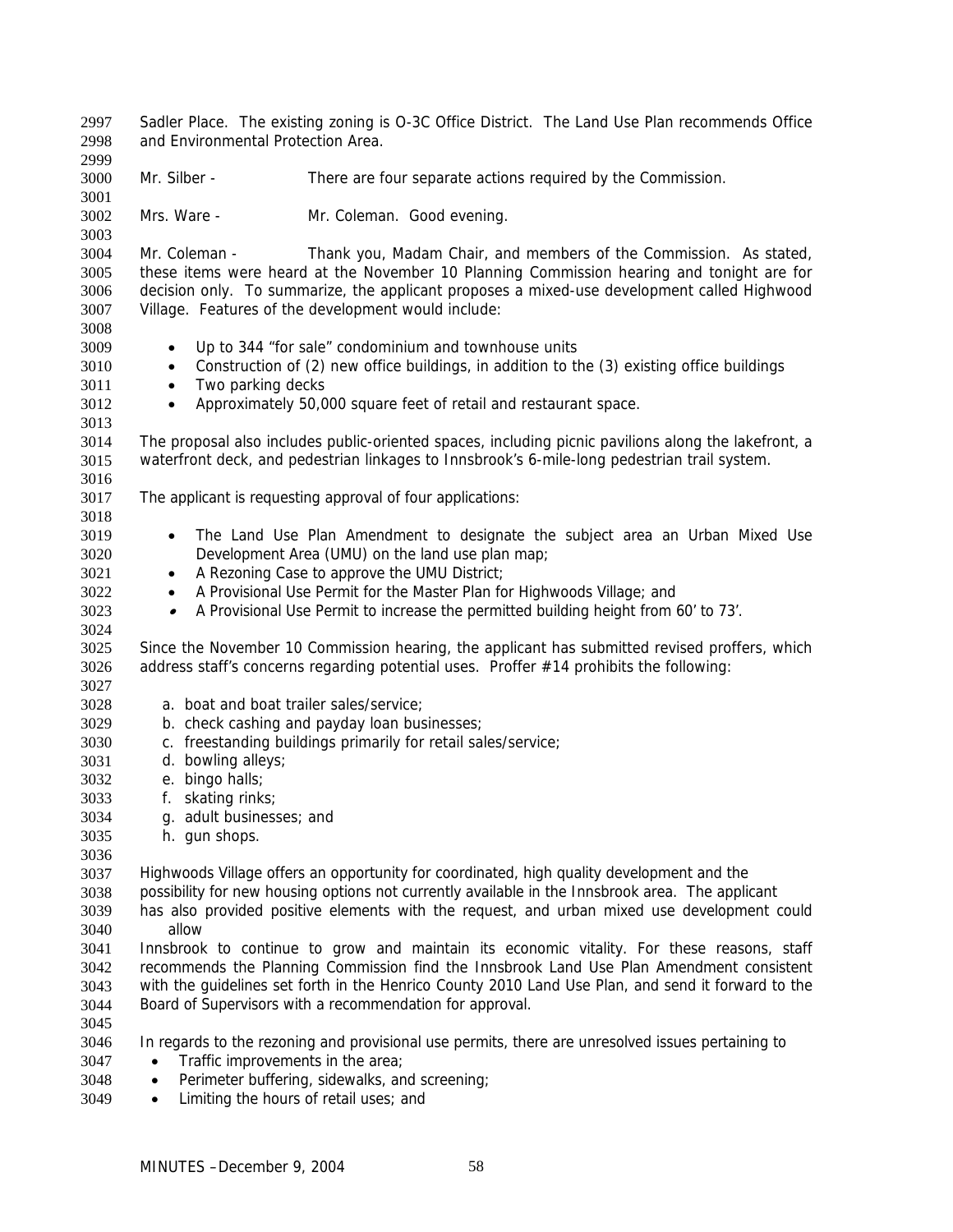- 3050 The minimum square footage proposed for the condominiums.
- 3051

3060

3063

3052 3053 3054 If the applicant could address these issues, staff could be more supportive of this request. This concludes my presentation. I'd be happy to answer any questions. The traffic engineer, Tim Foster, is present to answer transportation questions.

3055 3056 3057 3058 Mrs. Ware - Are there any questions for Mr. Coleman from the Commission? You mention hours?

3059 Mr. Coleman - Thours of operation for the retail uses.

3061 3062 Mrs. Ware - There there any questions for Mr. Coleman? No. Mr. Marshall, this is decision only.

3064 3065 3066 3067 3068 3069 3070 3071 3072 3073 3074 3075 3076 3077 3078 3079 3080 3081 3082 3083 3084 3085 3086 3087 3088 3089 3090 3091 3092 Mr. Marshall - Madam Chairman, we had another meeting with the neighbors, I believe it was Tuesday a week ago. We went over the POD. One of the things that you don't see on the picture in front of you that occurred, I believe it was last Friday, is that park decking that is closest to the neighborhood has moved back some 60 feet, so the numbers, I believe now, are 140 feet approximately from the closest property line. As I stated before, with this use the parking decks will be shielded with condominium units on the front, whereas under the POD that would be allowed to be developed would not have the condominium units on the front. Traffic is a big issue. Under the POD there is no money. Under this case there is \$250,000 or half of the money that is needed for all of the improvements that Mr. Foster believes are necessary in this area, and I might add that those improvements are necessary whether anything else is built on this site or not, so that, to me, speaks volumes because the improvements are needed without any development by Highwoods, yet Highwoods is putting in half of the money to pay for all of the improvements that are needed. I believe the property values of the adjoining neighbors will be enhanced more so with the UMU versus the POD. The traffic flow from the residential units, if they work in Innsbrook, they won't be getting in vehicles to leave, but even if they do, they are going in the opposite direction in the morning and evening. They are what the current Innsbrook inflow and outflow is during peak hours. There is a lot of quality in this development. We got a letter from Mr. Cummings, a nice letter, basically softening his opposition on this. I believe you all also got a letter from Mr. Nichols, which to me was one of the more enlightening ones. He had originally been circulating petitions against this project, and he said that some people would not sign them way back then, and since that time he is now coming up in favor of this project, a complete reversal, and he even came to our meeting and spoke on behalf of this the other night. I think for the long term viability of Innsbrook, pursuant to the article in USA Today that I provided you that this is needed to insure the vitality of Innsbrook when faced with competition from West Creek and the Watkins Center over on 288, and the Markel Corporation believes in this project and they believe it is something that will allow them to attract and retain employees for the years to come. So, for those reasons, I am going to recommend this for approval, the Land Use Plan Amendment to the Board of Supervisors for approval.

3093 Mr. Vanarsdall - Second.

3095 3096 3097 Mrs. Ware - Motion made by Mr. Marshall and seconded by Mr. Vanarsdall. All in favor say aye. All opposed say no. The motion passes.

3098 3099 The Planning Commission approved recommendation of approval of The Land Use Plan Amendment for the Innsbrook Urban Mixed Use Area to the Board of Supervisors.

3101 Mr. Marshall - Madam Chairman, I make a motion that we approve Case C-27C-04.

3102

3100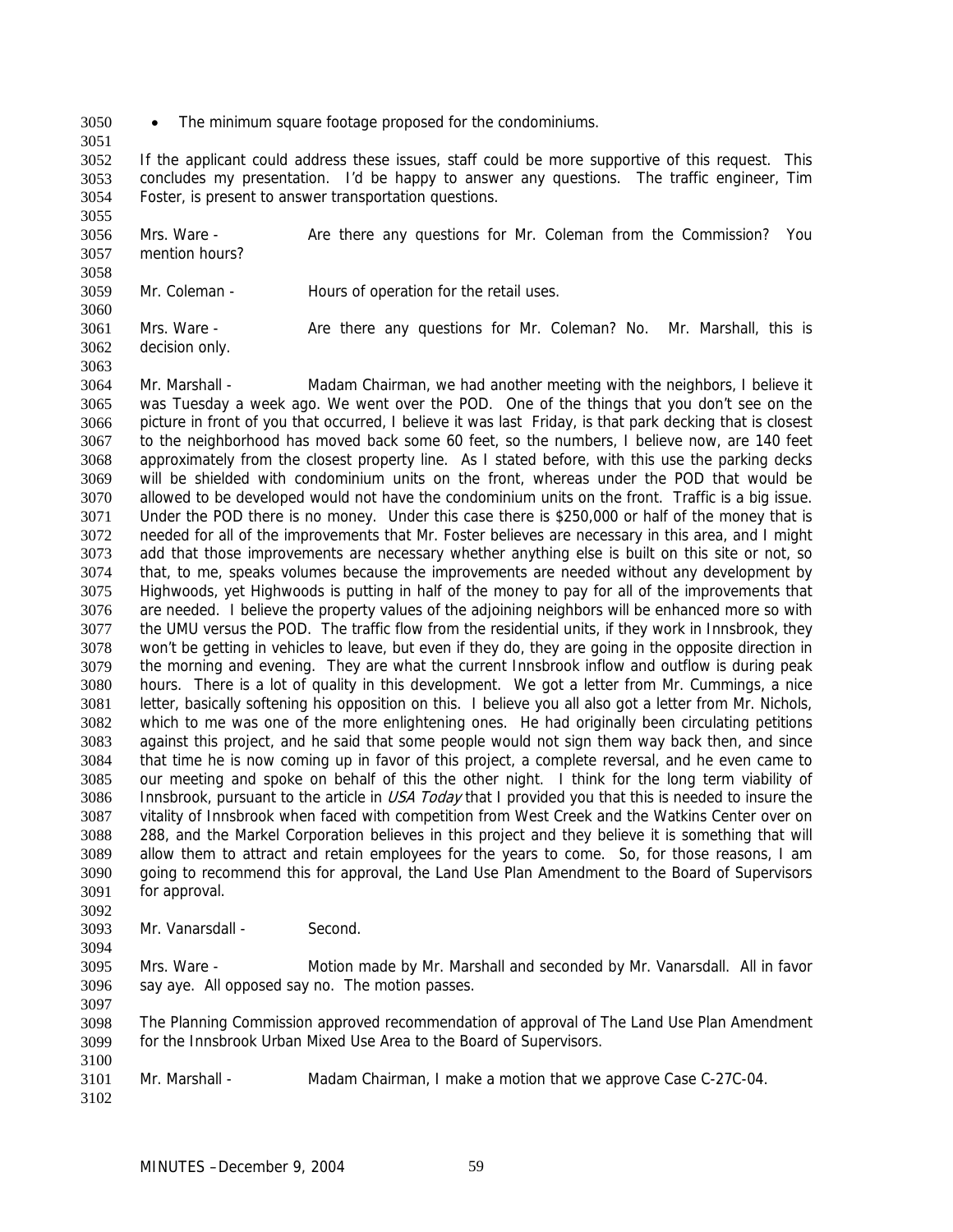3103 Mr. Vanarsdall - Second.

3105 3106 Mrs. Ware - Motion made by Mr. Marshall and seconded by Mr. Vanarsdall. All in favor say aye. All opposed say no. The motion passes.

3108 **REASON:** Acting on a motion by Mr. Marshall, seconded by Mr. Vanarsdall, the Planning Commission voted 5-0 (one abstention) to recommend that the Board of Supervisors **grant** the request because the employment use(s) support the County's economic development policies and the mixed use project would permit development of the land for residential use in an appropriate manner. In addition, it would provide for a higher quality of development otherwise not possible. 3109 3110 3111 3112

3113 3114 3115

3118

3120

3123

3129

3137

3139

3142

3147

3150

3104

3107

Mr. Silber - Were there time limits required on that, Mr. Marshall?

3116 3117 Mr. Marshall - No. There should not have been. Madam Chairman, I move that we recommend for approval to the Board of Supervisors Case P-6-04, Highwoods Master Plan.

3119 Mr. Vanarsdall - Second.

3121 3122 Mrs. Ware - Motion made by Mr. Marshall and seconded by Mr. Vanarsdall. All in favor say aye. All opposed say no. The motion passes.

3124 **REASON:** Acting on a motion by Mr. Marshall, seconded by Mr. Vanarsdall, the Planning Commission voted 5-0 (one abstention) to recommend that the Board of Supervisors **grant** the request because the proposed master plan is necessary to fulfill the requirements to develop an urban mixed-use community and would provide for assurances of high quality development and compatibility with the surrounding uses. 3125 3126 3127 3128

3130 3131 3132 3133 3134 3135 3136 Mr. Marshall - Madam Chairman, before I make this final one, I will tell the Commission that there are some issues with, as I told Mr. Foster I would state, there are some issues that you heard. There are some issues with transportation that they are going to look at even further, but more importantly, Mr. Kaechele has made a commitment, as I told Mr. Cummings, to meet with the neighbors and talk and fine-tune the proffers, if you will, as far as the uses and the hours and some of the other buffering issues that Mr. Cummings spoke to and Mr. Kreckman is amenable to that. So, I recommend approval of Case P-7-04, The Highwoods Village Heights.

3138 Mr. Vanarsdall - Second.

3140 3141 Mrs. Ware - Motion made by Mr. Marshall and seconded by Mr. Vanarsdall. All in favor say aye. All opposed say no. That motion passes.

3143 **REASON:** Acting on a motion by Mr. Marshall, seconded by Mr. Vanarsdall, the Planning Commission voted 5-0 (one abstention) to recommend that the Board of Supervisors **grant** the request because it would provide for appropriate development and is reasonable in light of the proposed urban mixed community development. 3144 3145 3146

3148 3149 Mr. Silber - It has just been brought to my attention that on the Reynolds case, C-22C-04, we needed to waive the time limits.

3151 3152 Mr. Marshall - We've got to waive the time limits on my motion, since it is two cases **later**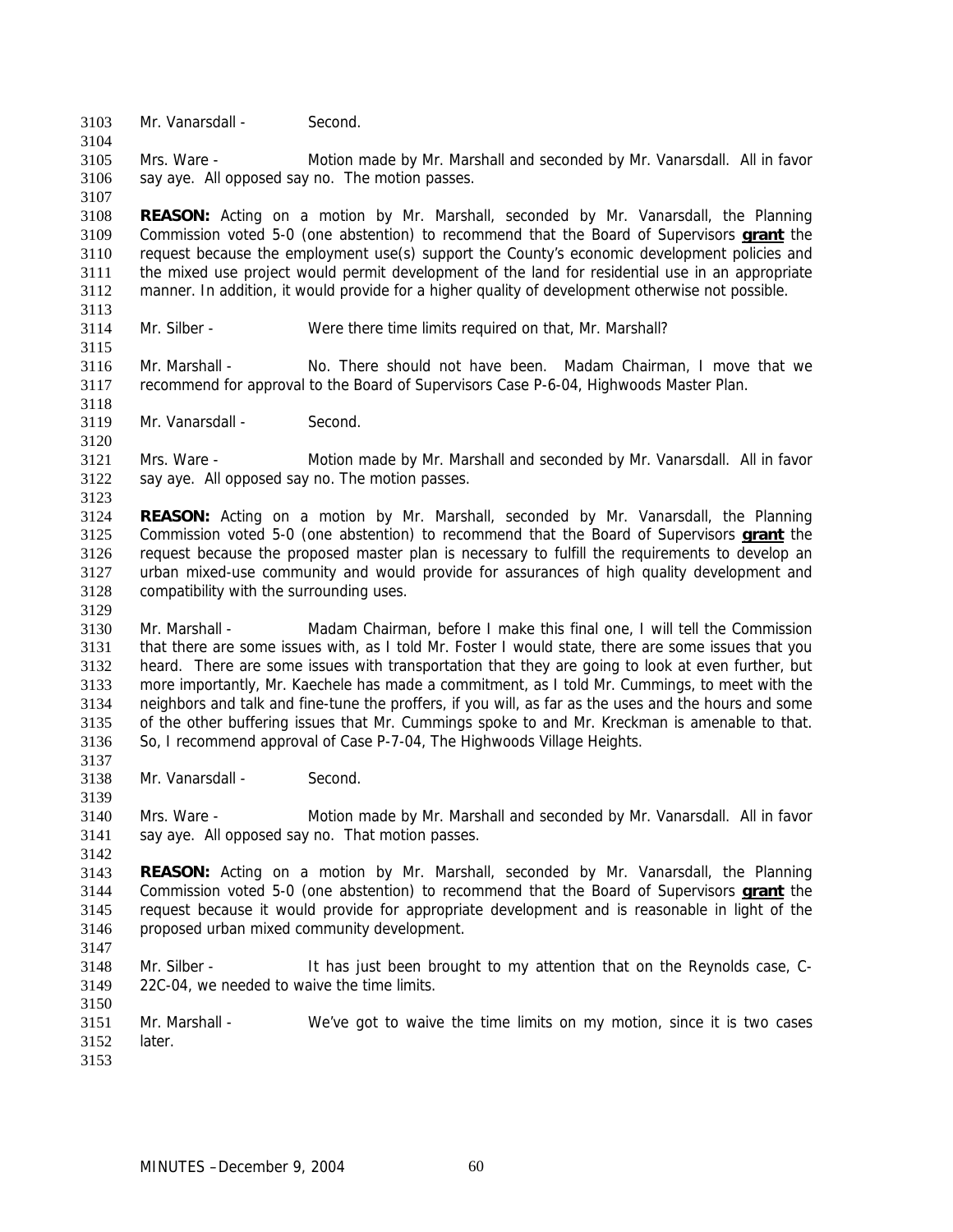| 3154 | Mrs. Ware -                                                                                  | You would think so, wouldn't you? If we get the proffers on time like we  |
|------|----------------------------------------------------------------------------------------------|---------------------------------------------------------------------------|
| 3155 | should, then we wouldn't have to deal with this. Now, would we? They were on time? They were |                                                                           |
| 3156 | received the $7th$ .                                                                         |                                                                           |
| 3157 |                                                                                              |                                                                           |
| 3158 | Mr. Silber -                                                                                 | I don't think we need to waive it.                                        |
| 3159 |                                                                                              |                                                                           |
| 3160 | Mrs. Ware -                                                                                  | OK. I stand corrected.                                                    |
| 3161 |                                                                                              |                                                                           |
| 3162 | Mr. Vanarsdall -                                                                             | OK, how about the minutes?                                                |
| 3163 | Mr. Marshall -                                                                               | Were they too thick for you to look at this month?                        |
| 3164 |                                                                                              |                                                                           |
| 3165 | Mr. Archer -                                                                                 | No. I don't have any corrections whatsoever.                              |
| 3166 |                                                                                              |                                                                           |
| 3167 | Mr. Vanarsdall -                                                                             | I move that the November 10, 2004 minutes be approved as written.         |
| 3168 |                                                                                              |                                                                           |
| 3169 | Mr. Archer -                                                                                 | Second.                                                                   |
| 3170 |                                                                                              |                                                                           |
| 3171 | Mrs. Ware -                                                                                  | Motion made by Mr. Vanarsdall and seconded by Mr. Archer. All in favor    |
| 3172 |                                                                                              | say aye. All opposed say no. The motion passes.                           |
| 3173 |                                                                                              |                                                                           |
| 3174 | Mr. Archer -                                                                                 | There being no other business to bring before this Commission, I move for |
| 3175 | immediate adjournment.                                                                       |                                                                           |
| 3176 |                                                                                              |                                                                           |
| 3177 | Mr. Vanarsdall -                                                                             | I second it.                                                              |